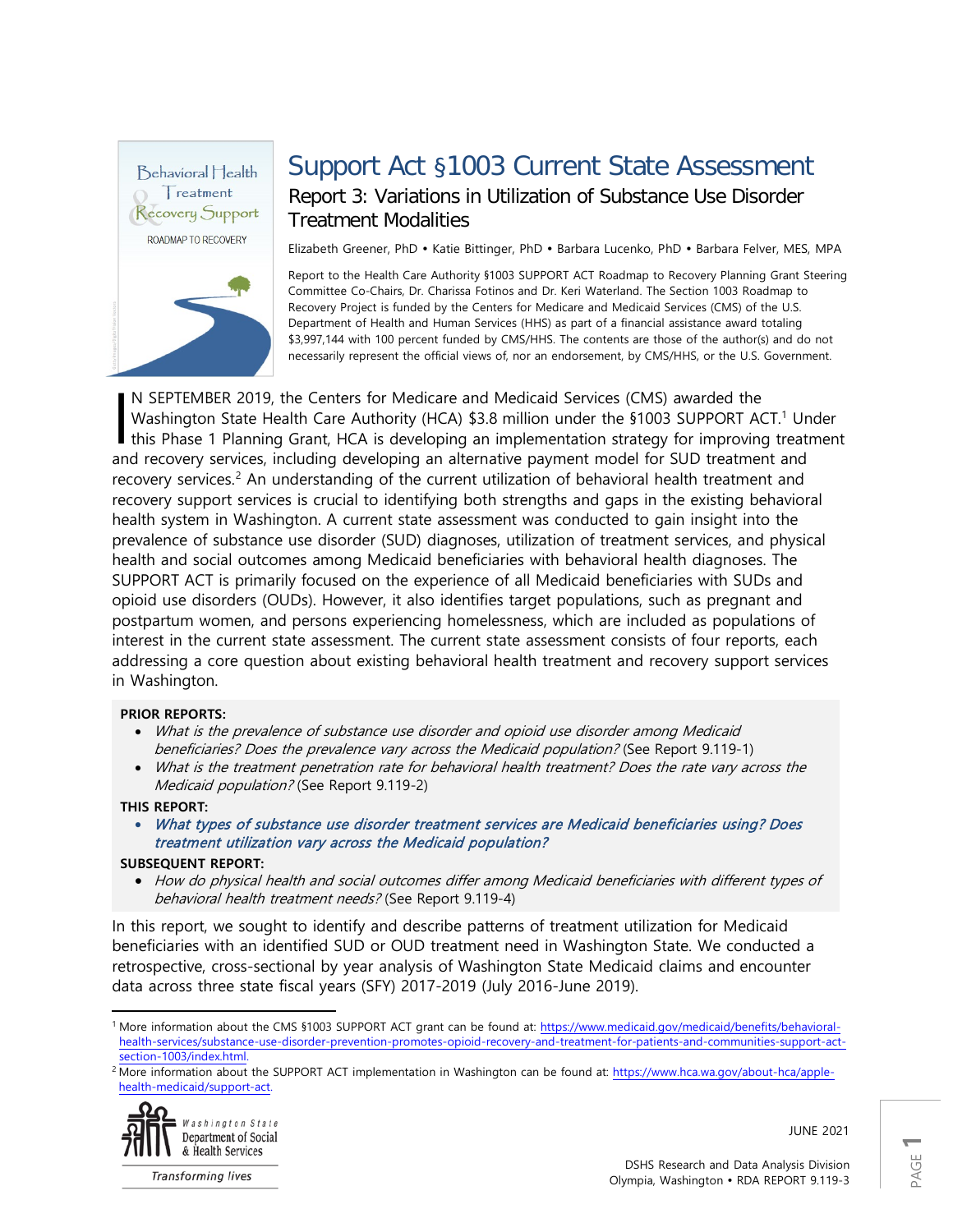For each year, we report utilization rates of five treatment modalities: outpatient, inpatient/residential, buprenorphine (with and without naloxone), naltrexone, and methadone. We further report utilization rates by SUPPORT ACT populations of interest, Integrated Managed Care (IMC) regions, and county. Utilization of treatment increased across all five modalities studied for Medicaid beneficiaries with an identified SUD treatment need.

These analyses showed several important trends in utilization rates of the treatment modalities. For all Medicaid beneficiaries with an OUD treatment need, there was a 94 percent increase in buprenorphine (with and without naloxone) use (up from 17 percent to 33 percent) from SFY 2017 to SFY 2019. Adolescents saw a nearly 700 percent increase in buprenorphine use (up to 8 percent from 1 percent), and persons involved with the criminal justice system had a 135 percent increase (up to 40 percent from 17 percent). Pregnant and postpartum women had the highest overall use of buprenorphine out of all target populations.

# Data and Methods

To understand the variation in utilization of behavioral health treatment modalities for Washington State Medicaid beneficiaries with SUD and OUD treatment needs, we conducted retrospective (by year), cross-sectional analyses of Washington State administrative data. All data were drawn from the Department of Social and Health Service's Integrated Client Database (ICDB). The ICDB contains data from several state administrative data systems, including the state's ProviderOne data system that contains Medicaid claims and encounter data.[3](#page-1-0)

The population of focus for these analyses was adult (ages 18-64) and youth (ages 0-17) Medicaid beneficiaries with an identified SUD or OUD treatment need. We excluded Medicaid beneficiaries with a non-Medicaid primary health care coverage (also referred to as third-party liability) and those dually enrolled in Medicaid and Medicare from the analytical sample, as complete health care information may not be available for these individuals. Medicaid beneficiaries with a SUD or OUD[4](#page-1-1) diagnosis are the primary focus of the SUPPORT ACT. Additionally, Washington's SUPPORT ACT Phase 1 planning grant identifies seven sub-populations of interest:

- Pregnant and postpartum women.
- Adolescents age 13 to 18.
- Transition Age Young Adults (TAYA) age 16 to 25.
- Persons who receive services at Syringe Services Programs.
- American Indian and Alaska Natives (AI/AN).
- Justice system-involved persons.
- Individuals experiencing homelessness or unstable housing.

It is important to note that in order to protect client confidentiality, records of services provided at Syringe Services Programs are not captured by state administrative data systems. Thus, individuals who utilize Syringe Services Programs are not included as a specific target population in these analyses. We categorized individuals experiencing homelessness or housing instability into two groups: "homeless" comprises a narrow definition of homelessness (e.g. unhoused persons), and "unstably housed" which takes a broader view of housing instability and includes persons experiencing either homelessness (as in the "homeless" definition above) or housing instability (e.g. couch surfing, living in vehicle). Further detail pertaining to target population definition criteria are included in the Technical Notes section at the end of this report. To capture geographic attribution, we defined county as the beneficiary's county of residence for the majority of the measurement year. Based on county of residence, Medicaid beneficiaries were attributed to an Integrated Managed Care (IMC) region.

 $\overline{\phantom{a}}$ <sup>3</sup> See, [DSHS Integrated Client Databases,](https://www.dshs.wa.gov/ffa/rda/research-reports/dshs-integrated-client-databases) DSHS Research and Data Analysis Division, Mancuso, March 2020.

<span id="page-1-1"></span><span id="page-1-0"></span><sup>4</sup> Medicaid beneficiaries with OUD are a subset of Medicaid beneficiaries with SUD.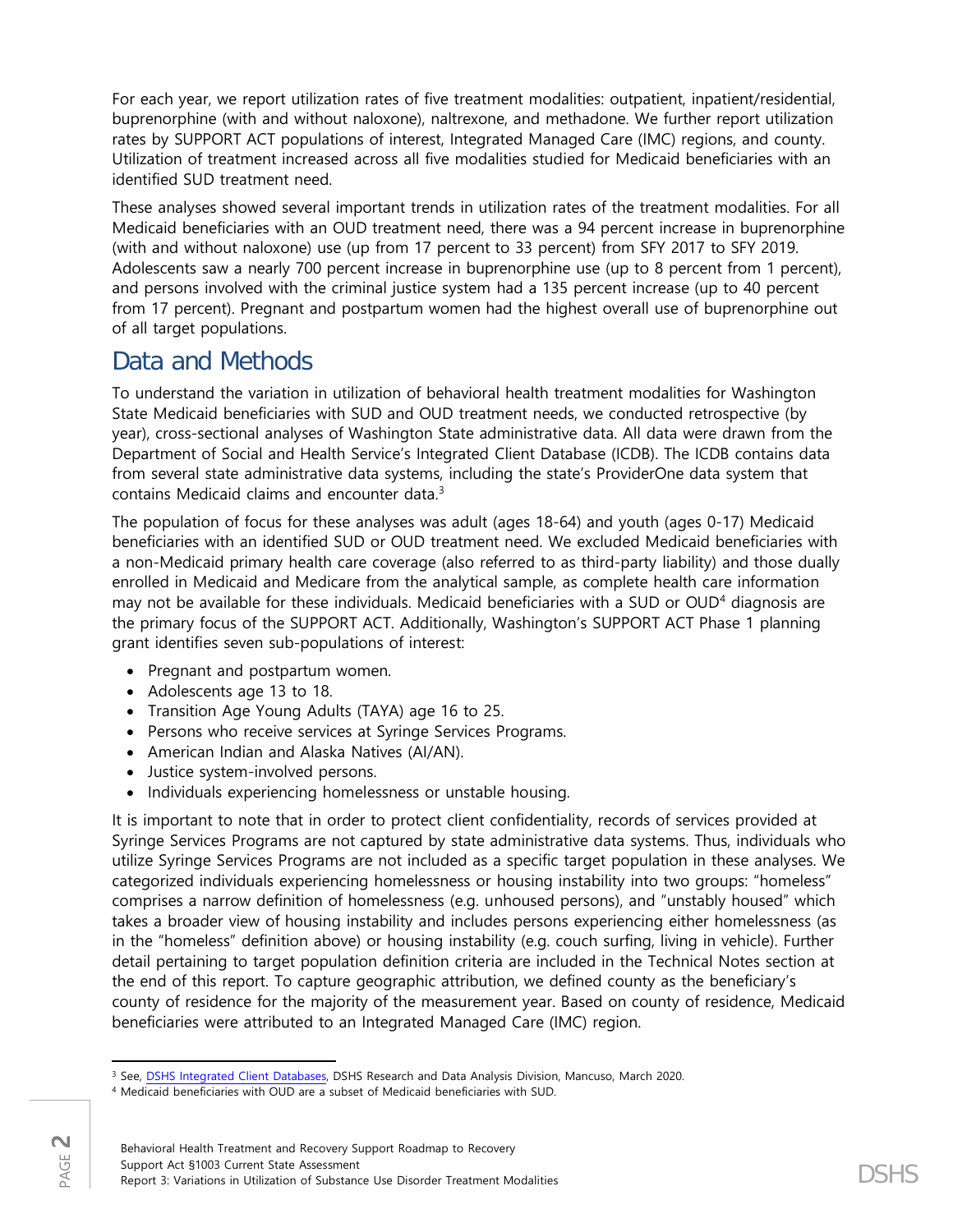# TABLE 1. Trends in Statewide Substance Use Disorder Treatment Modalities for Medicaid Beneficiaries with SUD or OUD Treatment Need SFY 2017 – SFY 2019

|                               | <b>SFY 2017</b>        |                         |                        | <b>SFY 2018</b>         | <b>SFY 2019</b>        |                         |  |
|-------------------------------|------------------------|-------------------------|------------------------|-------------------------|------------------------|-------------------------|--|
|                               | Number Who<br>Received | Percent Who<br>Received | Number Who<br>Received | Percent Who<br>Received | Number Who<br>Received | Percent Who<br>Received |  |
| <b>Substance Use Disorder</b> | Treatment              | Treatment               | Treatment              | Treatment               | Treatment              | Treatment               |  |
|                               |                        | $TOTAL = 143,945$       |                        | $TOTAL = 136,537$       | $TOTAL = 136,220$      |                         |  |
| Outpatient                    | 32,071                 | 22%                     | 31,622                 | 23%                     | 34,736                 | 26%                     |  |
| Inpatient                     | 8,280                  | 6%                      | 7,984                  | 6%                      | 8,708                  | 6%                      |  |
| Buprenorphine                 | 8,206                  | 6%                      | 12,707                 | 9%                      | 17,329                 | 13%                     |  |
| Naltrexone                    | 2,231                  | 2%                      | 3,684                  | 3%                      | 4,376                  | 3%                      |  |
| Methadone                     | 8,532                  | 6%                      | 8,873                  | 7%                      | 9,555                  | 7%                      |  |
| <b>Opioid Use Disorder</b>    |                        | $TOTAL = 49,433$        | $TOTAL = 50,354$       |                         |                        | $TOTAL = 52,610$        |  |
| Outpatient                    | 16,204                 | 33%                     | 16,909                 | 34%                     | 20,034                 | 38%                     |  |
| Inpatient                     | 4,708                  | 10%                     | 4,797                  | 10%                     | 5,468                  | 10%                     |  |
| Buprenorphine                 | 8,198                  | 17%                     | 12,697                 | 25%                     | 17,318                 | 33%                     |  |
| Naltrexone                    | 2,230                  | 5%                      | 3,681                  | 7%                      | 4,374                  | 8%                      |  |
| Methadone                     | 8,527                  | 17%                     | 8,868                  | 18%                     | 9,549                  | 18%                     |  |

# Utilization of Substance Use Disorder Treatment Modalities

Overall, utilization of most treatment modalities for SUD and OUD increased over state fiscal years 2017 through 2019 (Table 1, above). Inpatient treatment was the exception to this trend; rates of inpatient treatment for both SUD and OUD remained stable across the study period.

The magnitude of change in treatment utilization varies among different populations of Medicaid beneficiaries. Table 2 shows the distribution of outpatient, inpatient/residential, Buprenorphine (with and without Naloxone), Naltrexone, and Methadone<sup>[5](#page-2-0)</sup> utilization across time, across sub-populations, and by SUD or OUD treatment need. It is important to note that when interpreting these utilization rates, the categories are not mutually exclusive.

Medicaid beneficiaries with an OUD treatment need are included in the broader SUD treatment need category. Additionally, an individual may have received more than one type of treatment modality or all types of treatment modalities within the fiscal year. The total number of individuals with a substance use disorder treatment need and/or an opioid use disorder treatment need by target population, county, and integrated managed care region can be found in Appendix table A1.

<span id="page-2-0"></span> $\overline{\phantom{a}}$ <sup>5</sup> Opioid substitution treatment programs (OTP) are not located in every county in Washington. A complete list of OTPs can be found at [https://www.hca.wa.gov/assets/free-or-low-cost/opioid-treatment-programs.pdf.](https://www.hca.wa.gov/assets/free-or-low-cost/opioid-treatment-programs.pdf)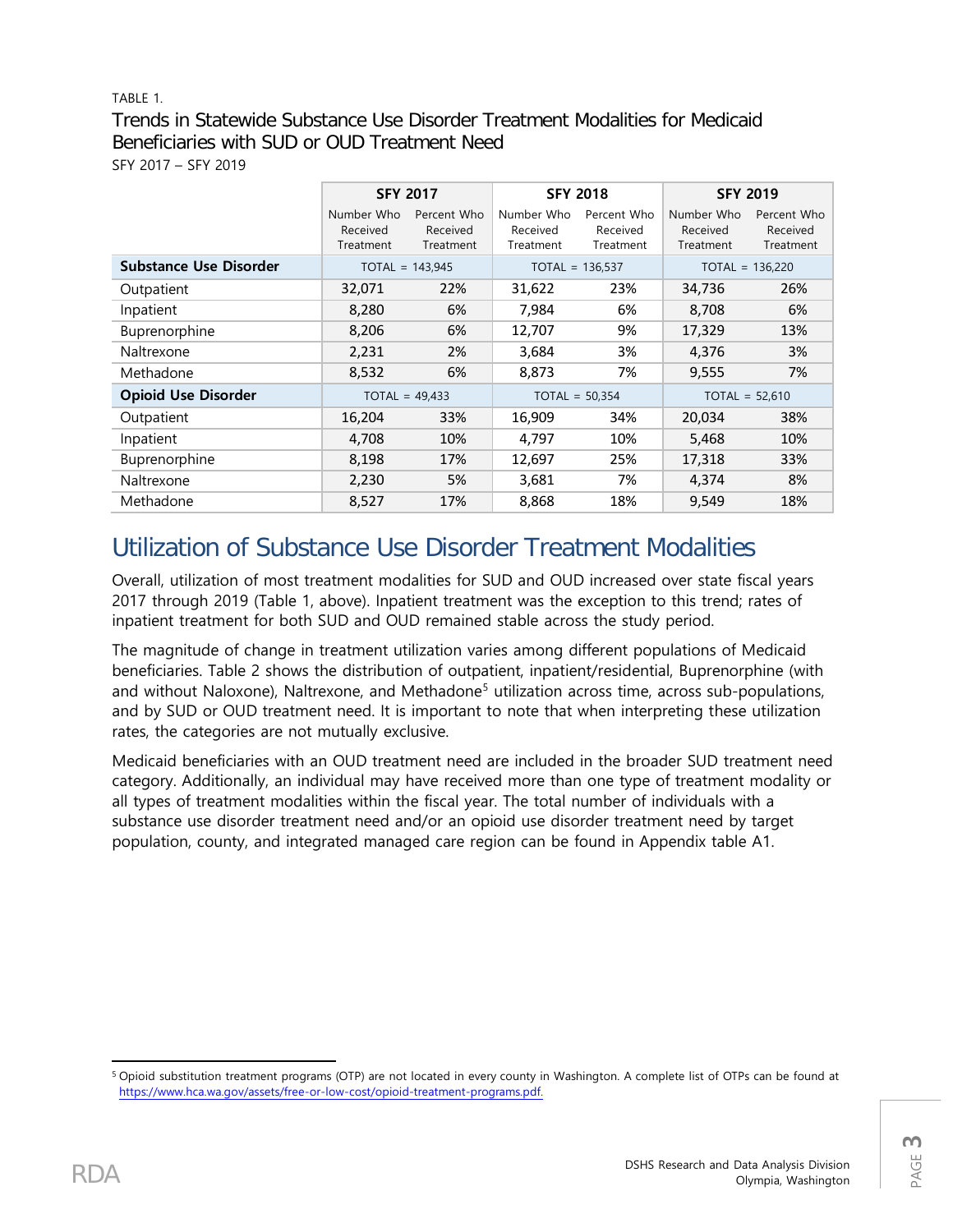## TABLE 2.

# Trends in Substance Use Disorder Treatment Modalities for Medicaid Beneficiaries with SUD or OUD Treatment Need

SFY 2017 – SFY 2019

|                                        |          | <b>Percent with a SUD</b>          |                 | Percent with an OUD                |                          |          |  |  |
|----------------------------------------|----------|------------------------------------|-----------------|------------------------------------|--------------------------|----------|--|--|
|                                        |          | <b>Treatment Need Who Received</b> |                 | <b>Treatment Need Who Received</b> |                          |          |  |  |
|                                        |          | <b>Type of Treatment</b>           |                 |                                    | <b>Type of Treatment</b> |          |  |  |
|                                        | SFY 2017 | <b>SFY 2018</b>                    | <b>SFY 2019</b> | SFY 2017                           | SFY 2018                 | SFY 2019 |  |  |
| <b>Outpatient Treatment</b>            |          |                                    |                 |                                    |                          |          |  |  |
| All Washington Medicaid Beneficiaries  | 22%      | 23%                                | 26%             | 33%                                | 34%                      | 38%      |  |  |
| Pregnant and Postpartum Women          | 25%      | 25%                                | 29%             | 44%                                | 44%                      | 50%      |  |  |
| Adolescents (Age 13 to 18)             | 31%      | 32%                                | 30%             | 33%                                | 38%                      | 44%      |  |  |
| TAYA (Age 16 to 25)                    | 24%      | 24%                                | 25%             | 39%                                | 38%                      | 42%      |  |  |
| American Indian or Alaskan Native      | 35%      | 35%                                | 36%             | 52%                                | 50%                      | 52%      |  |  |
| Justice System-Involved Persons        | 36%      | 36%                                | 40%             | 42%                                | 41%                      | 46%      |  |  |
| Individuals Experiencing Homelessness  | 28%      | 30%                                | 33%             | 40%                                | 40%                      | 43%      |  |  |
| Individuals with Unstable Housing      | 28%      | 29%                                | 33%             | 40%                                | 40%                      | 45%      |  |  |
| <b>Inpatient/Residential Treatment</b> |          |                                    |                 |                                    |                          |          |  |  |
| All Washington Medicaid Beneficiaries  | 6%       | 6%                                 | 6%              | 10%                                | 10%                      | 10%      |  |  |
| Pregnant and Postpartum Women          | 6%       | 5%                                 | 6%              | 11%                                | 10%                      | 12%      |  |  |
| Adolescents (Age 13 to 18)             | 6%       | 6%                                 | 5%              | 21%                                | 22%                      | 25%      |  |  |
| TAYA (Age 16 to 25)                    | 6%       | 6%                                 | 6%              | 17%                                | 16%                      | 17%      |  |  |
| American Indian or Alaskan Native      | 10%      | 7%                                 | 10%             | 14%                                | 10%                      | 16%      |  |  |
| Justice System-Involved Persons        | 12%      | 12%                                | 13%             | 17%                                | 17%                      | 17%      |  |  |
| Individuals Experiencing Homelessness  | 10%      | 10%                                | 12%             | 15%                                | 15%                      | 16%      |  |  |
| Individuals with Unstable Housing      | 10%      | 10%                                | 11%             | 15%                                | 15%                      | 15%      |  |  |
| <b>Buprenorphine</b>                   |          |                                    |                 |                                    |                          |          |  |  |
| All Washington Medicaid Beneficiaries  | 6%       | 9%                                 | 13%             | 17%                                | 25%                      | 33%      |  |  |
| Pregnant and Postpartum Women          | 9%       | 12%                                | 15%             | 25%                                | 34%                      | 40%      |  |  |
| Adolescents (Age 13 to 18)             | $< 1\%$  | $~1\%$                             | $~1\%$          | 1%                                 | 4%                       | 8%       |  |  |
| TAYA (Age 16 to 25)                    | 4%       | 6%                                 | 7%              | 16%                                | 26%                      | 35%      |  |  |
| American Indian or Alaskan Native      | 7%       | 10%                                | 14%             | 18%                                | 26%                      | 32%      |  |  |
| Justice System-Involved Persons        | 7%       | 13%                                | 20%             | 17%                                | 29%                      | 40%      |  |  |
| Individuals Experiencing Homelessness  | 7%       | 13%                                | 18%             | 15%                                | 27%                      | 36%      |  |  |
| Individuals with Unstable Housing      | 7%       | 13%                                | 18%             | 17%                                | 28%                      | 38%      |  |  |
| Naltrexone                             |          |                                    |                 |                                    |                          |          |  |  |
| All Washington Medicaid Beneficiaries  | 2%       | 3%                                 | 3%              | 5%                                 | 7%                       | 8%       |  |  |
| Pregnant and Postpartum Women          | 1%       | 1%                                 | 2%              | 3%                                 | 4%                       | 5%       |  |  |
| Adolescents (Age 13 to 18)             | $< 1\%$  | $< 1\%$                            | $~1\%$          | 2%                                 | 3%                       | 5%       |  |  |
| TAYA (Age 16 to 25)                    | 1%       | 1%                                 | 2%              | 3%                                 | 6%                       | 7%       |  |  |
| American Indian or Alaskan Native      | 2%       | 3%                                 | 4%              | 6%                                 | 7%                       | 9%       |  |  |
| Justice System-Involved Persons        | 2%       | 4%                                 | 4%              | 4%                                 | 8%                       | 9%       |  |  |
| Individuals Experiencing Homelessness  | 2%       | 3%                                 | 4%              | 4%                                 | 7%                       | 7%       |  |  |
| Individuals with Unstable Housing      | 2%       | 3%                                 | 4%              | 4%                                 | 7%                       | 8%       |  |  |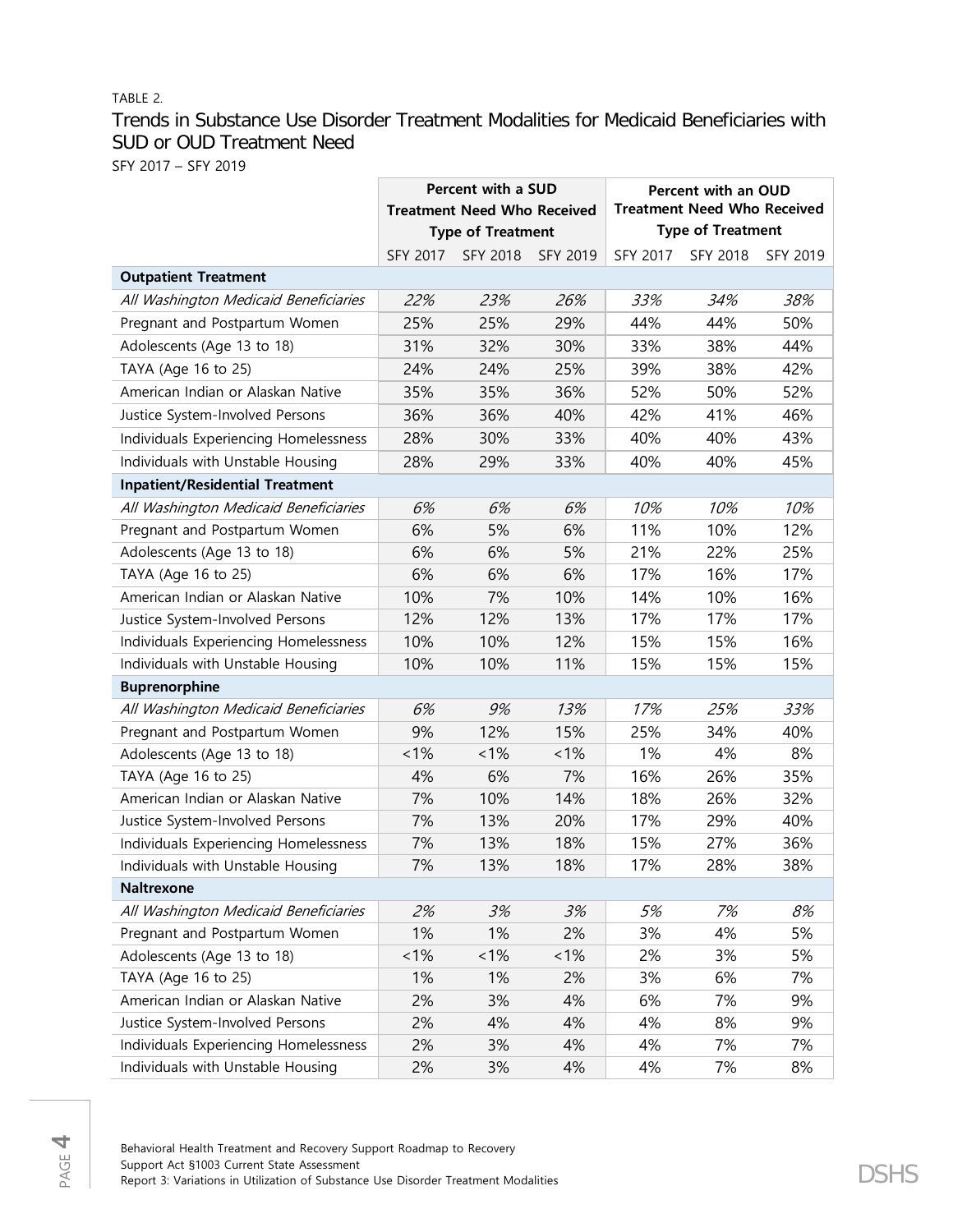|                                       |                 | Percent with a SUD<br><b>Treatment Need Who Received</b><br><b>Type of Treatment</b> |          | Percent with an OUD<br><b>Treatment Need Who Received</b><br><b>Type of Treatment</b> |          |          |  |
|---------------------------------------|-----------------|--------------------------------------------------------------------------------------|----------|---------------------------------------------------------------------------------------|----------|----------|--|
|                                       | <b>SFY 2017</b> | <b>SFY 2018</b>                                                                      | SFY 2019 | <b>SFY 2017</b>                                                                       | SFY 2018 | SFY 2019 |  |
| <b>Methadone</b>                      |                 |                                                                                      |          |                                                                                       |          |          |  |
| All Washington Medicaid Beneficiaries | 6%              | 7%                                                                                   | 7%       | 17%                                                                                   | 18%      | 18%      |  |
| Pregnant and Postpartum Women         | 7%              | 8%                                                                                   | 8%       | 21%                                                                                   | 21%      | 21%      |  |
| Adolescents (Age 13 to 18)            | $< 1\%$         | $< 1\%$                                                                              | $< 1\%$  | $< 1\%$                                                                               | 1%       | 1%       |  |
| TAYA (Age 16 to 25)                   | 2%              | 2%                                                                                   | 2%       | 10%                                                                                   | 10%      | 10%      |  |
| American Indian or Alaskan Native     | 8%              | 9%                                                                                   | 9%       | 22%                                                                                   | 21%      | 21%      |  |
| Justice System-Involved Persons       | 6%              | 7%                                                                                   | 7%       | 15%                                                                                   | 15%      | 15%      |  |
| Individuals Experiencing Homelessness | 9%              | 10%                                                                                  | 10%      | 21%                                                                                   | 20%      | 20%      |  |
| Individuals with Unstable Housing     | 8%              | 9%                                                                                   | 9%       | 19%                                                                                   | 19%      | 19%      |  |

Across all years and treatment modalities, a higher percentage of individuals with an OUD treatment need received treatment compared to those individuals with an SUD treatment need. However, changes in treatment utilization are not consistent across populations.

**Outpatient Treatment.** Overall use of outpatient treatment among those with an SUD or OUD treatment need increased from SFY 2017 to SFY 2019. Exceptions to this trend are the use of outpatient treatment among adolescents and TAYA with a SUD treatment need, and American Indian or Alaska Natives with either an SUD or OUD treatment need, all of which remained similar across all three measurement years. However, the use of outpatient treatment among adolescents and TAYA with an OUD treatment need increased from 33 percent to 44 percent and 39 to 42 percent, respectively. Among American Indian/Alaskan Native Medicaid beneficiaries with an SUD or OUD treatment need, outpatient treatment use remained consistent and higher than most other target populations (~36 percent for those with an SUD treatment need and ~52 percent for those with an OUD treatment need).

**Inpatient/Residential Treatment.** The use of inpatient/residential treatment remained stable or slightly increased for most target populations between SFY 2017 and SFY 2019. Inpatient/residential treatment use slightly decreased for adolescents with a SUD treatment need, but increased for adolescents with an OUD treatment need. Among American Indian/Alaskan Natives and Pregnant and Postpartum Women with a SUD or OUD treatment need, use of inpatient/residential treatment decreased from SYF 2017 to SFY 2018, but increased to above SFY 2017 rates in SFY 2019 for those with OUD treatment need.

**Buprenorphine (With and Without Naloxone).** Buprenorphine use increased dramatically from SFY 2017 to SFY 2019. For Medicaid beneficiaries with an OUD treatment need, there was a 94 percent increase in buprenorphine (with and without naloxone) use (up from 17 percent to 33 percent) from SFY 2017 to SFY 2019. Adolescents saw a nearly 700 percent increase in buprenorphine use (up to 8 percent from 1 percent), and persons involved with the criminal justice system had a 135 percent increase (up to 40 percent from 17 percent). Pregnant and Postpartum Women with an OUD treatment need had the highest use of buprenorphine. However, the overall increase was more modest, a 60% increase, when compared to other populations (25 percent in SFY 2017 to 40 percent in SFY 2019). Adolescents had the lowest use of buprenorphine across all three years.

**Naltrexone.** Naltrexone use also increased from SFY 2017 to SFY 2019, but not as drastically as Buprenorphine. However, Naltrexone use overall is much lower than Buprenorphine use for most populations. One exception is for adolescents with an OUD treatment need. This population had similar use of Naltrexone and Buprenorphine in SFY 2017 and SFY 2018, but use of Buprenorphine surpassed use of Naltrexone for this population in SYF 2019.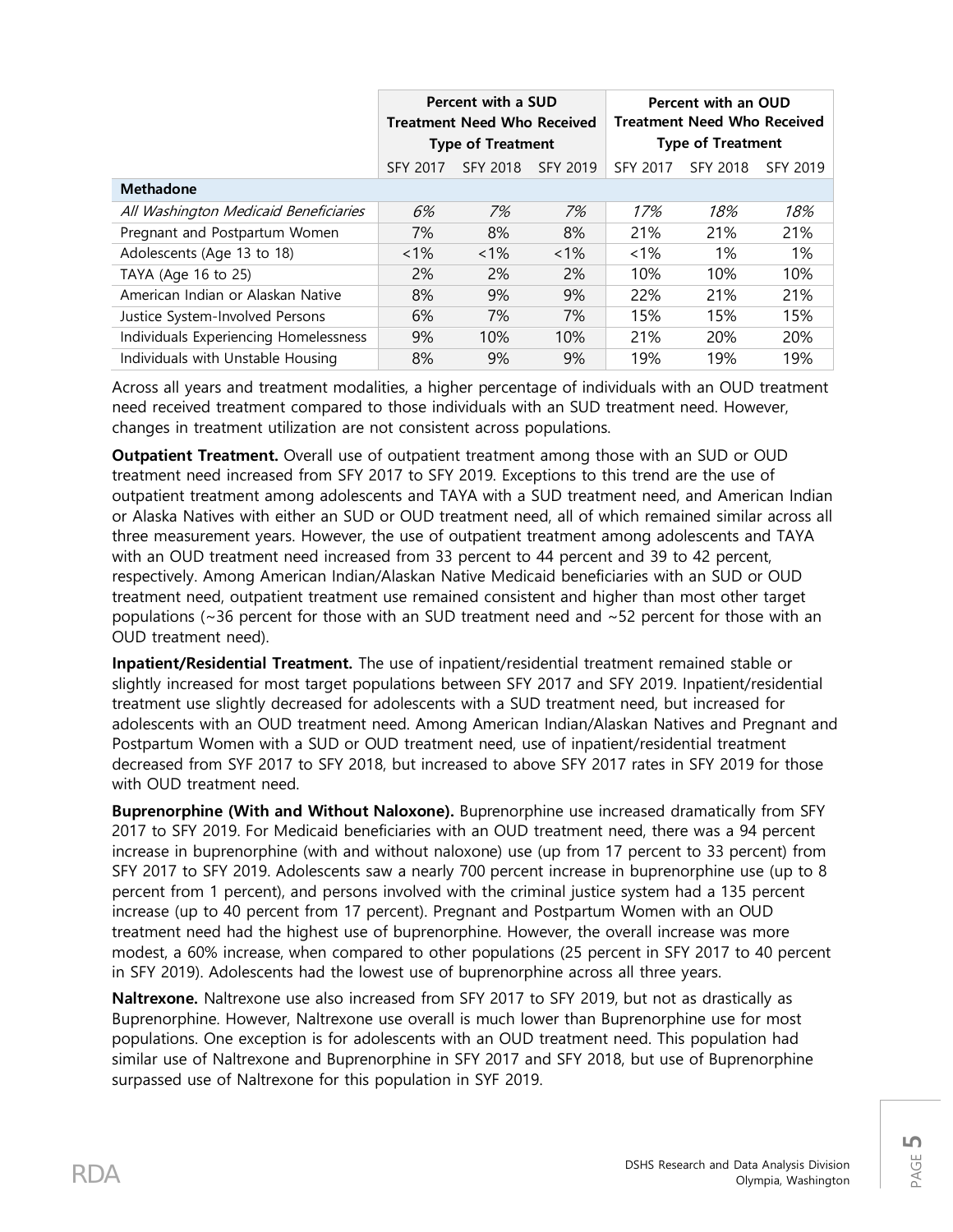**Methadone.** Unlike Buprenorphine and Naltrexone, Methadone use remained relatively stable from SFY 2017 to SFY 2019. There is very little difference across time in the percentages of those with an SUD or OUD treatment need who use Methadone. Use of Methadone is highest among Pregnant and Postpartum Women, American Indian/Alaskan Native, and homeless or unstably housed persons. Methadone use is lowest among the adolescent and TAYA populations.

There are also distinct geographic differences in which treatments Medicaid beneficiaries use. The detailed analyses in Tables 3 and 4 emphasize the dramatic differences in access to treatment based on geography, even for core populations of interest (Appendix Tables A2 and A3). In particular, smaller and more rural counties tended to have low or no utilization of some treatment forms (particularly Naltrexone and Methadone).

Table 3 shows treatment modality use by County for SFY 2019. Access to Methadone, Buprenorphine, and Naltrexone for those with an OUD diagnosis may be dependent on proximity to facilities licensed to provide Methadone and the number of providers able to prescribe Buprenorphine or Naltrexone. As such, in SFY 2019, rates of Methadone use varied from less than 1 percent to 27 percent (Snohomish County) for individuals with an SUD or OUD. Rates of Buprenorphine use for individuals with an OUD diagnosis varied from 24 percent (King County) to 63 percent (Garfield County).

Utilization of outpatient and inpatient/residential treatment also varied by geography. However, the overall pattern regarding treatment rates in individuals with SUD vs. OUD is consistent with the statewide rate – individuals with an OUD diagnosis were more likely to receive treatment. Exceptions included counties of Adams, Columbia, Franklin and Skamania (Outpatient). Of those who received a medication for OUD, Buprenorphine was the most common treatment in most areas (King County is one exception). Integrated managed care region results for SFY 2019 are available in Table 4.

## TABLE 3.

|               |            | Percent with a Diagnosis of SUD Who<br><b>Received Type of Treatment</b> |               |            |           | Percent with a Diagnosis of OUD Who<br><b>Received Type of Treatment</b> |                           |               |            |           |  |
|---------------|------------|--------------------------------------------------------------------------|---------------|------------|-----------|--------------------------------------------------------------------------|---------------------------|---------------|------------|-----------|--|
|               | Outpatient | Residential<br>Inpatient/                                                | Buprenorphine | Naltrexone | Methadone | Outpatient                                                               | Residential<br>Inpatient/ | Buprenorphine | Naltrexone | Methadone |  |
| Washington    | 26%        | 6%                                                                       | 13%           | 3%         | 7%        | 38%                                                                      | 10%                       | 33%           | 8%         | 18%       |  |
| Adams         | 23%        | 2%                                                                       | 4%            | 1%         | 0%        | 17%                                                                      | 5%                        | 27%           | 5%         | 0%        |  |
| Asotin        | 15%        | 4%                                                                       | 19%           | 2%         | 0%        | 23%                                                                      | 6%                        | 51%           | 5%         | 0%        |  |
| Benton        | 24%        | 5%                                                                       | 17%           | 2%         | 1%        | 30%                                                                      | 8%                        | 46%           | 6%         | 2%        |  |
| Chelan        | 20%        | 6%                                                                       | 12%           | 6%         | $~1\%$    | 27%                                                                      | 11%                       | 38%           | 18%        | 1%        |  |
| Clallam*      | 29%        | 10%                                                                      | 21%           | 5%         | 1%        | 34%                                                                      | 15%                       | 46%           | 11%        | 2%        |  |
| Clark*        | 29%        | 8%                                                                       | 11%           | 2%         | 6%        | 39%                                                                      | 14%                       | 33%           | 7%         | 17%       |  |
| Columbia      | 16%        | 3%                                                                       | 14%           | 3%         | 0%        | 12%                                                                      | 3%                        | 42%           | 9%         | 0%        |  |
| Cowlitz*      | 25%        | 4%                                                                       | 18%           | 2%         | 9%        | 32%                                                                      | 7%                        | 45%           | 6%         | 22%       |  |
| Douglas       | 19%        | 7%                                                                       | 15%           | 6%         | 0%        | 23%                                                                      | 11%                       | 41%           | 16%        | 0%        |  |
| Ferry         | 22%        | 5%                                                                       | 13%           | 2%         | 0%        | 25%                                                                      | 10%                       | 38%           | 6%         | 0%        |  |
| Franklin      | 21%        | 4%                                                                       | 8%            | 1%         | $1\%$     | 20%                                                                      | 6%                        | 31%           | 5%         | 1%        |  |
| Garfield      | 16%        | 5%                                                                       | 14%           | 0%         | 0%        | 38%                                                                      | 13%                       | 63%           | 0%         | 0%        |  |
| Grant         | 15%        | 4%                                                                       | 9%            | 2%         | $1\%$     | 19%                                                                      | 8%                        | 35%           | 8%         | 1%        |  |
| Grays Harbor* | 33%        | 4%                                                                       | 15%           | 2%         | 12%       | 47%                                                                      | 6%                        | 34%           | 5%         | 27%       |  |
| Island        | 23%        | 5%                                                                       | 10%           | 2%         | 6%        | 35%                                                                      | 9%                        | 31%           | 7%         | 20%       |  |
| Jefferson     | 23%        | 11%                                                                      | 12%           | 4%         | 1%        | 25%                                                                      | 17%                       | 34%           | 10%        | 1%        |  |
| King*         | 25%        | 4%                                                                       | 10%           | 4%         | 10%       | 38%                                                                      | 6%                        | 24%           | 9%         | 25%       |  |
| Kitsap*       | 22%        | 7%                                                                       | 10%           | 5%         | 2%        | 30%                                                                      | 12%                       | 29%           | 14%        | 7%        |  |

Variation in Substance Use Disorder Treatment Modalities by County in SFY 2019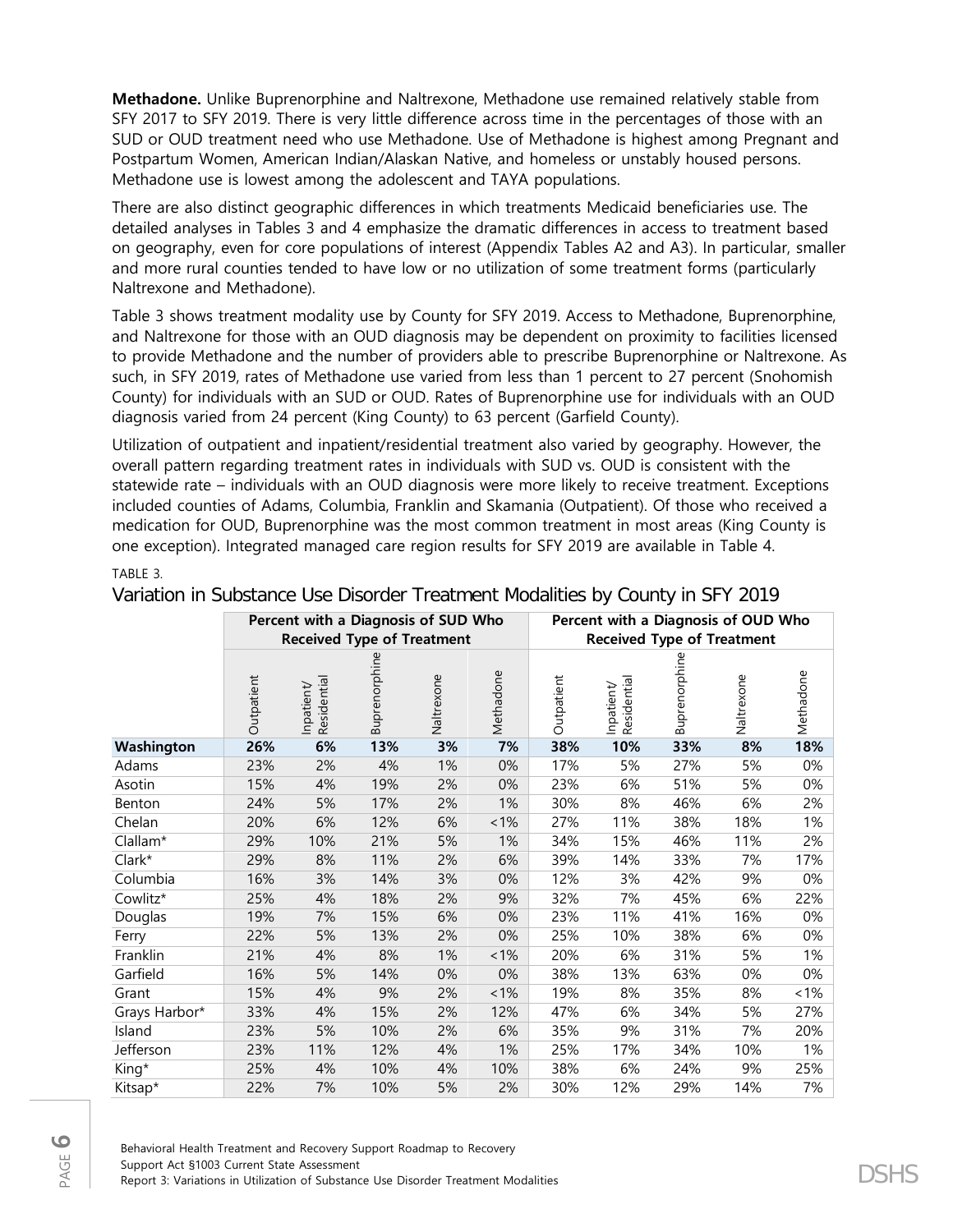|              |            | Percent with a Diagnosis of SUD Who<br><b>Received Type of Treatment</b> |               |            |           | Percent with a Diagnosis of OUD Who<br><b>Received Type of Treatment</b> |                           |               |            |           |  |
|--------------|------------|--------------------------------------------------------------------------|---------------|------------|-----------|--------------------------------------------------------------------------|---------------------------|---------------|------------|-----------|--|
|              | Outpatient | Inpatient/<br>Residential                                                | Buprenorphine | Naltrexone | Methadone | Outpatient                                                               | Residential<br>Inpatient/ | Buprenorphine | Naltrexone | Methadone |  |
| Kittitas     | 23%        | 7%                                                                       | 10%           | 2%         | $1\%$     | 29%                                                                      | 14%                       | 33%           | 8%         | 1%        |  |
| Klickitat    | 19%        | 4%                                                                       | 6%            | 4%         | 0%        | 24%                                                                      | 11%                       | 27%           | 18%        | 0%        |  |
| Lewis        | 24%        | 4%                                                                       | 12%           | 1%         | 3%        | 33%                                                                      | 7%                        | 38%           | 5%         | 9%        |  |
| Lincoln      | 17%        | 4%                                                                       | 11%           | 2%         | 1%        | 20%                                                                      | 6%                        | 29%           | 4%         | 2%        |  |
| Mason        | 28%        | 5%                                                                       | 11%           | 4%         | 8%        | 42%                                                                      | 8%                        | 28%           | 9%         | 20%       |  |
| Okanogan     | 17%        | 5%                                                                       | 10%           | 2%         | 1%        | 21%                                                                      | 9%                        | 39%           | 8%         | 1%        |  |
| Pacific      | 25%        | 4%                                                                       | 10%           | 3%         | 3%        | 47%                                                                      | 7%                        | 38%           | 11%        | 10%       |  |
| Pend Oreille | 14%        | 2%                                                                       | 11%           | 2%         | 2%        | 23%                                                                      | 4%                        | 37%           | 7%         | 6%        |  |
| Pierce*      | 26%        | 6%                                                                       | 10%           | 3%         | 8%        | 42%                                                                      | 9%                        | 26%           | 9%         | 20%       |  |
| San Juan     | 18%        | 6%                                                                       | 11%           | 2%         | 1%        | 23%                                                                      | 8%                        | 38%           | 8%         | 5%        |  |
| Skagit*      | 31%        | 7%                                                                       | 18%           | 2%         | 10%       | 44%                                                                      | 11%                       | 41%           | 5%         | 23%       |  |
| Skamania     | 20%        | 3%                                                                       | 11%           | 3%         | 1%        | 16%                                                                      | 6%                        | 38%           | 12%        | 2%        |  |
| Snohomish*   | 28%        | 7%                                                                       | 15%           | 3%         | 14%       | 41%                                                                      | 10%                       | 31%           | 7%         | 27%       |  |
| Spokane*     | 25%        | 7%                                                                       | 15%           | 3%         | 7%        | 38%                                                                      | 12%                       | 39%           | 7%         | 19%       |  |
| Stevens      | 20%        | 6%                                                                       | 17%           | 1%         | 2%        | 29%                                                                      | 10%                       | 46%           | 4%         | 5%        |  |
| Thurston*    | 22%        | 5%                                                                       | 11%           | 5%         | 6%        | 32%                                                                      | 8%                        | 31%           | 14%        | 18%       |  |
| Wahkiakum    | 24%        | 3%                                                                       | 12%           | 0%         | 4%        | 35%                                                                      | 15%                       | 55%           | 0%         | 20%       |  |
| Walla Walla  | 18%        | 5%                                                                       | 13%           | 3%         | 1%        | 19%                                                                      | 8%                        | 38%           | 8%         | 1%        |  |
| Whatcom*     | 30%        | 8%                                                                       | 17%           | 3%         | 8%        | 44%                                                                      | 11%                       | 38%           | 7%         | 17%       |  |
| Whitman      | 13%        | 4%                                                                       | 6%            | 1%         | 1%        | 18%                                                                      | 11%                       | 27%           | 5%         | 3%        |  |
| Yakima*      | 24%        | 7%                                                                       | 9%            | 1%         | 2%        | 35%                                                                      | 14%                       | 40%           | 5%         | 7%        |  |

\*Indicates at least one Opioid Substitution Treatment Program located within the county as of April 2020.

# TABLE 4.

Variation in Substance Use Disorder Treatment Modalities by Integrated Managed Care Region in SFY 2019

|                   |            |                          | Percent with a Diagnosis of SUD who<br><b>Received Type of Treatment</b> |            |           | Percent with a Diagnosis of OUD who<br><b>Received Type of Treatment</b> |                          |              |            |           |  |
|-------------------|------------|--------------------------|--------------------------------------------------------------------------|------------|-----------|--------------------------------------------------------------------------|--------------------------|--------------|------------|-----------|--|
|                   | Outpatient | Residential<br>Inpatient | Buprenorphine                                                            | Naltrexone | Methadone | Outpatient                                                               | Residential<br>Inpatient | Buprenorphin | Naltrexone | Methadone |  |
| Washington        | 26%        | 6%                       | 13%                                                                      | 3%         | 7%        | 38%                                                                      | 10%                      | 33%          | 8%         | 18%       |  |
| Great Rivers*     | 27%        | 4%                       | 15%                                                                      | 2%         | 8%        | 38%                                                                      | 6%                       | 39%          | 6%         | 21%       |  |
| Greater Columbia* | 22%        | 6%                       | 12%                                                                      | 2%         | 1%        | 29%                                                                      | 10%                      | 41%          | 6%         | 3%        |  |
| King*             | 25%        | 4%                       | 10%                                                                      | 4%         | 10%       | 38%                                                                      | 6%                       | 24%          | 9%         | 25%       |  |
| North Central     | 17%        | 5%                       | 11%                                                                      | 4%         | 0%        | 22%                                                                      | 10%                      | 38%          | 12%        | 0%        |  |
| North Sound*      | 28%        | 7%                       | 16%                                                                      | 3%         | 11%       | 42%                                                                      | 10%                      | 33%          | 6%         | 24%       |  |
| Pierce*           | 26%        | 6%                       | 10%                                                                      | 3%         | 8%        | 42%                                                                      | 9%                       | 26%          | 9%         | 20%       |  |
| Salish*           | 24%        | 8%                       | 14%                                                                      | 5%         | 2%        | 31%                                                                      | 13%                      | 36%          | 12%        | 4%        |  |
| Southwest*        | 28%        | 8%                       | 11%                                                                      | 2%         | 5%        | 38%                                                                      | 14%                      | 33%          | 8%         | 16%       |  |
| Spokane*          | 24%        | 7%                       | 15%                                                                      | 2%         | 7%        | 37%                                                                      | 12%                      | 39%          | 6%         | 18%       |  |
| Thurston-Mason*   | 24%        | 5%                       | 11%                                                                      | 4%         | 7%        | 35%                                                                      | 8%                       | 30%          | 12%        | 19%       |  |

\*Indicates at least one Opioid Substitution Treatment Program located within the Integrated Managed Care Region as of April 2020.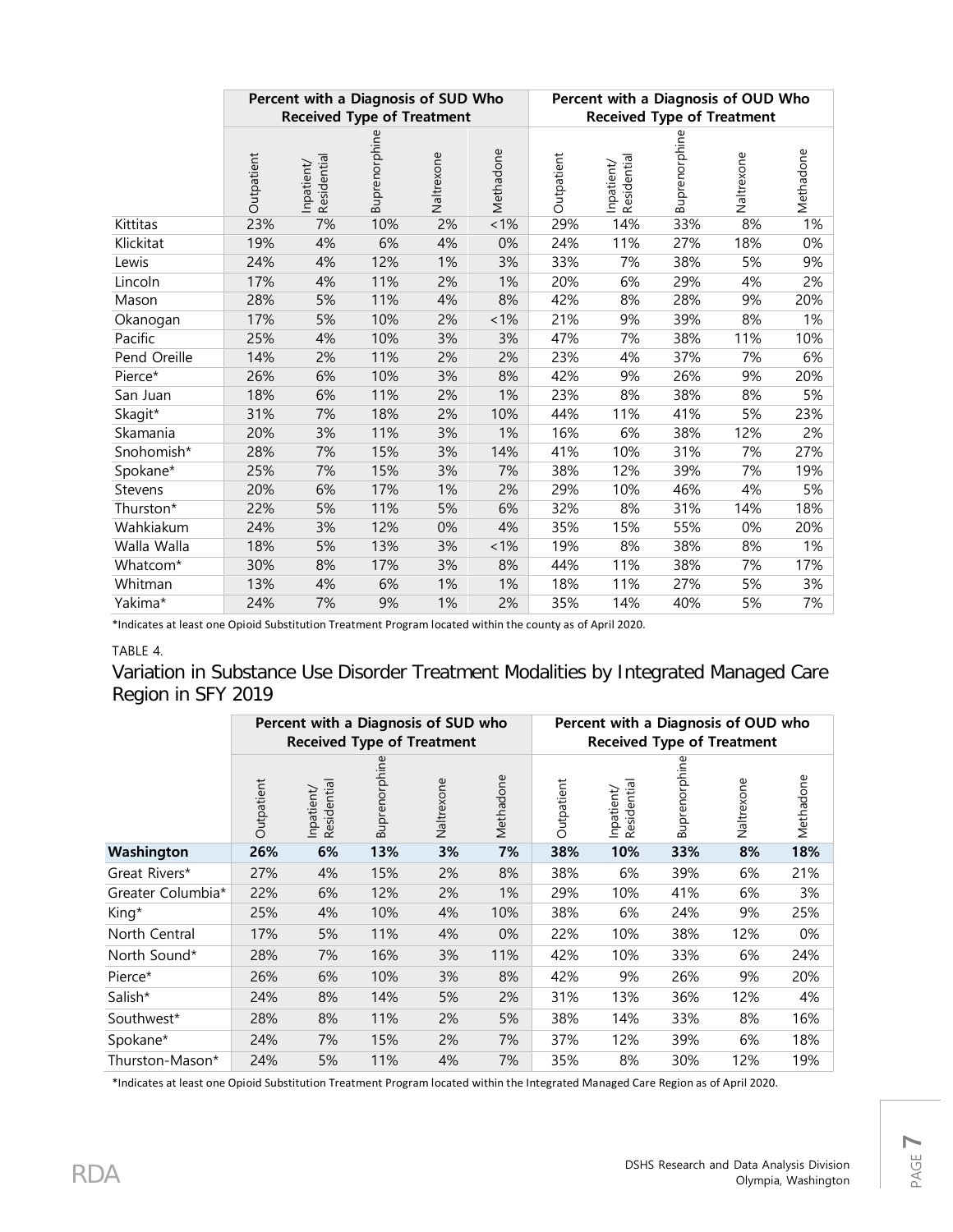# **Summary**

Overall, this descriptive analysis highlights the current variability in treatment utilization among Medicaid beneficiaries. Use of SUD and OUD treatment services has increased from SFY 2017 to SFY 2019. This increase is driven primarily by increased use of buprenorphine treatment. However, the increase is not consistent among populations of interest or treatment types. Across the state, individuals with an OUD diagnosis were more likely to receive treatment. However, the types of treatment varied depending on geographic location and are likely tied to the availability of providers who are allowed to prescribe the different treatment types.

It is important to note that this report excluded Medicaid beneficiaries who are dually eligible for both Medicare and Medicaid, as well as Medicaid beneficiaries or who did not meet the minimum eligibility requirements for inclusion in the analytical sample. These populations may have different patterns of treatment utilization.

The goal of the §1003 SUPPORT ACT is to develop a policy framework to guide the advancement of statewide, whole-person, integrated SUD/OUD treatment and recovery support services. Understanding the variation in treatment for individuals with SUD and OUD treatment needs is a critical step in identifying opportunities for improvement.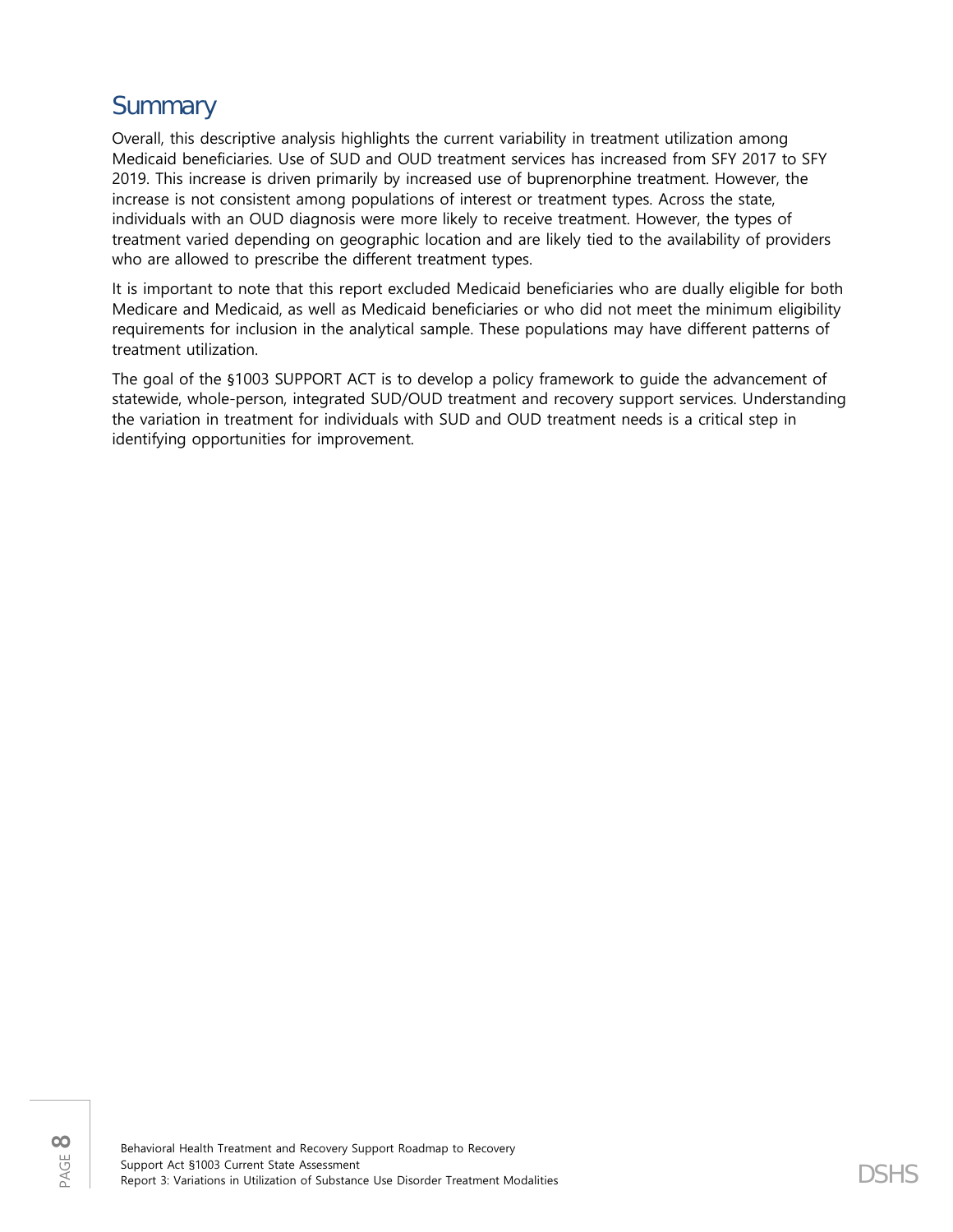TABLE A1.

Number of Medicaid Beneficiaries with an SUD or OUD Treatment Need by Populations of Interest, Integrated Managed Care Region, and County

|                                       |                 | Number with a SUD<br><b>Treatment Need</b> |          | Number with an OUD<br><b>Treatment Need</b> |          |          |  |
|---------------------------------------|-----------------|--------------------------------------------|----------|---------------------------------------------|----------|----------|--|
|                                       | <b>SFY 2017</b> | <b>SFY 2018</b>                            | SFY 2019 | SFY 2017                                    | SFY 2018 | SFY 2019 |  |
| All Washington Medicaid Beneficiaries | 143,945         | 136,537                                    | 136,220  | 49,433                                      | 50,354   | 52,610   |  |
| <b>Populations of Interest</b>        |                 |                                            |          |                                             |          |          |  |
| Pregnant and Postpartum Women         | 9,073           | 8,655                                      | 8,131    | 3,128                                       | 3,143    | 3,001    |  |
| Adolescents (Age 13 to 18)            | $***$           | $***$                                      | $***$    | $***$                                       | $***$    | $***$    |  |
| TAYA (Age 16 to 25)                   | 25,129          | 22,752                                     | 21,478   | 5,603                                       | 4,905    | 4,465    |  |
| American Indian or Alaskan Native     | 11,475          | 11,168                                     | 11,396   | 4,332                                       | 4,532    | 4,950    |  |
| Justice System-Involved Persons       | 28,250          | 27,479                                     | 27,607   | 11,959                                      | 12,557   | 13,667   |  |
| Individuals Experiencing Homelessness | 19,414          | 18,944                                     | 20,250   | 8,448                                       | 9,123    | 10,187   |  |
| Individuals with Unstable Housing     | 40,060          | 38,594                                     | 40,542   | 16,398                                      | 17,302   | 19,328   |  |
| <b>Integrated Managed Care Region</b> |                 |                                            |          |                                             |          |          |  |
| Great Rivers*                         | 8,831           | 8,334                                      | 8,581    | 2,905                                       | 2,991    | 3,237    |  |
| Greater Columbia*                     | 15,146          | 14,682                                     | 14,578   | 4,125                                       | 4,284    | 4,134    |  |
| King*                                 | 27,888          | 26,364                                     | 25,853   | 10,315                                      | 10,525   | 10,841   |  |
| North Central                         | $***$           | $***$                                      | $***$    | $***$                                       | $***$    | $***$    |  |
| North Sound*                          | 20,258          | 19,556                                     | 19,908   | 8,661                                       | 8,618    | 9,298    |  |
| Pierce*                               | 16,854          | 16,003                                     | 16,009   | 5,664                                       | 5,712    | 6,145    |  |
| Salish*                               | 7,340           | 6,646                                      | 6,896    | 2,439                                       | 2,473    | 2,656    |  |
| Southwest*                            | 8,244           | 7,587                                      | 7,539    | 2,295                                       | 2,330    | 2,417    |  |
| Spokane*                              | 16,006          | 15,171                                     | 15,547   | 5,317                                       | 5,430    | 5,914    |  |
| Thurston-Mason*                       | 6,755           | 6,218                                      | 6,066    | 2,112                                       | 2,131    | 2,221    |  |
| County                                |                 |                                            |          |                                             |          |          |  |
| Adams                                 | $***$           | $***$                                      | $***$    | $***$                                       | $***$    | $***$    |  |
| Asotin                                | $***$           | $***$                                      | 851      | $***$                                       | $***$    | 316      |  |
| Benton                                | 3,822           | 3,444                                      | 3,344    | 1,497                                       | 1,451    | 1,244    |  |
| Chelan                                | $***$           | $***$                                      | $***$    | $***$                                       | $***$    | $***$    |  |
| Clallam*                              | 2,160           | 2,086                                      | 2,151    | 927                                         | 950      | 992      |  |
| Clark*                                | 7,569           | 6,935                                      | 6,867    | 2,137                                       | 2,170    | 2,259    |  |
| Columbia                              | $***$           | $***$                                      | $***$    | $***$                                       | $***$    | $***$    |  |
| Cowlitz*                              | 3,499           | 3,232                                      | 3,283    | 1,039                                       | 1,144    | 1,312    |  |
| Douglas                               | $***$           | $***$                                      | 598      | $***$                                       | $***$    | 217      |  |
| Ferry                                 | $***$           | $***$                                      | $***$    | $***$                                       | $***$    | $***$    |  |
| Franklin                              | $***$           | $***$                                      | $***$    | $***$                                       | $***$    | $***$    |  |
| Garfield                              | $***$           | $***$                                      | $***$    | $***$                                       | $***$    | $***$    |  |
| Grant                                 | 1,992           | $***$                                      | $***$    | 402                                         | $***$    | ***      |  |
| Grays Harbor*                         | 2,683           | 2,477                                      | 2,587    | 1,144                                       | 1,129    | 1,130    |  |
| Island                                | $***$           | $***$                                      | 930      | $***$                                       | $***$    | 290      |  |
| Jefferson                             | $***$           | $***$                                      | $***$    | $***$                                       | $***$    | $***$    |  |
| King*                                 | 27,888          | 26,364                                     | 25,853   | 10,315                                      | 10,525   | 10,841   |  |
| Kitsap*                               | 4,623           | 4,052                                      | 4,188    | 1,356                                       | 1,360    | 1,459    |  |
| Kittitas                              | $***$           | $***$                                      | $***$    | $***$                                       | $***$    | $***$    |  |
| Klickitat                             | $***$           | $***$                                      | $***$    | $***$                                       | $***$    | $***$    |  |
| Lewis                                 | 1,954           | 1,914                                      | 2,005    | 551                                         | 543      | 618      |  |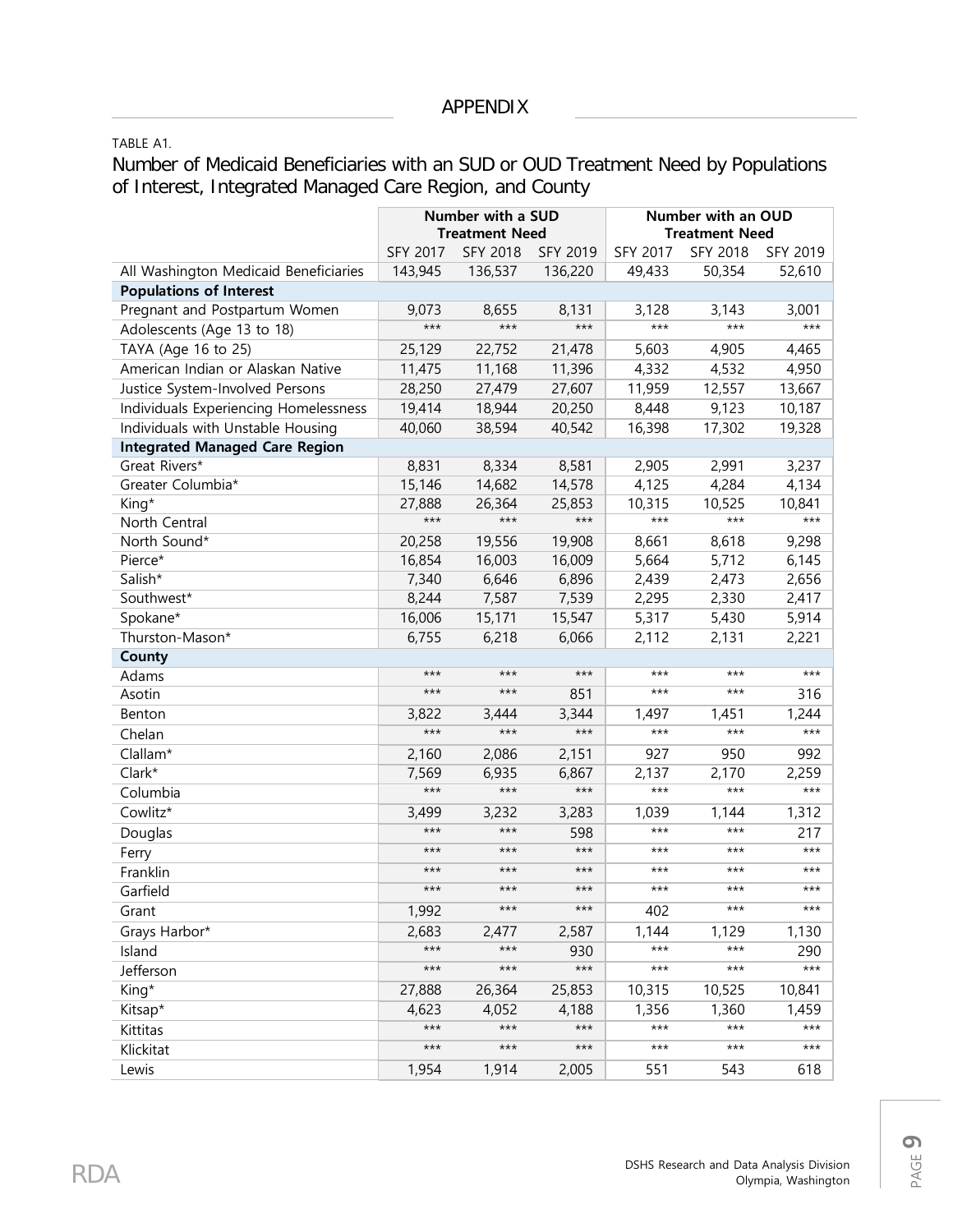|                      |                 | Number with a SUD     |                 | Number with an OUD |                       |                 |  |  |
|----------------------|-----------------|-----------------------|-----------------|--------------------|-----------------------|-----------------|--|--|
|                      |                 | <b>Treatment Need</b> |                 |                    | <b>Treatment Need</b> |                 |  |  |
|                      | <b>SFY 2017</b> | <b>SFY 2018</b>       | <b>SFY 2019</b> | <b>SFY 2017</b>    | SFY 2018              | <b>SFY 2019</b> |  |  |
| Lincoln              | $***$           | $***$                 | $***$           | $***$              | $***$                 | $***$           |  |  |
| Mason                | 2,015           | 1,688                 | 1,534           | 581                | 587                   | 622             |  |  |
| Okanogan             | $***$           | $***$                 | $***$           | $***$              | $***$                 | $***$           |  |  |
| Pacific              | $***$           | 619                   | 614             | $***$              | $***$                 | $***$           |  |  |
| Pend Oreille         | $***$           | $***$                 | $***$           | $***$              | $***$                 | $***$           |  |  |
| Pierce*              | 16,854          | 16,003                | 16,009          | 5,664              | 5,712                 | 6,145           |  |  |
| San Juan             | $***$           | $***$                 | $***$           | $***$              | $***$                 | $***$           |  |  |
| Skagit*              | 2,546           | 2,565                 | 2,560           | 1,028              | 1,057                 | 1,138           |  |  |
| Skamania             | $***$           | $***$                 | $***$           | $***$              | $***$                 | $***$           |  |  |
| Snohomish*           | 12,301          | 11,879                | 12,110          | 5,579              | 5,515                 | 5,978           |  |  |
| Spokane*             | 13,955          | 13,234                | 13,530          | 4,707              | 4,813                 | 5,243           |  |  |
| <b>Stevens</b>       | $***$           | $***$                 | 1,057           | $***$              | $***$                 | 399             |  |  |
| Thurston*            | 4,739           | 4,530                 | 4,533           | 1,531              | 1,544                 | 1,599           |  |  |
| Wahkiakum            | $***$           | $***$                 | $***$           | $***$              | $***$                 | $***$           |  |  |
| Walla Walla          | $***$           | $***$                 | $***$           | $***$              | $***$                 | $***$           |  |  |
| Whatcom <sup>*</sup> | 4,188           | 3,976                 | 4,093           | 1,690              | 1,709                 | 1,828           |  |  |
| Whitman              | $***$           | $***$                 | $***$           | $***$              | $***$                 | $***$           |  |  |
| Yakima*              | 6,959           | 6,933                 | 6,848           | 1,378              | 1,502                 | 1,539           |  |  |

\*Indicates at least one Opioid Substitution Treatment Program located within the Integrated Managed Care Region or County as of April 2020. \*\*\*Suppressed due to at least one treatment modality with fewer than 11 individuals in the year.

## TABLE A2.

Variation in Substance Use Disorder Treatment Modalities by County and Populations of Interest in SFY 2019

|                                          | <b>Percent with a SUD Treatment</b><br><b>Need who Received</b><br><b>Type of Treatment</b> |                           |               |            |           | Percent with an OUD Treatment<br><b>Need who Received</b><br><b>Type of Treatment</b> |                           |               |            |           |
|------------------------------------------|---------------------------------------------------------------------------------------------|---------------------------|---------------|------------|-----------|---------------------------------------------------------------------------------------|---------------------------|---------------|------------|-----------|
|                                          | Outpatient                                                                                  | Residential<br>Inpatient/ | Buprenorphine | Naltrexone | Methadone | Outpatient                                                                            | Residential<br>Inpatient/ | Buprenorphine | Naltrexone | Methadone |
| <b>Adams</b>                             |                                                                                             |                           |               |            |           |                                                                                       |                           |               |            |           |
| All County Medicaid Beneficiaries        | 23%                                                                                         | 2%                        | 4%            | 1%         | 0%        | 17%                                                                                   | 5%                        | 27%           | 5%         | 0%        |
| Pregnant and Postpartum Women            | 25%                                                                                         | 6%                        | 13%           | 0%         | 0%        | 40%                                                                                   | 20%                       | 40%           | 0%         | 0%        |
| Adolescents (Age 13 to 18)               | 38%                                                                                         | 0%                        | 0%            | 0%         | 0%        | 0%                                                                                    | 0%                        | 0%            | 0%         | 0%        |
| TAYA (Age 16 to 25)                      | 33%                                                                                         | 1%                        | 5%            | 0%         | 0%        | 14%                                                                                   | 0%                        | 57%           | 0%         | 0%        |
| American Indian or Alaskan Native        | 25%                                                                                         | 0%                        | 25%           | 0%         | 0%        | 0%                                                                                    | 0%                        | 100%          | 0%         | 0%        |
| Justice System-Involved Persons          | 51%                                                                                         | 8%                        | 8%            | 0%         | 0%        | 33%                                                                                   | 33%                       | 50%           | 0%         | 0%        |
| Individuals Experiencing<br>Homelessness | 20%                                                                                         | 10%                       | 0%            | 0%         | 0%        | 33%                                                                                   | 0%                        | 0%            | 0%         | 0%        |
| Individuals with Unstable Housing        | 25%                                                                                         | 6%                        | 6%            | 0%         | 0%        | 33%                                                                                   | 17%                       | 33%           | 0%         | 0%        |
| <b>Asotin</b>                            |                                                                                             |                           |               |            |           |                                                                                       |                           |               |            |           |
| All County Medicaid Beneficiaries        | 15%                                                                                         | 4%                        | 19%           | 2%         | 0%        | 23%                                                                                   | 6%                        | 51%           | 5%         | 0%        |
| Pregnant and Postpartum Women            | 21%                                                                                         | 5%                        | 22%           | $0\%$      | 0%        | 39%                                                                                   | 14%                       | 64%           | 0%         | 0%        |
| Adolescents (Age 13 to 18)               | 17%                                                                                         | 3%                        | 0%            | 0%         | 0%        | 67%                                                                                   | 0%                        | 0%            | 0%         | 0%        |
| TAYA (Age 16 to 25)                      | 13%                                                                                         | 3%                        | 14%           | 0%         | 0%        | 22%                                                                                   | 6%                        | 63%           | 0%         | 0%        |
| American Indian or Alaskan Native        | 16%                                                                                         | 4%                        | 13%           | 0%         | 0%        | 31%                                                                                   | 6%                        | 38%           | 0%         | 0%        |

Behavioral Health Treatment and Recovery Support Roadmap to Recovery Support Act §1003 Current State Assessment Support Act §1003 Current State Assessment<br>Report 3: Variations in Utilization of Substance Use Disorder Treatment Modalities  $\mathsf{DSHS}$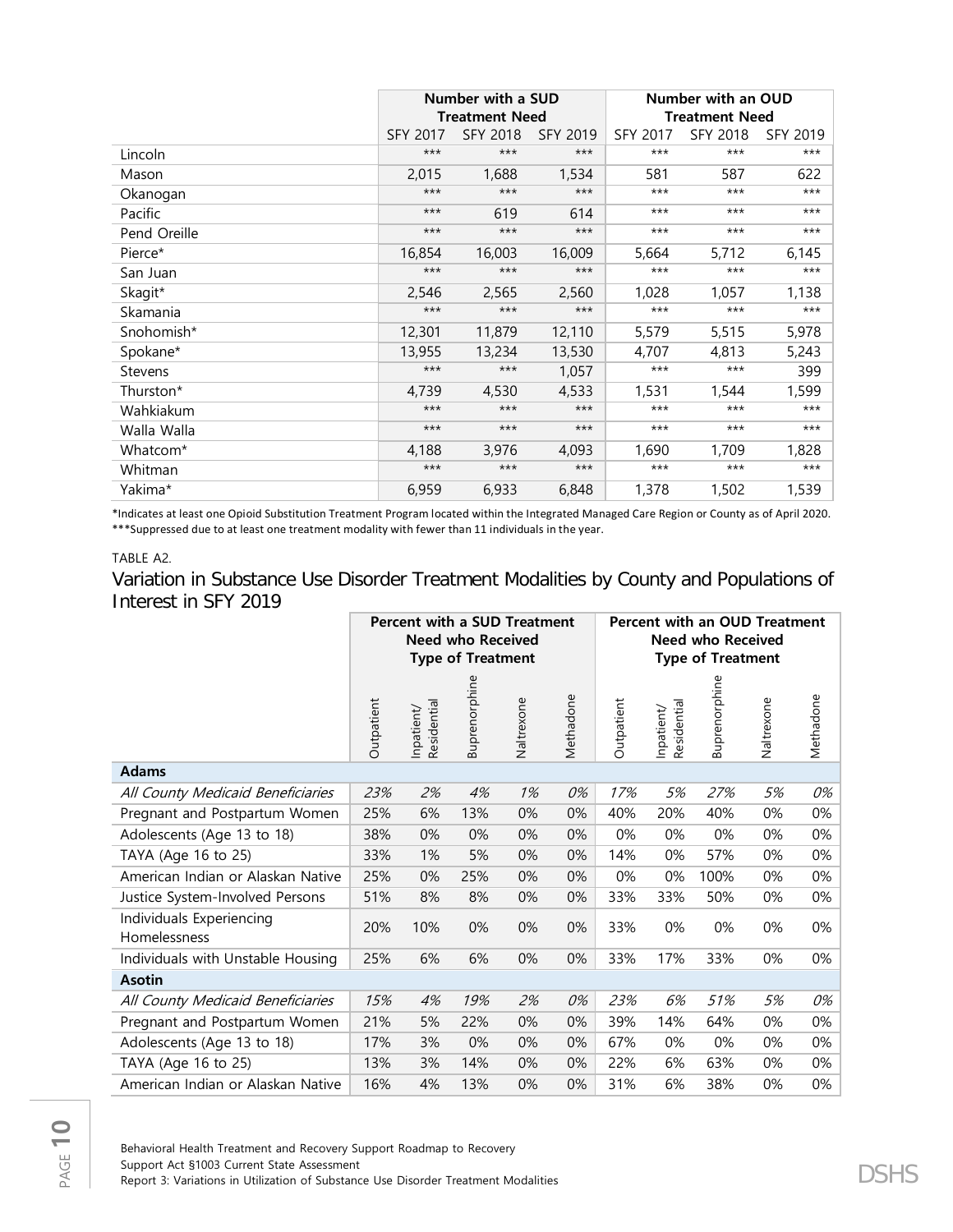|                                          |            | Percent with a SUD Treatment | <b>Need who Received</b><br><b>Type of Treatment</b> |            |           | Percent with an OUD Treatment<br><b>Need who Received</b><br><b>Type of Treatment</b> |                           |               |            |           |
|------------------------------------------|------------|------------------------------|------------------------------------------------------|------------|-----------|---------------------------------------------------------------------------------------|---------------------------|---------------|------------|-----------|
|                                          | Outpatient | Inpatient/<br>Residential    | Buprenorphine                                        | Naltrexone | Methadone | Outpatient                                                                            | Inpatient/<br>Residential | Buprenorphine | Naltrexone | Methadone |
| Justice System-Involved Persons          | 25%        | 7%                           | 25%                                                  | 2%         | 0%        | 36%                                                                                   | 12%                       | 55%           | 5%         | $0\%$     |
| Individuals Experiencing<br>Homelessness | 17%        | 6%                           | 30%                                                  | 2%         | 0%        | 22%                                                                                   | 11%                       | 70%           | 4%         | $0\%$     |
| Individuals with Unstable Housing        | 19%        | 6%                           | 21%                                                  | 3%         | 0%        | 25%                                                                                   | 8%                        | 56%           | 7%         | 0%        |
| <b>Benton</b>                            |            |                              |                                                      |            |           |                                                                                       |                           |               |            |           |
| All County Medicaid Beneficiaries        | 24%        | 5%                           | 17%                                                  | 2%         | 1%        | 30%                                                                                   | 8%                        | 46%           | 6%         | 2%        |
| Pregnant and Postpartum Women            | 22%        | 4%                           | 21%                                                  | 2%         | 0%        | 32%                                                                                   | 8%                        | 63%           | 7%         | 0%        |
| Adolescents (Age 13 to 18)               | 28%        | 3%                           | 1%                                                   | 0%         | 0%        | 56%                                                                                   | 28%                       | 17%           | 0%         | 0%        |
| TAYA (Age 16 to 25)                      | 27%        | 5%                           | 12%                                                  | 0%         | 0%        | 46%                                                                                   | 17%                       | 55%           | 2%         | 0%        |
| American Indian or Alaskan Native        | 22%        | 5%                           | 10%                                                  | 4%         | 0%        | 37%                                                                                   | 10%                       | 27%           | 10%        | 0%        |
| Justice System-Involved Persons          | 39%        | 10%                          | 25%                                                  | 2%         | 1%        | 44%                                                                                   | 14%                       | 55%           | 5%         | 3%        |
| Individuals Experiencing<br>Homelessness | 35%        | 11%                          | 24%                                                  | 2%         | 1%        | 43%                                                                                   | 17%                       | 56%           | 4%         | 2%        |
| Individuals with Unstable Housing        | 33%        | 9%                           | 24%                                                  | 2%         | 1%        | 43%                                                                                   | 14%                       | 54%           | 5%         | 2%        |
| Chelan                                   |            |                              |                                                      |            |           |                                                                                       |                           |               |            |           |
| All County Medicaid Beneficiaries        | 20%        | 6%                           | 12%                                                  | 6%         | $1\%$     | 27%                                                                                   | 11%                       | 38%           | 18%        | 1%        |
| Pregnant and Postpartum Women            | 21%        | 4%                           | 16%                                                  | 9%         | 0%        | 33%                                                                                   | 13%                       | 60%           | 33%        | 0%        |
| Adolescents (Age 13 to 18)               | 24%        | 3%                           | 0%                                                   | 0%         | 0%        | 33%                                                                                   | 17%                       | 0%            | 0%         | 0%        |
| TAYA (Age 16 to 25)                      | 23%        | 6%                           | 4%                                                   | 2%         | 0%        | 49%                                                                                   | 29%                       | 34%           | 20%        | 0%        |
| American Indian or Alaskan Native        | 28%        | 9%                           | 11%                                                  | 4%         | 0%        | 46%                                                                                   | 23%                       | 38%           | 15%        | 0%        |
| Justice System-Involved Persons          | 40%        | 16%                          | 20%                                                  | 7%         | 0%        | 47%                                                                                   | 24%                       | 47%           | 16%        | 0%        |
| Individuals Experiencing<br>Homelessness | 32%        | 19%                          | 17%                                                  | 6%         | 0%        | 47%                                                                                   | 22%                       | 38%           | 13%        | 0%        |
| Individuals with Unstable Housing        | 29%        | 13%                          | 20%                                                  | 7%         | 0%        | 39%                                                                                   | 17%                       | 44%           | 16%        | 0%        |
| Clallam*                                 |            |                              |                                                      |            |           |                                                                                       |                           |               |            |           |
| All County Medicaid Beneficiaries        | 29%        | 10%                          | 21%                                                  | 5%         | 1%        | 34%                                                                                   | 15%                       | 46%           | 11%        | 2%        |
| Pregnant and Postpartum Women            | 30%        | 7%                           | 27%                                                  | 2%         | 1%        | 40%                                                                                   | 9%                        | 62%           | 4%         | 2%        |
| Adolescents (Age 13 to 18)               | 56%        | 10%                          | 1%                                                   | 1%         | 0%        | 80%                                                                                   | 40%                       | 10%           | 10%        | 0%        |
| TAYA (Age 16 to 25)                      | 43%        | 13%                          | 16%                                                  | 3%         | 0%        | 55%                                                                                   | 31%                       | 51%           | 9%         | 0%        |
| American Indian or Alaskan Native        | 46%        | 17%                          | 24%                                                  | 10%        | 2%        | 55%                                                                                   | 26%                       | 44%           | 18%        | 3%        |
| Justice System-Involved Persons          | 47%        | 19%                          | 27%                                                  | 4%         | 0%        | 44%                                                                                   | 27%                       | 52%           | 8%         | 1%        |
| Individuals Experiencing<br>Homelessness | 36%        | 20%                          | 28%                                                  | 6%         | 0%        | 38%                                                                                   | 24%                       | 48%           | 11%        | 1%        |
| Individuals with Unstable Housing        | 36%        | 16%                          | 29%                                                  | 7%         | 0%        | 42%                                                                                   | 21%                       | 50%           | 11%        | 1%        |
| Clark*                                   |            |                              |                                                      |            |           |                                                                                       |                           |               |            |           |
| All County Medicaid Beneficiaries        | 29%        | 8%                           | 11%                                                  | 2%         | 6%        | 39%                                                                                   | 14%                       | 33%           | 7%         | 17%       |
| Pregnant and Postpartum Women            | 28%        | 5%                           | 12%                                                  | 1%         | 4%        | 51%                                                                                   | 10%                       | 45%           | 3%         | 15%       |
| Adolescents (Age 13 to 18)               | 35%        | 4%                           | 0%                                                   | 0%         | 0%        | 54%                                                                                   | 21%                       | 7%            | 0%         | 0%        |
| TAYA (Age 16 to 25)                      | 29%        | 6%                           | 5%                                                   | 1%         | 1%        | 48%                                                                                   | 21%                       | 29%           | 5%         | 7%        |
| American Indian or Alaskan Native        | 29%        | 6%                           | 13%                                                  | 2%         | 5%        | 37%                                                                                   | 11%                       | 39%           | 5%         | 14%       |
| Justice System-Involved Persons          | 51%        | 18%                          | 20%                                                  | 3%         | 5%        | 57%                                                                                   | 27%                       | 47%           | 7%         | 12%       |

Olympia, Washington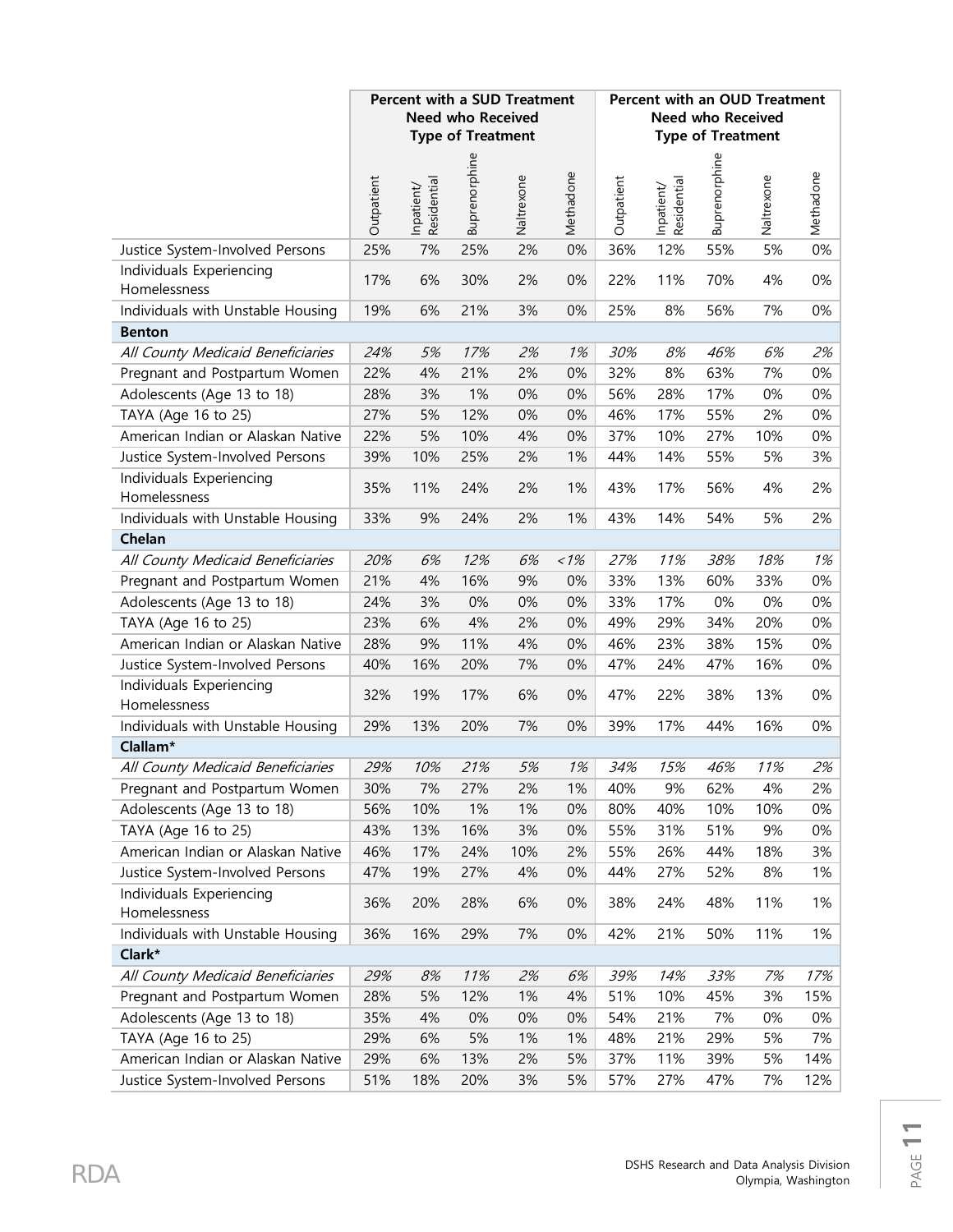|                                          |            | <b>Percent with a SUD Treatment</b> | <b>Need who Received</b><br><b>Type of Treatment</b> |            |           | Percent with an OUD Treatment<br><b>Need who Received</b><br><b>Type of Treatment</b> |                           |               |            |           |
|------------------------------------------|------------|-------------------------------------|------------------------------------------------------|------------|-----------|---------------------------------------------------------------------------------------|---------------------------|---------------|------------|-----------|
|                                          | Outpatient | Inpatient/<br>Residential           | Buprenorphine                                        | Naltrexone | Methadone | Outpatient                                                                            | Inpatient/<br>Residential | Buprenorphine | Naltrexone | Methadone |
| Individuals Experiencing<br>Homelessness | 41%        | 19%                                 | 17%                                                  | 1%         | 7%        | 52%                                                                                   | 26%                       | 41%           | 4%         | 16%       |
| Individuals with Unstable Housing        | 40%        | 15%                                 | 17%                                                  | 3%         | 7%        | 52%                                                                                   | 23%                       | 43%           | 7%         | 16%       |
| Columbia                                 |            |                                     |                                                      |            |           |                                                                                       |                           |               |            |           |
| All County Medicaid Beneficiaries        | 16%        | 3%                                  | 14%                                                  | 3%         | 0%        | 12%                                                                                   | 3%                        | 42%           | 9%         | 0%        |
| Pregnant and Postpartum Women            | 0%         | 0%                                  | 0%                                                   | 0%         | 0%        | 0%                                                                                    | 0%                        | 0%            | 0%         | 0%        |
| Adolescents (Age 13 to 18)               | 100%       | 0%                                  | 0%                                                   | 0%         | 0%        | 0%                                                                                    | 0%                        | 0%            | 0%         | $0\%$     |
| TAYA (Age 16 to 25)                      | 29%        | 0%                                  | 0%                                                   | 14%        | 0%        | 0%                                                                                    | 0%                        | 0%            | 50%        | $0\%$     |
| American Indian or Alaskan Native        | 33%        | 0%                                  | 0%                                                   | 0%         | 0%        | 0%                                                                                    | 0%                        | 0%            | 0%         | $0\%$     |
| Justice System-Involved Persons          | 53%        | 7%                                  | 27%                                                  | 0%         | 0%        | 40%                                                                                   | 20%                       | 80%           | 0%         | $0\%$     |
| Individuals Experiencing<br>Homelessness | 25%        | $0\%$                               | 25%                                                  | 0%         | 0%        | 0%                                                                                    | 0%                        | 100%          | 0%         | $0\%$     |
| Individuals with Unstable Housing        | 16%        | $0\%$                               | 16%                                                  | 0%         | $0\%$     | 20%                                                                                   | 0%                        | 60%           | 0%         | $0\%$     |
| Cowlitz*                                 |            |                                     |                                                      |            |           |                                                                                       |                           |               |            |           |
| All County Medicaid Beneficiaries        | 25%        | 4%                                  | 18%                                                  | 2%         | 9%        | 32%                                                                                   | 7%                        | 45%           | 6%         | 22%       |
| Pregnant and Postpartum Women            | 31%        | 6%                                  | 20%                                                  | 2%         | 9%        | 51%                                                                                   | 9%                        | 51%           | 5%         | 24%       |
| Adolescents (Age 13 to 18)               | 38%        | 3%                                  | 0%                                                   | 0%         | 0%        | 69%                                                                                   | 8%                        | 0%            | $0\%$      | $0\%$     |
| TAYA (Age 16 to 25)                      | 31%        | 3%                                  | 12%                                                  | 1%         | 4%        | 55%                                                                                   | 10%                       | 50%           | 4%         | 15%       |
| American Indian or Alaskan Native        | 25%        | 4%                                  | 11%                                                  | 6%         | 6%        | 28%                                                                                   | 7%                        | 30%           | 15%        | 15%       |
| Justice System-Involved Persons          | 37%        | 7%                                  | 30%                                                  | 3%         | 11%       | 40%                                                                                   | 10%                       | 58%           | 7%         | 22%       |
| Individuals Experiencing<br>Homelessness | 36%        | 7%                                  | 30%                                                  | 2%         | 9%        | 42%                                                                                   | 10%                       | 59%           | 3%         | 17%       |
| Individuals with Unstable Housing        | 35%        | 6%                                  | 28%                                                  | 3%         | 10%       | 42%                                                                                   | 9%                        | 56%           | 5%         | 21%       |
| <b>Douglas</b>                           |            |                                     |                                                      |            |           |                                                                                       |                           |               |            |           |
| All County Medicaid Beneficiaries        | 19%        | 7%                                  | 15%                                                  | 6%         | 0%        | 23%                                                                                   | 11%                       | 41%           | 16%        | 0%        |
| Pregnant and Postpartum Women            | 29%        | 13%                                 | 21%                                                  | 4%         | 0%        | 45%                                                                                   | 18%                       | 45%           | 9%         | 0%        |
| Adolescents (Age 13 to 18)               | 27%        | 2%                                  | 0%                                                   | 0%         | 0%        | 0%                                                                                    | 0%                        | 0%            | 0%         | 0%        |
| TAYA (Age 16 to 25)                      | 26%        | 5%                                  | 6%                                                   | 1%         | 0%        | 47%                                                                                   | 18%                       | 53%           | 6%         | 0%        |
| American Indian or Alaskan Native        | 13%        | 4%                                  | 13%                                                  | 4%         | $0\%$     | 20%                                                                                   | 10%                       | 30%           | 10%        | 0%        |
| Justice System-Involved Persons          | 40%        | 19%                                 | 30%                                                  | 8%         | 0%        | 39%                                                                                   | 27%                       | 66%           | 17%        | 0%        |
| Individuals Experiencing<br>Homelessness | 36%        | 23%                                 | 50%                                                  | 0%         | 0%        | 47%                                                                                   | 27%                       | 73%           | 0%         | 0%        |
| Individuals with Unstable Housing        | 32%        | 16%                                 | 30%                                                  | 6%         | 0%        | 40%                                                                                   | 21%                       | 57%           | 13%        | 0%        |
| Ferry                                    |            |                                     |                                                      |            |           |                                                                                       |                           |               |            |           |
| All County Medicaid Beneficiaries        | 22%        | 5%                                  | 13%                                                  | 2%         | 0%        | 25%                                                                                   | 10%                       | 38%           | 6%         | 0%        |
| Pregnant and Postpartum Women            | 29%        | 6%                                  | 24%                                                  | 0%         | 0%        | 14%                                                                                   | 14%                       | 57%           | 0%         | 0%        |
| Adolescents (Age 13 to 18)               | 40%        | 7%                                  | 0%                                                   | 0%         | 0%        | 100%                                                                                  | 100%                      | 0%            | 0%         | 0%        |
| TAYA (Age 16 to 25)                      | 32%        | 5%                                  | 9%                                                   | 0%         | $0\%$     | 43%                                                                                   | 14%                       | 29%           | 0%         | 0%        |
| American Indian or Alaskan Native        | 30%        | 8%                                  | 10%                                                  | 0%         | 0%        | 33%                                                                                   | 17%                       | 33%           | 0%         | 0%        |
| Justice System-Involved Persons          | 48%        | 18%                                 | 27%                                                  | 3%         | $0\%$     | 43%                                                                                   | 21%                       | 64%           | 7%         | 0%        |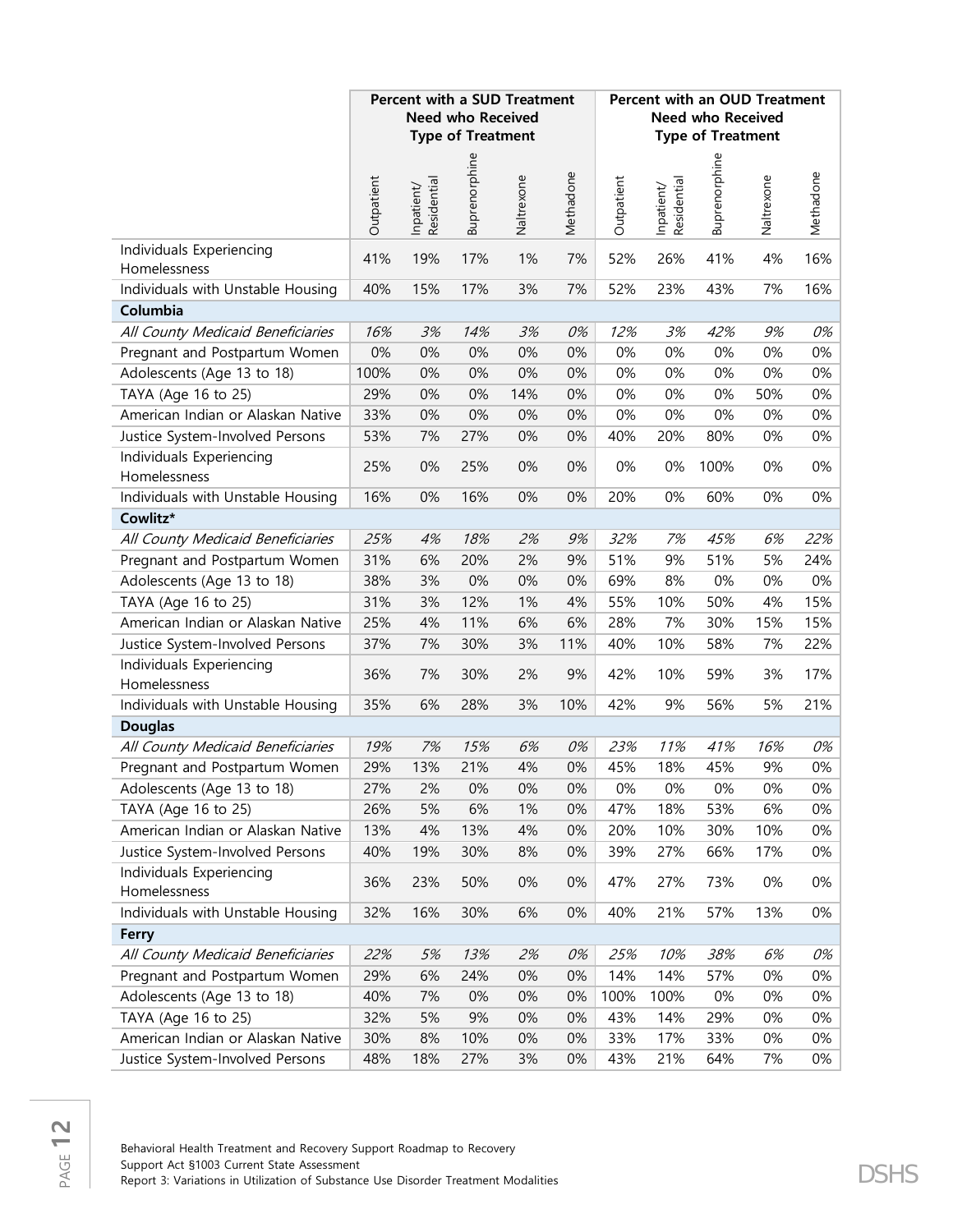|                                          | <b>Percent with a SUD Treatment</b><br><b>Need who Received</b><br><b>Type of Treatment</b> |                           |               |            |           | <b>Percent with an OUD Treatment</b><br><b>Need who Received</b><br><b>Type of Treatment</b> |                           |               |            |           |
|------------------------------------------|---------------------------------------------------------------------------------------------|---------------------------|---------------|------------|-----------|----------------------------------------------------------------------------------------------|---------------------------|---------------|------------|-----------|
|                                          | Outpatient                                                                                  | Residential<br>Inpatient/ | Buprenorphine | Naltrexone | Methadone | Outpatient                                                                                   | Residential<br>Inpatient/ | Buprenorphine | Naltrexone | Methadone |
| Individuals Experiencing<br>Homelessness | 20%                                                                                         | 10%                       | 0%            | 0%         | 0%        | $0\%$                                                                                        | 0%                        | 0%            | 0%         | $0\%$     |
| Individuals with Unstable Housing        | 22%                                                                                         | 5%                        | 16%           | 0%         | $0\%$     | 21%                                                                                          | 7%                        | 43%           | 0%         | 0%        |
| <b>Franklin</b>                          |                                                                                             |                           |               |            |           |                                                                                              |                           |               |            |           |
| All County Medicaid Beneficiaries        | 21%                                                                                         | 4%                        | 8%            | 1%         | $~1\%$    | 20%                                                                                          | 6%                        | 31%           | 5%         | 1%        |
| Pregnant and Postpartum Women            | 13%                                                                                         | 4%                        | 14%           | 0%         | 1%        | 14%                                                                                          | 14%                       | 48%           | 0%         | 5%        |
| Adolescents (Age 13 to 18)               | 32%                                                                                         | 6%                        | 0%            | 0%         | 0%        | 33%                                                                                          | 17%                       | 0%            | 0%         | 0%        |
| TAYA (Age 16 to 25)                      | 27%                                                                                         | 5%                        | 5%            | 0%         | 0%        | 35%                                                                                          | 10%                       | 55%           | 0%         | 0%        |
| American Indian or Alaskan Native        | 15%                                                                                         | 0%                        | 5%            | 0%         | 0%        | 0%                                                                                           | 0%                        | 20%           | 0%         | $0\%$     |
| Justice System-Involved Persons          | 34%                                                                                         | 7%                        | 10%           | 2%         | 1%        | 34%                                                                                          | 14%                       | 37%           | 8%         | 4%        |
| Individuals Experiencing<br>Homelessness | 27%                                                                                         | 8%                        | 14%           | 0%         | $0\%$     | 27%                                                                                          | 14%                       | 50%           | 0%         | $0\%$     |
| Individuals with Unstable Housing        | 25%                                                                                         | 7%                        | 13%           | 0%         | 1%        | 29%                                                                                          | 9%                        | 46%           | 0%         | 4%        |
| Garfield                                 |                                                                                             |                           |               |            |           |                                                                                              |                           |               |            |           |
| All County Medicaid Beneficiaries        | 16%                                                                                         | 5%                        | 14%           | 0%         | 0%        | 38%                                                                                          | 13%                       | 63%           | 0%         | 0%        |
| Pregnant and Postpartum Women            | 0%                                                                                          | 0%                        | 0%            | 0%         | 0%        | 0%                                                                                           | 0%                        | 0%            | 0%         | 0%        |
| Adolescents (Age 13 to 18)               | 0%                                                                                          | 0%                        | 0%            | 0%         | 0%        | 0%                                                                                           | 0%                        | 0%            | 0%         | 0%        |
| TAYA (Age 16 to 25)                      | 0%                                                                                          | 0%                        | 0%            | 0%         | 0%        | 0%                                                                                           | 0%                        | 0%            | 0%         | 0%        |
| American Indian or Alaskan Native        | 0%                                                                                          | 0%                        | 0%            | 0%         | 0%        | 0%                                                                                           | 0%                        | 0%            | 0%         | 0%        |
| Justice System-Involved Persons          | 0%                                                                                          | 0%                        | 0%            | 0%         | 0%        | $0\%$                                                                                        | 0%                        | 0%            | 0%         | $0\%$     |
| Individuals Experiencing<br>Homelessness | 0%                                                                                          | 0%                        | 0%            | 0%         | 0%        | $0\%$                                                                                        | 0%                        | 0%            | 0%         | 0%        |
| Individuals with Unstable Housing        | 0%                                                                                          | 0%                        | 0%            | 0%         | 0%        | 0%                                                                                           | 0%                        | 0%            | 0%         | 0%        |
| Grant                                    |                                                                                             |                           |               |            |           |                                                                                              |                           |               |            |           |
| All County Medicaid Beneficiaries        | 15%                                                                                         | 4%                        | 9%            | 2%         | $~1\%$    | 19%                                                                                          | 8%                        | 35%           | 8%         | $~1\%$    |
| Pregnant and Postpartum Women            | 13%                                                                                         | 3%                        | 8%            | 1%         | 0%        | 32%                                                                                          | 9%                        | 50%           | 5%         | 0%        |
| Adolescents (Age 13 to 18)               | 25%                                                                                         | 3%                        | $0\%$         | 1%         | 0%        | 60%                                                                                          | 40%                       | $0\%$         | 20%        | $0\%$     |
| TAYA (Age 16 to 25)                      | 20%                                                                                         | 5%                        | 4%            | 1%         | 0%        | 32%                                                                                          | 18%                       | 36%           | 10%        | 0%        |
| American Indian or Alaskan Native        | 18%                                                                                         | 4%                        | 5%            | 0%         | $0\%$     | 47%                                                                                          | 20%                       | 27%           | 0%         | $0\%$     |
| Justice System-Involved Persons          | 36%                                                                                         | 9%                        | 16%           | 4%         | 0%        | 38%                                                                                          | 13%                       | 44%           | 13%        | 1%        |
| Individuals Experiencing<br>Homelessness | 25%                                                                                         | 8%                        | 14%           | 3%         | 0%        | 33%                                                                                          | 11%                       | 35%           | 9%         | 1%        |
| Individuals with Unstable Housing        | 20%                                                                                         | 7%                        | 14%           | 3%         | 0%        | 27%                                                                                          | 12%                       | 40%           | 9%         | 1%        |
| Grays Harbor*                            |                                                                                             |                           |               |            |           |                                                                                              |                           |               |            |           |
| All County Medicaid Beneficiaries        | 33%                                                                                         | 4%                        | 15%           | 2%         | 12%       | 47%                                                                                          | 6%                        | 34%           | 5%         | 27%       |
| Pregnant and Postpartum Women            | 35%                                                                                         | 3%                        | 19%           | 1%         | 8%        | 50%                                                                                          | 3%                        | 42%           | 3%         | 18%       |
| Adolescents (Age 13 to 18)               | 53%                                                                                         | 4%                        | $0\%$         | 0%         | 0%        | 75%                                                                                          | 25%                       | $0\%$         | 0%         | 0%        |
| TAYA (Age 16 to 25)                      | 32%                                                                                         | 3%                        | 12%           | 1%         | 4%        | 37%                                                                                          | 6%                        | 42%           | 4%         | 16%       |
| American Indian or Alaskan Native        | 45%                                                                                         | 8%                        | 15%           | 2%         | 9%        | 59%                                                                                          | 13%                       | 38%           | 6%         | 23%       |
| Justice System-Involved Persons          | 42%                                                                                         | 6%                        | 27%           | 3%         | 13%       | 46%                                                                                          | 7%                        | 44%           | 6%         | 22%       |

Olympia, Washington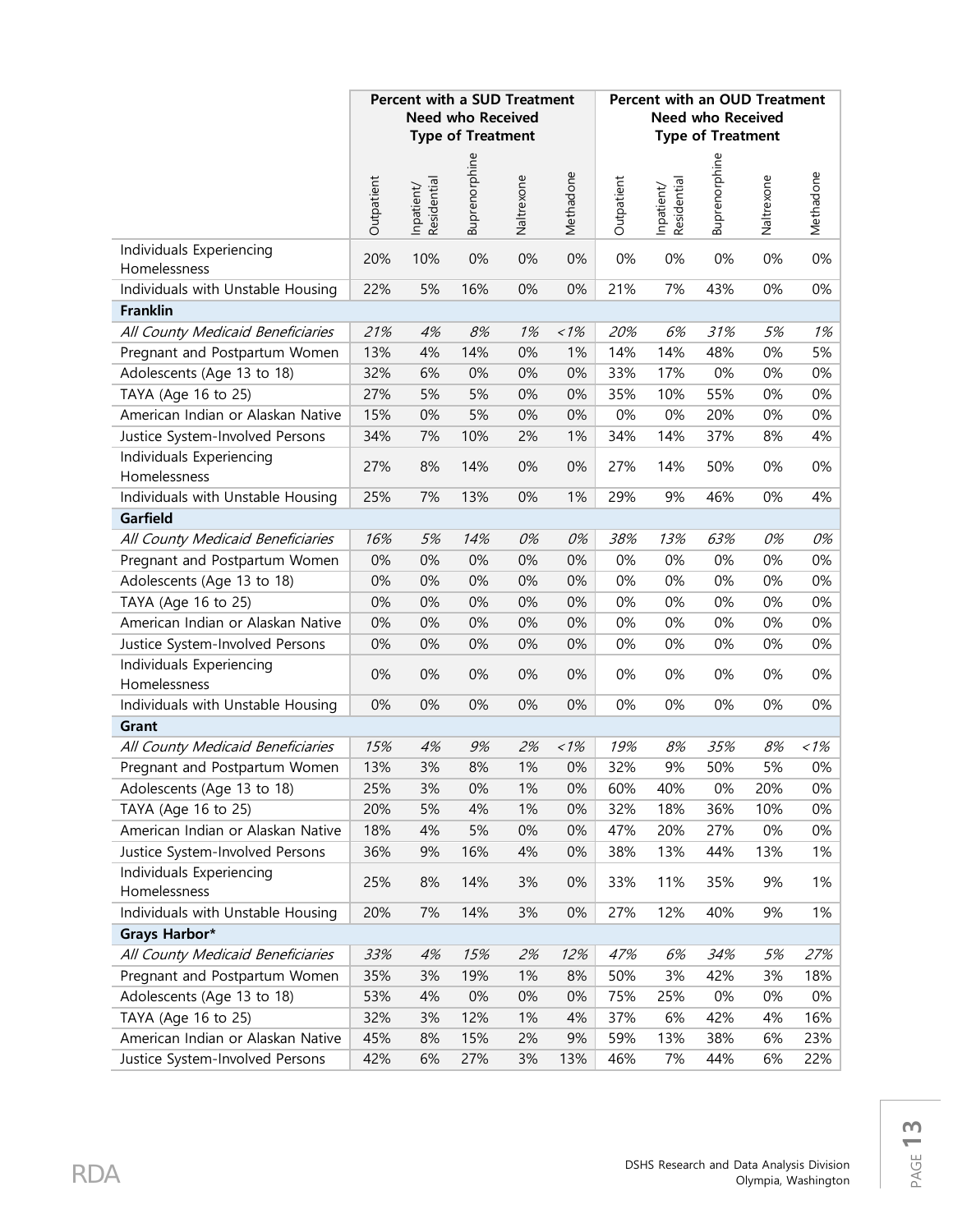|                                          |            |                           | <b>Percent with a SUD Treatment</b><br><b>Need who Received</b><br><b>Type of Treatment</b> |            |           |            | Percent with an OUD Treatment | <b>Need who Received</b><br><b>Type of Treatment</b> |            |           |
|------------------------------------------|------------|---------------------------|---------------------------------------------------------------------------------------------|------------|-----------|------------|-------------------------------|------------------------------------------------------|------------|-----------|
|                                          | Outpatient | Inpatient/<br>Residential | Buprenorphine                                                                               | Naltrexone | Methadone | Outpatient | Inpatient/<br>Residential     | Buprenorphine                                        | Naltrexone | Methadone |
| Individuals Experiencing<br>Homelessness | 36%        | 5%                        | 21%                                                                                         | 1%         | 15%       | 42%        | 5%                            | 35%                                                  | 2%         | 25%       |
| Individuals with Unstable Housing        | 39%        | 5%                        | 20%                                                                                         | 2%         | 14%       | 47%        | 6%                            | 37%                                                  | 4%         | 26%       |
| Island                                   |            |                           |                                                                                             |            |           |            |                               |                                                      |            |           |
| All County Medicaid Beneficiaries        | 23%        | 5%                        | 10%                                                                                         | 2%         | 6%        | 35%        | 9%                            | 31%                                                  | 7%         | 20%       |
| Pregnant and Postpartum Women            | 18%        | 2%                        | 12%                                                                                         | 0%         | 8%        | 30%        | 5%                            | 30%                                                  | 0%         | 20%       |
| Adolescents (Age 13 to 18)               | 37%        | 2%                        | 0%                                                                                          | 0%         | 0%        | 50%        | 25%                           | 0%                                                   | 0%         | $0\%$     |
| TAYA (Age 16 to 25)                      | 23%        | 3%                        | 5%                                                                                          | 1%         | 3%        | 56%        | 16%                           | 28%                                                  | 4%         | 16%       |
| American Indian or Alaskan Native        | 33%        | 0%                        | 11%                                                                                         | 0%         | 11%       | 57%        | 0%                            | 43%                                                  | 0%         | 43%       |
| Justice System-Involved Persons          | 50%        | 9%                        | 17%                                                                                         | 4%         | 8%        | 58%        | 15%                           | 46%                                                  | 10%        | 20%       |
| Individuals Experiencing<br>Homelessness | 34%        | 8%                        | 16%                                                                                         | 1%         | 9%        | 48%        | 19%                           | 45%                                                  | 3%         | 26%       |
| Individuals with Unstable Housing        | 36%        | 8%                        | 15%                                                                                         | 2%         | 9%        | 50%        | 16%                           | 45%                                                  | 5%         | 27%       |
| <b>Jefferson</b>                         |            |                           |                                                                                             |            |           |            |                               |                                                      |            |           |
| All County Medicaid Beneficiaries        | 23%        | 11%                       | 12%                                                                                         | 4%         | 1%        | 25%        | 17%                           | 34%                                                  | 10%        | 1%        |
| Pregnant and Postpartum Women            | 44%        | 16%                       | 20%                                                                                         | 0%         | 0%        | 50%        | 30%                           | 50%                                                  | $0\%$      | $0\%$     |
| Adolescents (Age 13 to 18)               | 36%        | 21%                       | 4%                                                                                          | 0%         | 0%        | 0%         | 33%                           | 33%                                                  | $0\%$      | $0\%$     |
| TAYA (Age 16 to 25)                      | 22%        | 22%                       | 12%                                                                                         | 3%         | 0%        | 21%        | 37%                           | 42%                                                  | 11%        | 0%        |
| American Indian or Alaskan Native        | 42%        | 8%                        | 8%                                                                                          | 0%         | 0%        | 29%        | 0%                            | 29%                                                  | $0\%$      | 0%        |
| Justice System-Involved Persons          | 45%        | 30%                       | 22%                                                                                         | 7%         | 0%        | 40%        | 39%                           | 43%                                                  | 13%        | $0\%$     |
| Individuals Experiencing<br>Homelessness | 33%        | 19%                       | 24%                                                                                         | 4%         | 0%        | 35%        | 29%                           | 52%                                                  | 10%        | $0\%$     |
| Individuals with Unstable Housing        | 32%        | 19%                       | 20%                                                                                         | 4%         | 0%        | 32%        | 27%                           | 46%                                                  | 8%         | 0%        |
| King*                                    |            |                           |                                                                                             |            |           |            |                               |                                                      |            |           |
| All County Medicaid Beneficiaries        | 25%        | 4%                        | 10%                                                                                         | 4%         | 10%       | 38%        | 6%                            | 24%                                                  | 9%         | 25%       |
| Pregnant and Postpartum Women            | 28%        | 4%                        | 13%                                                                                         | 2%         | 11%       | 48%        | 7%                            | 32%                                                  | 5%         | 27%       |
| Adolescents (Age 13 to 18)               | 25%        | 2%                        | 0%                                                                                          | 0%         | 0%        | 28%        | 14%                           | 7%                                                   | 3%         | 0%        |
| TAYA (Age 16 to 25)                      | 20%        | 3%                        | 5%                                                                                          | 2%         | 2%        | 35%        | 8%                            | 25%                                                  | 8%         | 11%       |
| American Indian or Alaskan Native        | 33%        | 8%                        | 13%                                                                                         | 7%         | 10%       | 46%        | 10%                           | 26%                                                  | 14%        | 20%       |
| Justice System-Involved Persons          | 35%        | 7%                        | 15%                                                                                         | 4%         | 10%       | 41%        | 9%                            | 29%                                                  | 8%         | 20%       |
| Individuals Experiencing<br>Homelessness | 31%        | 7%                        | 15%                                                                                         | 4%         | 14%       | 42%        | 8%                            | 28%                                                  | 7%         | 27%       |
| Individuals with Unstable Housing        | 31%        | 6%                        | 14%                                                                                         | 4%         | 13%       | 43%        | 8%                            | 28%                                                  | 8%         | 27%       |
| Kitsap*                                  |            |                           |                                                                                             |            |           |            |                               |                                                      |            |           |
| All County Medicaid Beneficiaries        | 22%        | 7%                        | 10%                                                                                         | 5%         | 2%        | 30%        | 12%                           | 29%                                                  | 14%        | 7%        |
| Pregnant and Postpartum Women            | 30%        | 5%                        | 12%                                                                                         | 3%         | 2%        | 35%        | 3%                            | 36%                                                  | 8%         | 6%        |
| Adolescents (Age 13 to 18)               | 31%        | 11%                       | 0%                                                                                          | 0%         | 0%        | 50%        | 75%                           | 0%                                                   | 0%         | 0%        |
| TAYA (Age 16 to 25)                      | 27%        | 8%                        | 7%                                                                                          | 4%         | 1%        | 37%        | 21%                           | 30%                                                  | 15%        | 5%        |
| American Indian or Alaskan Native        | 37%        | 13%                       | 16%                                                                                         | 7%         | 2%        | 48%        | 21%                           | 43%                                                  | 17%        | 5%        |
| Justice System-Involved Persons          | 36%        | 17%                       | 18%                                                                                         | 8%         | 2%        | 38%        | 22%                           | 39%                                                  | 18%        | 4%        |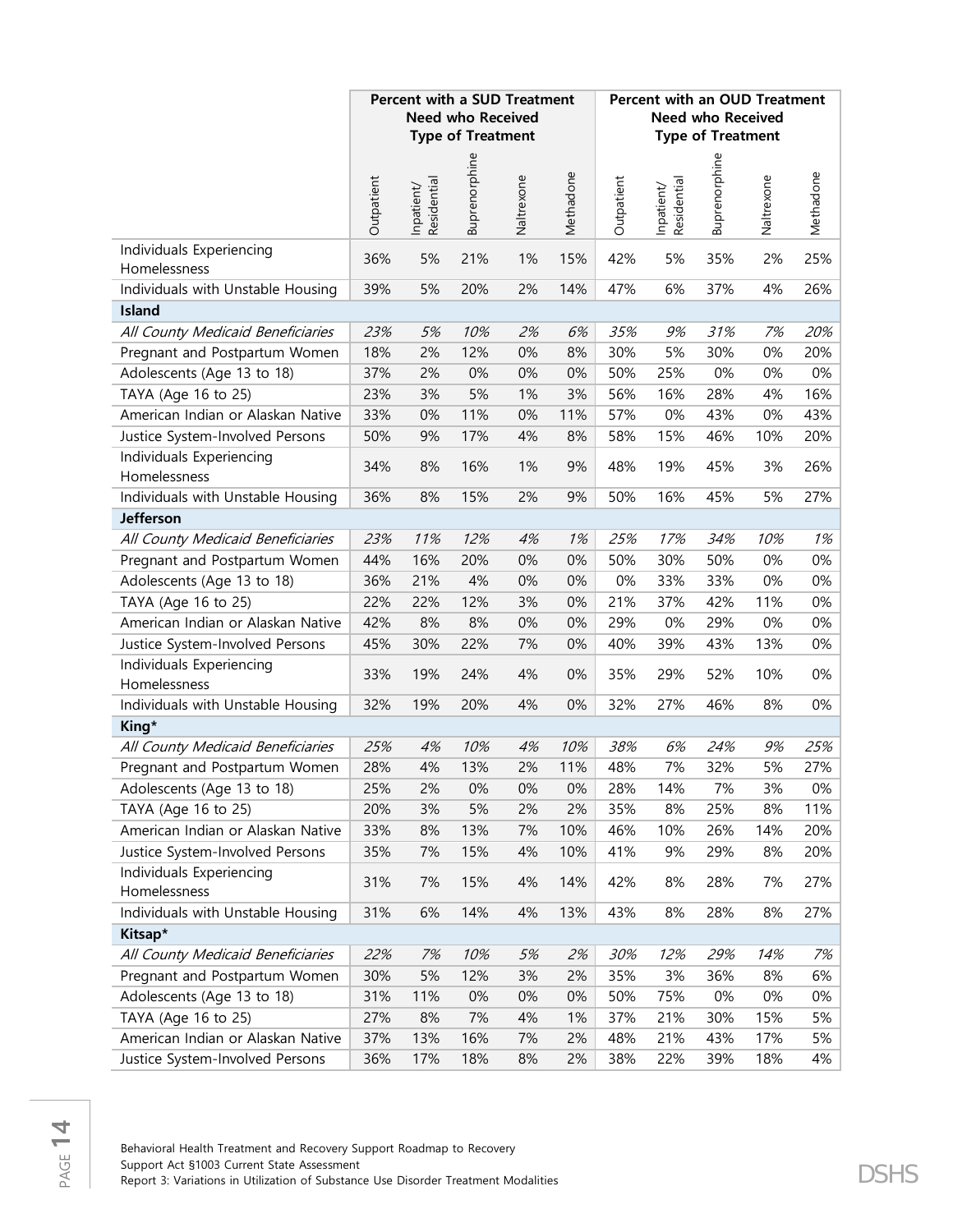|                                          |            |                           | <b>Need who Received</b><br><b>Type of Treatment</b> | <b>Percent with a SUD Treatment</b> |           |            | <b>Percent with an OUD Treatment</b> | <b>Need who Received</b><br><b>Type of Treatment</b> |            |           |
|------------------------------------------|------------|---------------------------|------------------------------------------------------|-------------------------------------|-----------|------------|--------------------------------------|------------------------------------------------------|------------|-----------|
|                                          | Outpatient | Residential<br>Inpatient/ | Buprenorphine                                        | Naltrexone                          | Methadone | Outpatient | Residential<br>Inpatient/            | Buprenorphine                                        | Naltrexone | Methadone |
| Individuals Experiencing<br>Homelessness | 28%        | 15%                       | 15%                                                  | 6%                                  | 2%        | 34%        | 22%                                  | 35%                                                  | 13%        | 5%        |
| Individuals with Unstable Housing        | 32%        | 13%                       | 16%                                                  | 6%                                  | 3%        | 38%        | 18%                                  | 37%                                                  | 14%        | 7%        |
| <b>Kittitas</b>                          |            |                           |                                                      |                                     |           |            |                                      |                                                      |            |           |
| All County Medicaid Beneficiaries        | 23%        | 7%                        | 10%                                                  | 2%                                  | 1%        | 29%        | 14%                                  | 33%                                                  | 8%         | 1%        |
| Pregnant and Postpartum Women            | 30%        | 13%                       | 3%                                                   | 0%                                  | 0%        | 25%        | 0%                                   | 25%                                                  | 0%         | 0%        |
| Adolescents (Age 13 to 18)               | 31%        | 8%                        | 0%                                                   | 0%                                  | 0%        | 33%        | 33%                                  | 0%                                                   | 0%         | 0%        |
| TAYA (Age 16 to 25)                      | 29%        | 6%                        | 3%                                                   | 2%                                  | 0%        | 41%        | 18%                                  | 24%                                                  | 12%        | $0\%$     |
| American Indian or Alaskan Native        | 25%        | 5%                        | 10%                                                  | 0%                                  | 5%        | 63%        | 13%                                  | 25%                                                  | 0%         | 13%       |
| Justice System-Involved Persons          | 59%        | 20%                       | 15%                                                  | 3%                                  | 1%        | 59%        | 25%                                  | 39%                                                  | 7%         | 2%        |
| Individuals Experiencing<br>Homelessness | 32%        | 16%                       | 10%                                                  | 3%                                  | $0\%$     | 50%        | 42%                                  | 25%                                                  | 8%         | $0\%$     |
| Individuals with Unstable Housing        | 38%        | 15%                       | 16%                                                  | 1%                                  | 0%        | 58%        | 29%                                  | 48%                                                  | 3%         | 0%        |
| <b>Klickitat</b>                         |            |                           |                                                      |                                     |           |            |                                      |                                                      |            |           |
| All County Medicaid Beneficiaries        | 19%        | 4%                        | 6%                                                   | 4%                                  | 0%        | 24%        | 11%                                  | 27%                                                  | 18%        | 0%        |
| Pregnant and Postpartum Women            | 23%        | 0%                        | 4%                                                   | 0%                                  | 0%        | 0%         | 0%                                   | 50%                                                  | 0%         | 0%        |
| Adolescents (Age 13 to 18)               | 28%        | 4%                        | 0%                                                   | 0%                                  | 0%        | 0%         | 0%                                   | 0%                                                   | 0%         | $0\%$     |
| TAYA (Age 16 to 25)                      | 24%        | 4%                        | 0%                                                   | 0%                                  | 0%        | 0%         | 0%                                   | 0%                                                   | 0%         | $0\%$     |
| American Indian or Alaskan Native        | 15%        | 6%                        | 0%                                                   | 3%                                  | 0%        | 33%        | 22%                                  | 0%                                                   | 22%        | 0%        |
| Justice System-Involved Persons          | 31%        | 11%                       | 9%                                                   | 6%                                  | 0%        | 44%        | 33%                                  | 33%                                                  | 22%        | $0\%$     |
| Individuals Experiencing<br>Homelessness | 38%        | 19%                       | 0%                                                   | 10%                                 | 0%        | 75%        | 75%                                  | 0%                                                   | 50%        | 0%        |
| Individuals with Unstable Housing        | 24%        | 6%                        | 1%                                                   | 3%                                  | 0%        | 46%        | 23%                                  | 8%                                                   | 15%        | 0%        |
| Lewis                                    |            |                           |                                                      |                                     |           |            |                                      |                                                      |            |           |
| All County Medicaid Beneficiaries        | 24%        | 4%                        | 12%                                                  | 1%                                  | 3%        | 33%        | 7%                                   | 38%                                                  | 5%         | 9%        |
| Pregnant and Postpartum Women            | 30%        | 2%                        | 11%                                                  | 0%                                  | 4%        | 47%        | 6%                                   | 33%                                                  | 0%         | 11%       |
| Adolescents (Age 13 to 18)               | 51%        | 4%                        | 0%                                                   | 0%                                  | $0\%$     | 60%        | 0%                                   | 0%                                                   | 0%         | $0\%$     |
| TAYA (Age 16 to 25)                      | 37%        | 5%                        | 8%                                                   | 0%                                  | 1%        | 54%        | 10%                                  | 35%                                                  | 1%         | 3%        |
| American Indian or Alaskan Native        | 22%        | 3%                        | 7%                                                   | 0%                                  | 6%        | 39%        | 6%                                   | 28%                                                  | $0\%$      | 22%       |
| Justice System-Involved Persons          | 45%        | 8%                        | 22%                                                  | 2%                                  | 2%        | 54%        | 14%                                  | 53%                                                  | 4%         | 6%        |
| Individuals Experiencing<br>Homelessness | 31%        | 7%                        | 21%                                                  | 1%                                  | 4%        | 43%        | 13%                                  | 51%                                                  | 3%         | 11%       |
| Individuals with Unstable Housing        | 32%        | 6%                        | 22%                                                  | 2%                                  | 4%        | 42%        | 10%                                  | 52%                                                  | 4%         | 9%        |
| Lincoln                                  |            |                           |                                                      |                                     |           |            |                                      |                                                      |            |           |
| All County Medicaid Beneficiaries        | 17%        | 4%                        | 11%                                                  | 2%                                  | 1%        | 20%        | 6%                                   | 29%                                                  | 4%         | 2%        |
| Pregnant and Postpartum Women            | 0%         | 0%                        | 0%                                                   | 17%                                 | 0%        | 0%         | 0%                                   | 0%                                                   | 50%        | $0\%$     |
| Adolescents (Age 13 to 18)               | 29%        | 14%                       | 0%                                                   | 0%                                  | 0%        | 100%       | 100%                                 | 0%                                                   | 0%         | 0%        |
| TAYA (Age 16 to 25)                      | 18%        | 12%                       | 6%                                                   | 0%                                  | $0\%$     | 50%        | 50%                                  | 25%                                                  | $0\%$      | $0\%$     |
| American Indian or Alaskan Native        | 50%        | 13%                       | 13%                                                  | 0%                                  | 0%        | 100%       | 50%                                  | 50%                                                  | 0%         | $0\%$     |
| Justice System-Involved Persons          | 38%        | 19%                       | 19%                                                  | $0\%$                               | $0\%$     | 50%        | 33%                                  | 50%                                                  | $0\%$      | 0%        |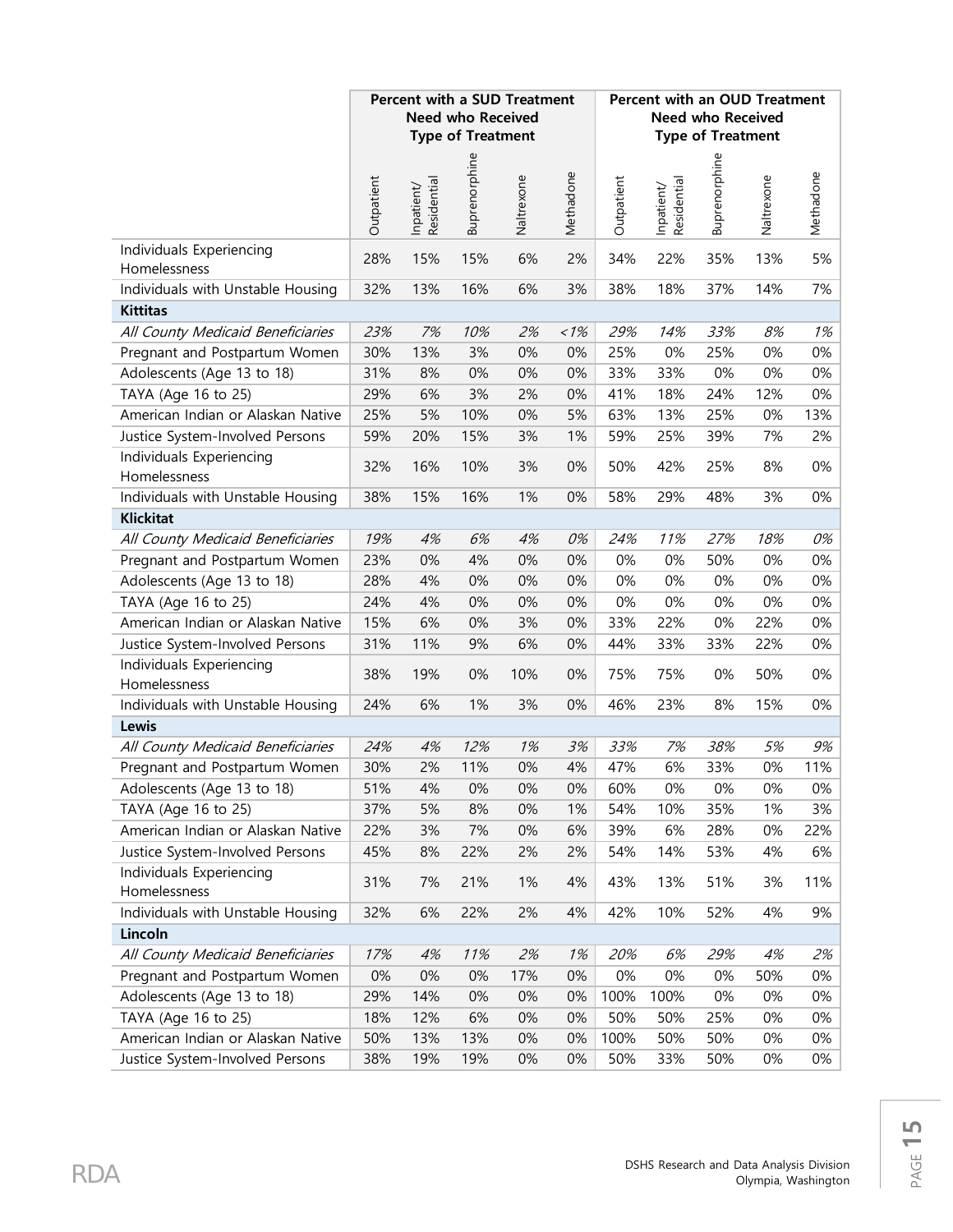|                                          |            |                           | <b>Percent with a SUD Treatment</b><br><b>Need who Received</b><br><b>Type of Treatment</b> |            |           |            | Percent with an OUD Treatment | <b>Need who Received</b><br><b>Type of Treatment</b> |            |           |
|------------------------------------------|------------|---------------------------|---------------------------------------------------------------------------------------------|------------|-----------|------------|-------------------------------|------------------------------------------------------|------------|-----------|
|                                          | Outpatient | Inpatient/<br>Residential | Buprenorphine                                                                               | Naltrexone | Methadone | Outpatient | Inpatient/<br>Residential     | Buprenorphine                                        | Naltrexone | Methadone |
| Individuals Experiencing<br>Homelessness | 40%        | 0%                        | 0%                                                                                          | 0%         | 20%       | 67%        | 0%                            | 0%                                                   | 0%         | 33%       |
| Individuals with Unstable Housing        | 40%        | 10%                       | 15%                                                                                         | 5%         | 5%        | 60%        | 10%                           | 30%                                                  | 10%        | 10%       |
| <b>Mason</b>                             |            |                           |                                                                                             |            |           |            |                               |                                                      |            |           |
| All County Medicaid Beneficiaries        | 28%        | 5%                        | 11%                                                                                         | 4%         | 8%        | 42%        | 8%                            | 28%                                                  | 9%         | 20%       |
| Pregnant and Postpartum Women            | 31%        | 6%                        | 10%                                                                                         | 0%         | 7%        | 58%        | 11%                           | 25%                                                  | 0%         | 17%       |
| Adolescents (Age 13 to 18)               | 32%        | 5%                        | 0%                                                                                          | 0%         | 0%        | 0%         | 0%                            | 0%                                                   | 0%         | $0\%$     |
| TAYA (Age 16 to 25)                      | 30%        | 5%                        | 5%                                                                                          | 3%         | 1%        | 41%        | 13%                           | 26%                                                  | 15%        | 8%        |
| American Indian or Alaskan Native        | 50%        | 8%                        | 17%                                                                                         | 3%         | 16%       | 61%        | 9%                            | 32%                                                  | 6%         | 30%       |
| Justice System-Involved Persons          | 44%        | 12%                       | 17%                                                                                         | 7%         | 3%        | 41%        | 17%                           | 37%                                                  | 16%        | 6%        |
| Individuals Experiencing<br>Homelessness | 32%        | 14%                       | 19%                                                                                         | 5%         | 4%        | 43%        | 19%                           | 40%                                                  | 12%        | 9%        |
| Individuals with Unstable Housing        | 34%        | 10%                       | 15%                                                                                         | 5%         | 7%        | 49%        | 15%                           | 33%                                                  | 11%        | 15%       |
| Okanogan                                 |            |                           |                                                                                             |            |           |            |                               |                                                      |            |           |
| All County Medicaid Beneficiaries        | 17%        | 5%                        | 10%                                                                                         | 2%         | 1%        | 21%        | 9%                            | 39%                                                  | 8%         | 1%        |
| Pregnant and Postpartum Women            | 23%        | 3%                        | 12%                                                                                         | 0%         | 0%        | 50%        | 13%                           | 50%                                                  | 0%         | $0\%$     |
| Adolescents (Age 13 to 18)               | 23%        | 12%                       | 1%                                                                                          | 0%         | $0\%$     | 80%        | 60%                           | 20%                                                  | 0%         | $0\%$     |
| TAYA (Age 16 to 25)                      | 20%        | 5%                        | 6%                                                                                          | 0%         | 0%        | 36%        | 16%                           | 44%                                                  | 0%         | $0\%$     |
| American Indian or Alaskan Native        | 26%        | 10%                       | 8%                                                                                          | 2%         | 0%        | 39%        | 24%                           | 33%                                                  | 6%         | 0%        |
| Justice System-Involved Persons          | 40%        | 7%                        | 14%                                                                                         | 1%         | 1%        | 35%        | 2%                            | 52%                                                  | 2%         | 2%        |
| Individuals Experiencing<br>Homelessness | 25%        | 8%                        | 18%                                                                                         | 0%         | 0%        | 40%        | 7%                            | 60%                                                  | 0%         | $0\%$     |
| Individuals with Unstable Housing        | 25%        | 6%                        | 14%                                                                                         | 1%         | 0%        | 37%        | 11%                           | 47%                                                  | 4%         | 0%        |
| <b>Pacific</b>                           |            |                           |                                                                                             |            |           |            |                               |                                                      |            |           |
| All County Medicaid Beneficiaries        | 25%        | 4%                        | 10%                                                                                         | 3%         | 3%        | 47%        | 7%                            | 38%                                                  | 11%        | 10%       |
| Pregnant and Postpartum Women            | 41%        | 7%                        | 22%                                                                                         | 0%         | 4%        | 56%        | 11%                           | 67%                                                  | 0%         | 11%       |
| Adolescents (Age 13 to 18)               | 60%        | 5%                        | 0%                                                                                          | 0%         | 0%        | 0%         | 0%                            | 0%                                                   | 0%         | 0%        |
| TAYA (Age 16 to 25)                      | 36%        | 6%                        | 9%                                                                                          | 1%         | 1%        | 44%        | 13%                           | 56%                                                  | 6%         | 6%        |
| American Indian or Alaskan Native        | 35%        | 3%                        | 13%                                                                                         | 0%         | 6%        | 63%        | 13%                           | 50%                                                  | $0\%$      | 25%       |
| Justice System-Involved Persons          | 51%        | 7%                        | 21%                                                                                         | 4%         | 6%        | 66%        | 5%                            | 50%                                                  | 11%        | 13%       |
| Individuals Experiencing<br>Homelessness | 32%        | 9%                        | 17%                                                                                         | 0%         | 2%        | 53%        | 20%                           | 53%                                                  | 0%         | 7%        |
| Individuals with Unstable Housing        | 39%        | 8%                        | 17%                                                                                         | 3%         | 3%        | 69%        | 10%                           | 50%                                                  | 9%         | 9%        |
| <b>Pend Oreille</b>                      |            |                           |                                                                                             |            |           |            |                               |                                                      |            |           |
| All County Medicaid Beneficiaries        | 14%        | 2%                        | 11%                                                                                         | 2%         | 2%        | 23%        | 4%                            | 37%                                                  | 7%         | 6%        |
| Pregnant and Postpartum Women            | 13%        | 0%                        | 6%                                                                                          | 0%         | 0%        | 50%        | 0%                            | 50%                                                  | 0%         | 0%        |
| Adolescents (Age 13 to 18)               | 16%        | 0%                        | 0%                                                                                          | 0%         | 0%        | 100%       | 0%                            | 0%                                                   | 0%         | $0\%$     |
| TAYA (Age 16 to 25)                      | 27%        | 2%                        | 6%                                                                                          | 0%         | 2%        | 78%        | 11%                           | 33%                                                  | 0%         | 11%       |
| American Indian or Alaskan Native        | 26%        | 5%                        | 13%                                                                                         | 3%         | 3%        | 40%        | 20%                           | 50%                                                  | 10%        | 10%       |
| Justice System-Involved Persons          | 36%        | 14%                       | 17%                                                                                         | 8%         | $0\%$     | 42%        | 25%                           | 50%                                                  | 25%        | 0%        |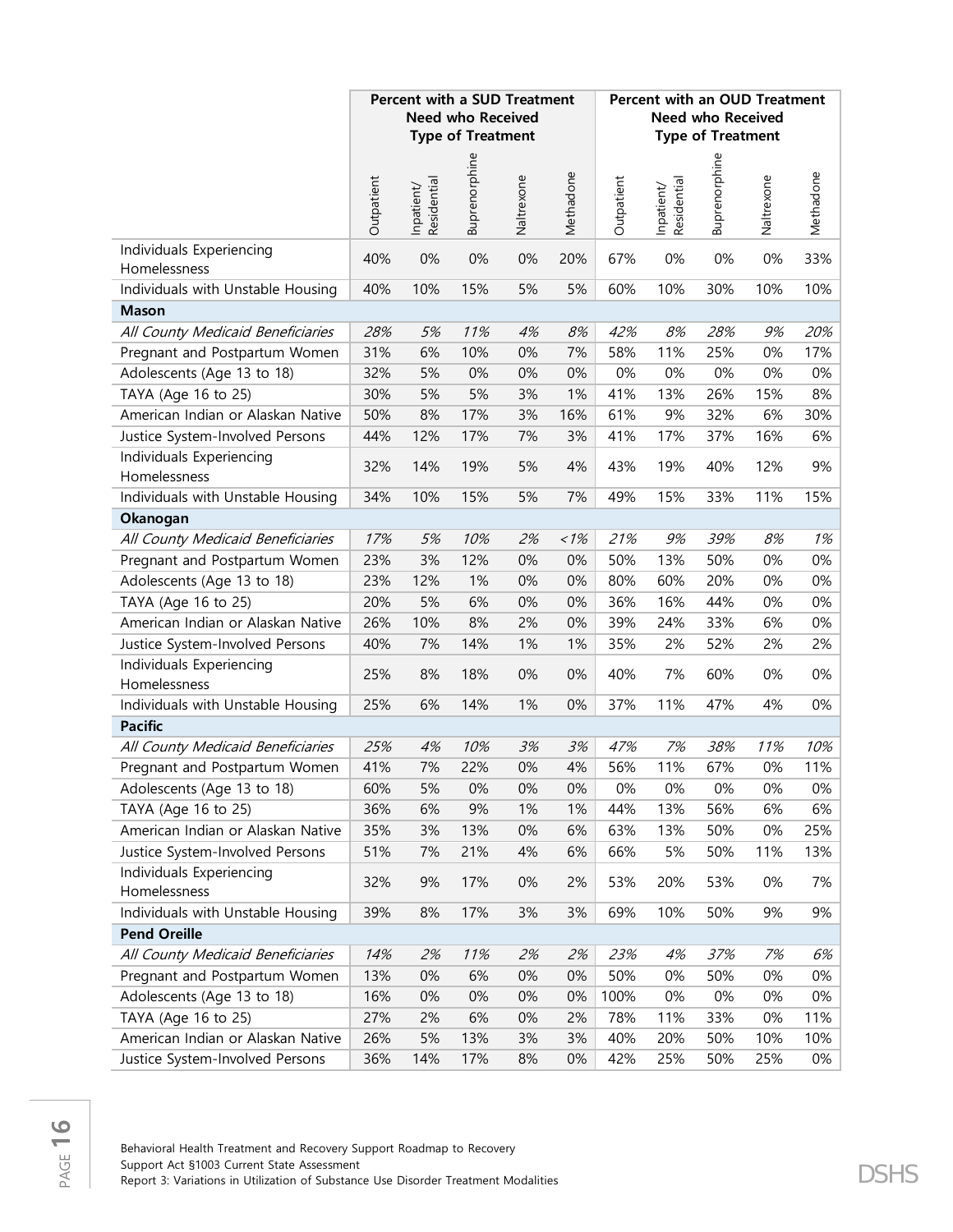|                                          |            |                           | <b>Percent with a SUD Treatment</b><br><b>Need who Received</b><br><b>Type of Treatment</b> |            |           |            | <b>Percent with an OUD Treatment</b> | <b>Need who Received</b><br><b>Type of Treatment</b> |            |           |
|------------------------------------------|------------|---------------------------|---------------------------------------------------------------------------------------------|------------|-----------|------------|--------------------------------------|------------------------------------------------------|------------|-----------|
|                                          | Outpatient | Residential<br>Inpatient/ | Buprenorphine                                                                               | Naltrexone | Methadone | Outpatient | Residential<br>Inpatient/            | Buprenorphine                                        | Naltrexone | Methadone |
| Individuals Experiencing<br>Homelessness | 21%        | 0%                        | 36%                                                                                         | 0%         | 0%        | 13%        | 0%                                   | 63%                                                  | 0%         | 0%        |
| Individuals with Unstable Housing        | 16%        | 5%                        | 18%                                                                                         | 2%         | 0%        | 25%        | 5%                                   | 55%                                                  | 5%         | 0%        |
| Pierce*                                  |            |                           |                                                                                             |            |           |            |                                      |                                                      |            |           |
| All County Medicaid Beneficiaries        | 26%        | 6%                        | 10%                                                                                         | 3%         | 8%        | 42%        | 9%                                   | 26%                                                  | 9%         | 20%       |
| Pregnant and Postpartum Women            | 29%        | 5%                        | 13%                                                                                         | 3%         | 9%        | 54%        | 10%                                  | 35%                                                  | 7%         | 24%       |
| Adolescents (Age 13 to 18)               | 25%        | 2%                        | 0%                                                                                          | 0%         | 0%        | 34%        | 18%                                  | 4%                                                   | 0%         | 2%        |
| TAYA (Age 16 to 25)                      | 22%        | 4%                        | 6%                                                                                          | 2%         | 3%        | 47%        | 12%                                  | 29%                                                  | 10%        | 13%       |
| American Indian or Alaskan Native        | 29%        | 6%                        | 11%                                                                                         | 5%         | 7%        | 45%        | 10%                                  | 25%                                                  | 11%        | 15%       |
| Justice System-Involved Persons          | 42%        | 10%                       | 15%                                                                                         | 6%         | 7%        | 51%        | 14%                                  | 31%                                                  | 12%        | 14%       |
| Individuals Experiencing<br>Homelessness | 33%        | 9%                        | 13%                                                                                         | 4%         | 10%       | 47%        | 12%                                  | 27%                                                  | 9%         | 21%       |
| Individuals with Unstable Housing        | 33%        | 9%                        | 13%                                                                                         | 4%         | 9%        | 47%        | 12%                                  | 29%                                                  | 9%         | 21%       |
| San Juan                                 |            |                           |                                                                                             |            |           |            |                                      |                                                      |            |           |
| All County Medicaid Beneficiaries        | 18%        | 6%                        | 11%                                                                                         | 2%         | 1%        | 23%        | 8%                                   | 38%                                                  | 8%         | 5%        |
| Pregnant and Postpartum Women            | 33%        | 0%                        | 0%                                                                                          | 17%        | 17%       | 50%        | 0%                                   | 0%                                                   | 50%        | 50%       |
| Adolescents (Age 13 to 18)               | 12%        | 8%                        | 0%                                                                                          | 0%         | 0%        | 0%         | 0%                                   | 0%                                                   | 0%         | 0%        |
| TAYA (Age 16 to 25)                      | 13%        | 13%                       | 3%                                                                                          | 0%         | 0%        | 33%        | 67%                                  | 33%                                                  | 0%         | 0%        |
| American Indian or Alaskan Native        | 20%        | 20%                       | 10%                                                                                         | 0%         | $0\%$     | 33%        | 33%                                  | 33%                                                  | 0%         | $0\%$     |
| Justice System-Involved Persons          | 26%        | 12%                       | 29%                                                                                         | 0%         | 3%        | 27%        | 20%                                  | 67%                                                  | 0%         | 7%        |
| Individuals Experiencing<br>Homelessness | 14%        | 0%                        | 0%                                                                                          | 0%         | 0%        | 100%       | 0%                                   | 0%                                                   | 0%         | 0%        |
| Individuals with Unstable Housing        | 23%        | 5%                        | 23%                                                                                         | 0%         | 5%        | 57%        | 0%                                   | 71%                                                  | 0%         | 14%       |
| Skagit*                                  |            |                           |                                                                                             |            |           |            |                                      |                                                      |            |           |
| All County Medicaid Beneficiaries        | 31%        | 7%                        | 18%                                                                                         | 2%         | 10%       | 44%        | 11%                                  | 41%                                                  | 5%         | 23%       |
| Pregnant and Postpartum Women            | 32%        | 3%                        | 16%                                                                                         | 0%         | 11%       | 60%        | 7%                                   | 41%                                                  | 0%         | 28%       |
| Adolescents (Age 13 to 18)               | 29%        | 4%                        | 1%                                                                                          | 0%         | 0%        | 60%        | 20%                                  | 13%                                                  | $0\%$      | 7%        |
| TAYA (Age 16 to 25)                      | 31%        | 6%                        | 10%                                                                                         | 1%         | 4%        | 53%        | 18%                                  | 38%                                                  | 4%         | 16%       |
| American Indian or Alaskan Native        | 50%        | 13%                       | 27%                                                                                         | 4%         | 21%       | 61%        | 17%                                  | 45%                                                  | 7%         | 35%       |
| Justice System-Involved Persons          | 52%        | 18%                       | 27%                                                                                         | 4%         | 15%       | 59%        | 22%                                  | 45%                                                  | 7%         | 25%       |
| Individuals Experiencing<br>Homelessness | 37%        | 12%                       | 26%                                                                                         | 2%         | 12%       | 49%        | 15%                                  | 45%                                                  | 4%         | 22%       |
| Individuals with Unstable Housing        | 41%        | 12%                       | 24%                                                                                         | 3%         | 14%       | 53%        | 17%                                  | 44%                                                  | 6%         | 24%       |
| <b>Skamania</b>                          |            |                           |                                                                                             |            |           |            |                                      |                                                      |            |           |
| All County Medicaid Beneficiaries        | 20%        | 3%                        | 11%                                                                                         | 3%         | 1%        | 16%        | 6%                                   | 38%                                                  | 12%        | 2%        |
| Pregnant and Postpartum Women            | 14%        | 0%                        | 7%                                                                                          | 0%         | 0%        | $0\%$      | 0%                                   | 50%                                                  | 0%         | $0\%$     |
| Adolescents (Age 13 to 18)               | 44%        | 6%                        | 0%                                                                                          | 0%         | $0\%$     | 0%         | 0%                                   | $0\%$                                                | 0%         | $0\%$     |
| TAYA (Age 16 to 25)                      | 48%        | 7%                        | 11%                                                                                         | 4%         | $0\%$     | 33%        | 17%                                  | 50%                                                  | 17%        | $0\%$     |
| American Indian or Alaskan Native        | 44%        | 0%                        | 0%                                                                                          | 0%         | 11%       | 50%        | 0%                                   | 0%                                                   | 0%         | 50%       |
| Justice System-Involved Persons          | 34%        | 3%                        | 14%                                                                                         | 7%         | $0\%$     | 38%        | 13%                                  | 50%                                                  | 25%        | 0%        |

Olympia, Washington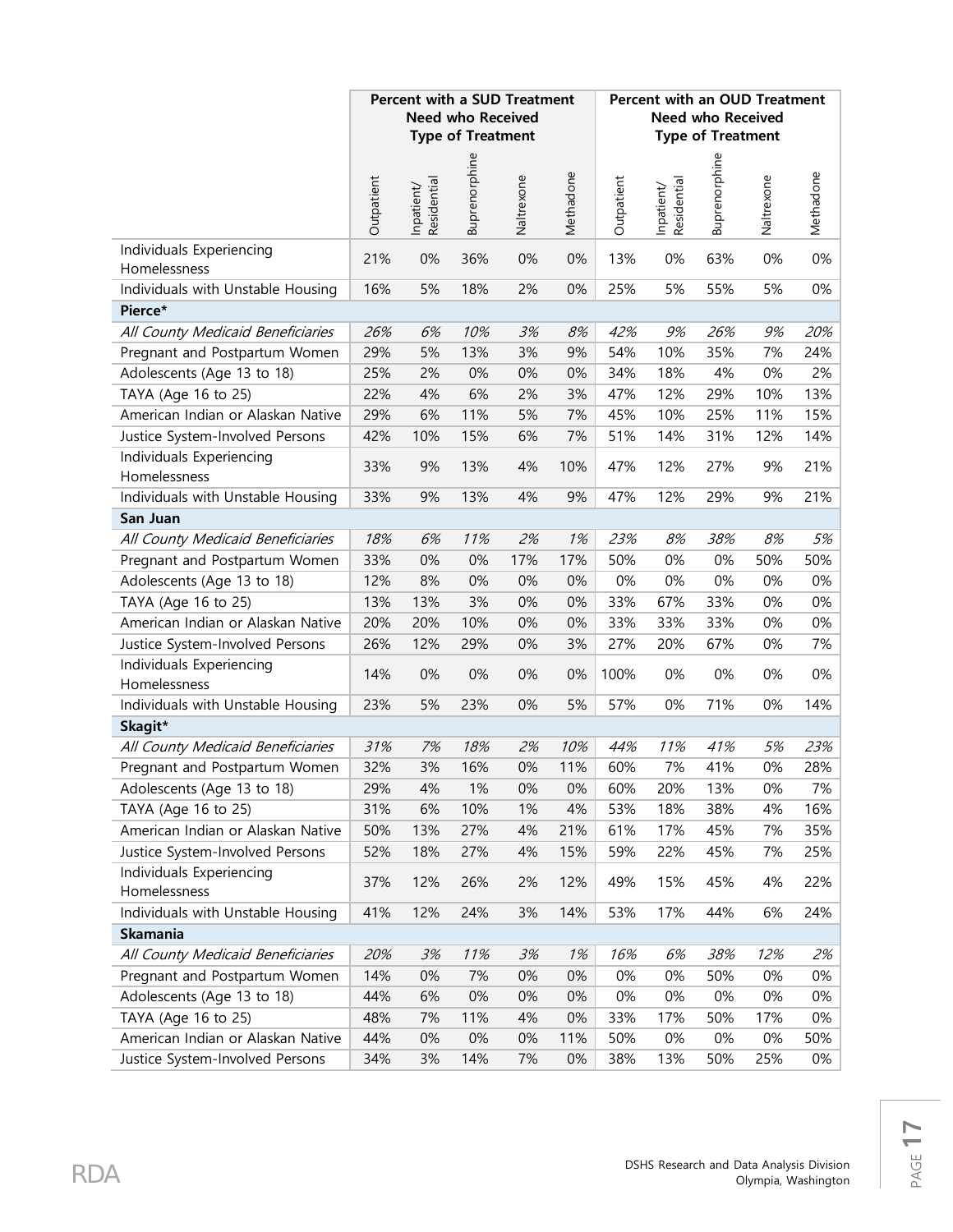|                                          |            |                           | <b>Percent with a SUD Treatment</b><br><b>Need who Received</b><br><b>Type of Treatment</b> |            |           |            | <b>Percent with an OUD Treatment</b> | <b>Need who Received</b><br><b>Type of Treatment</b> |            |           |
|------------------------------------------|------------|---------------------------|---------------------------------------------------------------------------------------------|------------|-----------|------------|--------------------------------------|------------------------------------------------------|------------|-----------|
|                                          | Outpatient | Residential<br>Inpatient/ | Buprenorphine                                                                               | Naltrexone | Methadone | Outpatient | Inpatient/<br>Residential            | Buprenorphine                                        | Naltrexone | Methadone |
| Individuals Experiencing<br>Homelessness | 14%        | 0%                        | 21%                                                                                         | 0%         | 0%        | $0\%$      | 0%                                   | 75%                                                  | 0%         | 0%        |
| Individuals with Unstable Housing        | 18%        | 0%                        | 21%                                                                                         | 0%         | $0\%$     | 13%        | 0%                                   | 75%                                                  | 0%         | $0\%$     |
| Snohomish*                               |            |                           |                                                                                             |            |           |            |                                      |                                                      |            |           |
| All County Medicaid Beneficiaries        | 28%        | 7%                        | 15%                                                                                         | 3%         | 14%       | 41%        | 10%                                  | 31%                                                  | 7%         | 27%       |
| Pregnant and Postpartum Women            | 33%        | 7%                        | 15%                                                                                         | 1%         | 17%       | 56%        | 11%                                  | 31%                                                  | 2%         | 35%       |
| Adolescents (Age 13 to 18)               | 23%        | 4%                        | 1%                                                                                          | 0%         | $0\%$     | 41%        | 20%                                  | 10%                                                  | 5%         | 2%        |
| TAYA (Age 16 to 25)                      | 23%        | 6%                        | 9%                                                                                          | 2%         | 4%        | 42%        | 15%                                  | 35%                                                  | 6%         | 16%       |
| American Indian or Alaskan Native        | 44%        | 9%                        | 15%                                                                                         | 3%         | 23%       | 62%        | 12%                                  | 27%                                                  | 6%         | 42%       |
| Justice System-Involved Persons          | 40%        | 13%                       | 24%                                                                                         | 4%         | 15%       | 44%        | 16%                                  | 38%                                                  | 7%         | 24%       |
| Individuals Experiencing<br>Homelessness | 35%        | 15%                       | 25%                                                                                         | 3%         | 18%       | 42%        | 17%                                  | 37%                                                  | 5%         | 27%       |
| Individuals with Unstable Housing        | 36%        | 13%                       | 24%                                                                                         | 3%         | 17%       | 44%        | 15%                                  | 37%                                                  | 5%         | 27%       |
| Spokane*                                 |            |                           |                                                                                             |            |           |            |                                      |                                                      |            |           |
| All County Medicaid Beneficiaries        | 25%        | 7%                        | 15%                                                                                         | 3%         | 7%        | 38%        | 12%                                  | 39%                                                  | 7%         | 19%       |
| Pregnant and Postpartum Women            | 29%        | 8%                        | 18%                                                                                         | 2%         | 10%       | 53%        | 16%                                  | 46%                                                  | 5%         | 27%       |
| Adolescents (Age 13 to 18)               | 29%        | 4%                        | 1%                                                                                          | 1%         | 0%        | 30%        | 24%                                  | 8%                                                   | 19%        | $0\%$     |
| TAYA (Age 16 to 25)                      | 23%        | 6%                        | 9%                                                                                          | 1%         | 3%        | 39%        | 17%                                  | 39%                                                  | 6%         | 15%       |
| American Indian or Alaskan Native        | 31%        | 10%                       | 15%                                                                                         | 3%         | 10%       | 46%        | 17%                                  | 35%                                                  | 7%         | 23%       |
| Justice System-Involved Persons          | 38%        | 14%                       | 20%                                                                                         | 3%         | 7%        | 47%        | 22%                                  | 44%                                                  | 6%         | 15%       |
| Individuals Experiencing<br>Homelessness | 34%        | 14%                       | 20%                                                                                         | 3%         | 10%       | 46%        | 21%                                  | 41%                                                  | 6%         | 20%       |
| Individuals with Unstable Housing        | 32%        | 12%                       | 20%                                                                                         | 3%         | 9%        | 44%        | 18%                                  | 43%                                                  | 5%         | 20%       |
| <b>Stevens</b>                           |            |                           |                                                                                             |            |           |            |                                      |                                                      |            |           |
| All County Medicaid Beneficiaries        | 20%        | 6%                        | 17%                                                                                         | 1%         | 2%        | 29%        | 10%                                  | 46%                                                  | 4%         | 5%        |
| Pregnant and Postpartum Women            | 23%        | 9%                        | 12%                                                                                         | 0%         | 4%        | 48%        | 22%                                  | 35%                                                  | 0%         | 13%       |
| Adolescents (Age 13 to 18)               | 31%        | 10%                       | 2%                                                                                          | 0%         | 0%        | 67%        | 67%                                  | 17%                                                  | 0%         | 0%        |
| TAYA (Age 16 to 25)                      | 27%        | 13%                       | 12%                                                                                         | 1%         | 1%        | 58%        | 32%                                  | 42%                                                  | 3%         | 3%        |
| American Indian or Alaskan Native        | 36%        | 13%                       | 19%                                                                                         | 0%         | 3%        | 48%        | 23%                                  | 44%                                                  | 1%         | 7%        |
| Justice System-Involved Persons          | 38%        | 12%                       | 28%                                                                                         | 2%         | 1%        | 49%        | 23%                                  | 58%                                                  | 4%         | 1%        |
| Individuals Experiencing<br>Homelessness | 23%        | 9%                        | 23%                                                                                         | 0%         | 4%        | 36%        | 16%                                  | 48%                                                  | 0%         | 8%        |
| Individuals with Unstable Housing        | 25%        | 10%                       | 21%                                                                                         | 1%         | 3%        | 41%        | 20%                                  | 45%                                                  | 2%         | 8%        |
| Thurston*                                |            |                           |                                                                                             |            |           |            |                                      |                                                      |            |           |
| All County Medicaid Beneficiaries        | 22%        | 5%                        | 11%                                                                                         | 5%         | 6%        | 32%        | 8%                                   | 31%                                                  | 14%        | 18%       |
| Pregnant and Postpartum Women            | 24%        | 2%                        | 9%                                                                                          | 2%         | 6%        | 36%        | 4%                                   | 31%                                                  | 7%         | 20%       |
| Adolescents (Age 13 to 18)               | 38%        | 7%                        | 0%                                                                                          | 0%         | 0%        | 59%        | 18%                                  | 0%                                                   | 0%         | 0%        |
| TAYA (Age 16 to 25)                      | 25%        | 6%                        | 6%                                                                                          | 3%         | 1%        | 33%        | 14%                                  | 33%                                                  | 18%        | 6%        |
| American Indian or Alaskan Native        | 37%        | 7%                        | 11%                                                                                         | 4%         | 8%        | 52%        | 13%                                  | 29%                                                  | 12%        | 21%       |
| Justice System-Involved Persons          | 36%        | 11%                       | 20%                                                                                         | $8%$       | $6\%$     | 40%        | 15%                                  | 43%                                                  | 17%        | 13%       |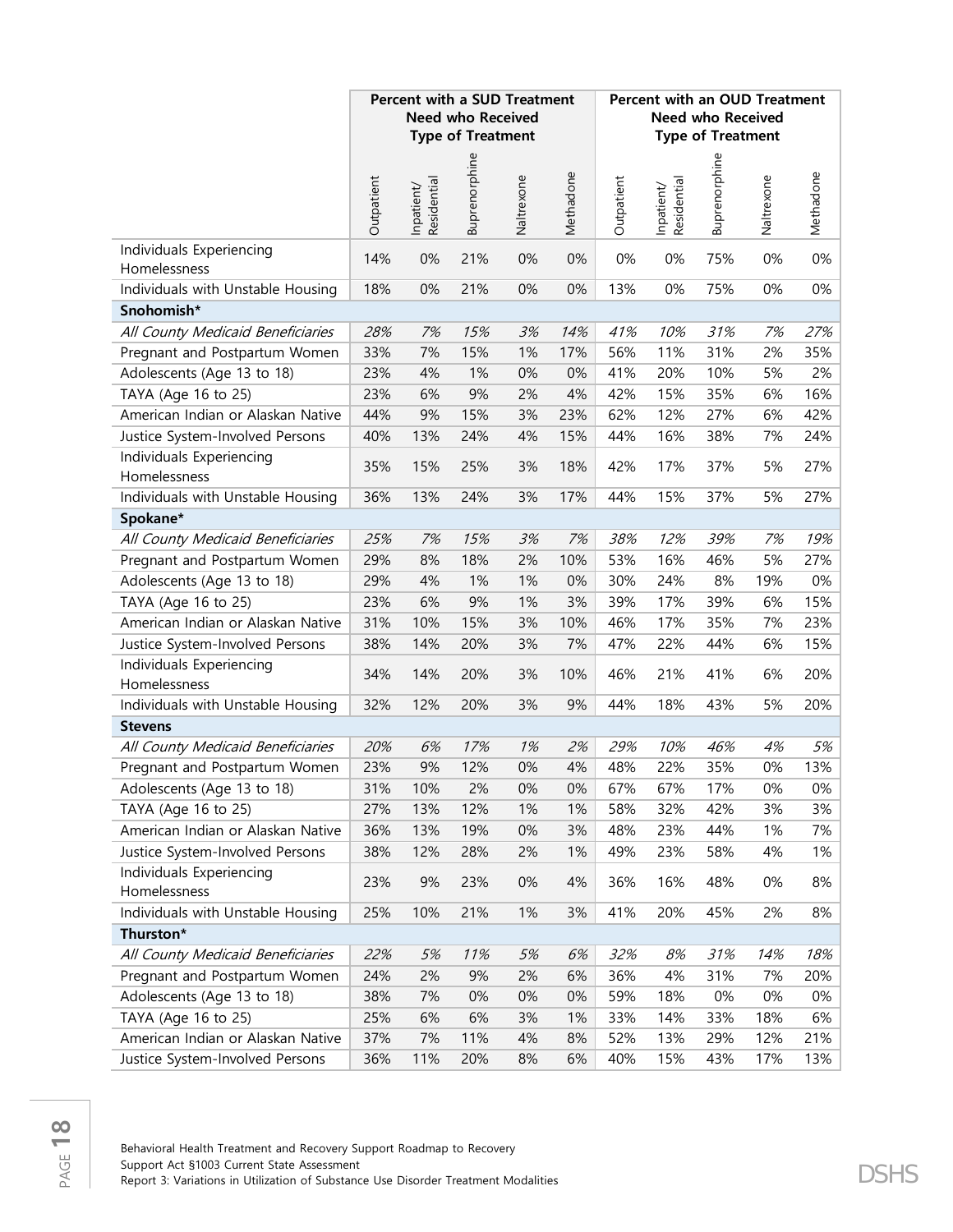|                                          |            | <b>Percent with a SUD Treatment</b> | <b>Need who Received</b><br><b>Type of Treatment</b> |            |           |            |                           | <b>Percent with an OUD Treatment</b><br><b>Need who Received</b><br><b>Type of Treatment</b> |            |           |
|------------------------------------------|------------|-------------------------------------|------------------------------------------------------|------------|-----------|------------|---------------------------|----------------------------------------------------------------------------------------------|------------|-----------|
|                                          | Outpatient | Inpatient/<br>Residential           | Buprenorphine                                        | Naltrexone | Methadone | Outpatient | Residential<br>Inpatient/ | Buprenorphine                                                                                | Naltrexone | Methadone |
| Individuals Experiencing<br>Homelessness | 25%        | 10%                                 | 15%                                                  | 7%         | 8%        | 36%        | 15%                       | 35%                                                                                          | 16%        | 19%       |
| Individuals with Unstable Housing        | 28%        | 10%                                 | 16%                                                  | 8%         | 9%        | 39%        | 15%                       | 34%                                                                                          | 18%        | 19%       |
| Wahkiakum                                |            |                                     |                                                      |            |           |            |                           |                                                                                              |            |           |
| All County Medicaid Beneficiaries        | 24%        | 3%                                  | 12%                                                  | 0%         | 4%        | 35%        | 15%                       | 55%                                                                                          | 0%         | 20%       |
| Pregnant and Postpartum Women            | 33%        | 0%                                  | 33%                                                  | 0%         | 0%        | 0%         | 0%                        | 100%                                                                                         | 0%         | 0%        |
| Adolescents (Age 13 to 18)               | 17%        | 0%                                  | 0%                                                   | 0%         | 0%        | 0%         | 0%                        | 0%                                                                                           | 0%         | $0\%$     |
| TAYA (Age 16 to 25)                      | 29%        | 7%                                  | 14%                                                  | 0%         | 7%        | 67%        | 33%                       | 67%                                                                                          | 0%         | 33%       |
| American Indian or Alaskan Native        | 67%        | 0%                                  | 0%                                                   | 0%         | 0%        | 0%         | 0%                        | 0%                                                                                           | 0%         | 0%        |
| Justice System-Involved Persons          | 33%        | 0%                                  | 44%                                                  | 0%         | 0%        | 25%        | 0%                        | 100%                                                                                         | 0%         | $0\%$     |
| Individuals Experiencing<br>Homelessness | 50%        | 13%                                 | 13%                                                  | 0%         | 25%       | 33%        | 33%                       | 33%                                                                                          | $0\%$      | 67%       |
| Individuals with Unstable Housing        | 32%        | 14%                                 | 14%                                                  | 0%         | 9%        | 50%        | 50%                       | 50%                                                                                          | $0\%$      | 33%       |
| Walla Walla                              |            |                                     |                                                      |            |           |            |                           |                                                                                              |            |           |
| All County Medicaid Beneficiaries        | 18%        | 5%                                  | 13%                                                  | 3%         | $1\%$     | 19%        | 8%                        | 38%                                                                                          | 8%         | 1%        |
| Pregnant and Postpartum Women            | 23%        | 5%                                  | 18%                                                  | 3%         | 5%        | 38%        | 5%                        | 52%                                                                                          | 10%        | 14%       |
| Adolescents (Age 13 to 18)               | 26%        | 9%                                  | 0%                                                   | 1%         | 0%        | 33%        | 17%                       | 0%                                                                                           | 17%        | 0%        |
| TAYA (Age 16 to 25)                      | 18%        | 7%                                  | 9%                                                   | 2%         | 0%        | 20%        | 13%                       | 47%                                                                                          | 9%         | $0\%$     |
| American Indian or Alaskan Native        | 7%         | 0%                                  | 10%                                                  | 0%         | 0%        | 8%         | 0%                        | 25%                                                                                          | $0\%$      | 0%        |
| Justice System-Involved Persons          | 40%        | 15%                                 | 16%                                                  | 4%         | 1%        | 43%        | 22%                       | 45%                                                                                          | 11%        | 2%        |
| Individuals Experiencing<br>Homelessness | 27%        | 13%                                 | 17%                                                  | 2%         | 0%        | 30%        | 20%                       | 45%                                                                                          | 5%         | $0\%$     |
| Individuals with Unstable Housing        | 27%        | 10%                                 | 17%                                                  | 3%         | 0%        | 35%        | 16%                       | 45%                                                                                          | 7%         | 0%        |
| Whatcom*                                 |            |                                     |                                                      |            |           |            |                           |                                                                                              |            |           |
| All County Medicaid Beneficiaries        | 30%        | 8%                                  | 17%                                                  | 3%         | 8%        | 44%        | 11%                       | 38%                                                                                          | 7%         | 17%       |
| Pregnant and Postpartum Women            | 38%        | 8%                                  | 26%                                                  | 1%         | 9%        | 58%        | 14%                       | 57%                                                                                          | 1%         | 18%       |
| Adolescents (Age 13 to 18)               | 35%        | 6%                                  | $0\%$                                                | 0%         | $0\%$     | 53%        | 16%                       | $0\%$                                                                                        | 5%         | 5%        |
| TAYA (Age 16 to 25)                      | 29%        | 9%                                  | 11%                                                  | 1%         | 3%        | 52%        | 20%                       | 40%                                                                                          | 3%         | 10%       |
| American Indian or Alaskan Native        | 57%        | 13%                                 | 15%                                                  | 1%         | 25%       | 69%        | 16%                       | 22%                                                                                          | 2%         | 36%       |
| Justice System-Involved Persons          | 45%        | 18%                                 | 24%                                                  | 3%         | 9%        | 51%        | 23%                       | 42%                                                                                          | 5%         | 16%       |
| Individuals Experiencing<br>Homelessness | 36%        | 16%                                 | 24%                                                  | 3%         | 7%        | 43%        | 19%                       | 46%                                                                                          | 5%         | 13%       |
| Individuals with Unstable Housing        | 36%        | 15%                                 | 24%                                                  | 3%         | 7%        | 46%        | 19%                       | 45%                                                                                          | 5%         | 13%       |
| Whitman                                  |            |                                     |                                                      |            |           |            |                           |                                                                                              |            |           |
| All County Medicaid Beneficiaries        | 13%        | 4%                                  | 6%                                                   | 1%         | 1%        | 18%        | 11%                       | 27%                                                                                          | 5%         | 3%        |
| Pregnant and Postpartum Women            | 27%        | 7%                                  | 7%                                                   | 0%         | 0%        | 20%        | 0%                        | 20%                                                                                          | $0\%$      | 0%        |
| Adolescents (Age 13 to 18)               | 17%        | 0%                                  | 0%                                                   | 0%         | 0%        | 0%         | 0%                        | 0%                                                                                           | $0\%$      | 0%        |
| TAYA (Age 16 to 25)                      | 16%        | 3%                                  | 1%                                                   | 1%         | 0%        | 33%        | 33%                       | 17%                                                                                          | 17%        | 0%        |
| American Indian or Alaskan Native        | 19%        | 13%                                 | 0%                                                   | 13%        | 0%        | 40%        | 40%                       | 0%                                                                                           | 40%        | 0%        |
| Justice System-Involved Persons          | 28%        | 13%                                 | 7%                                                   | 2%         | $0\%$     | 31%        | 31%                       | 23%                                                                                          | 8%         | 0%        |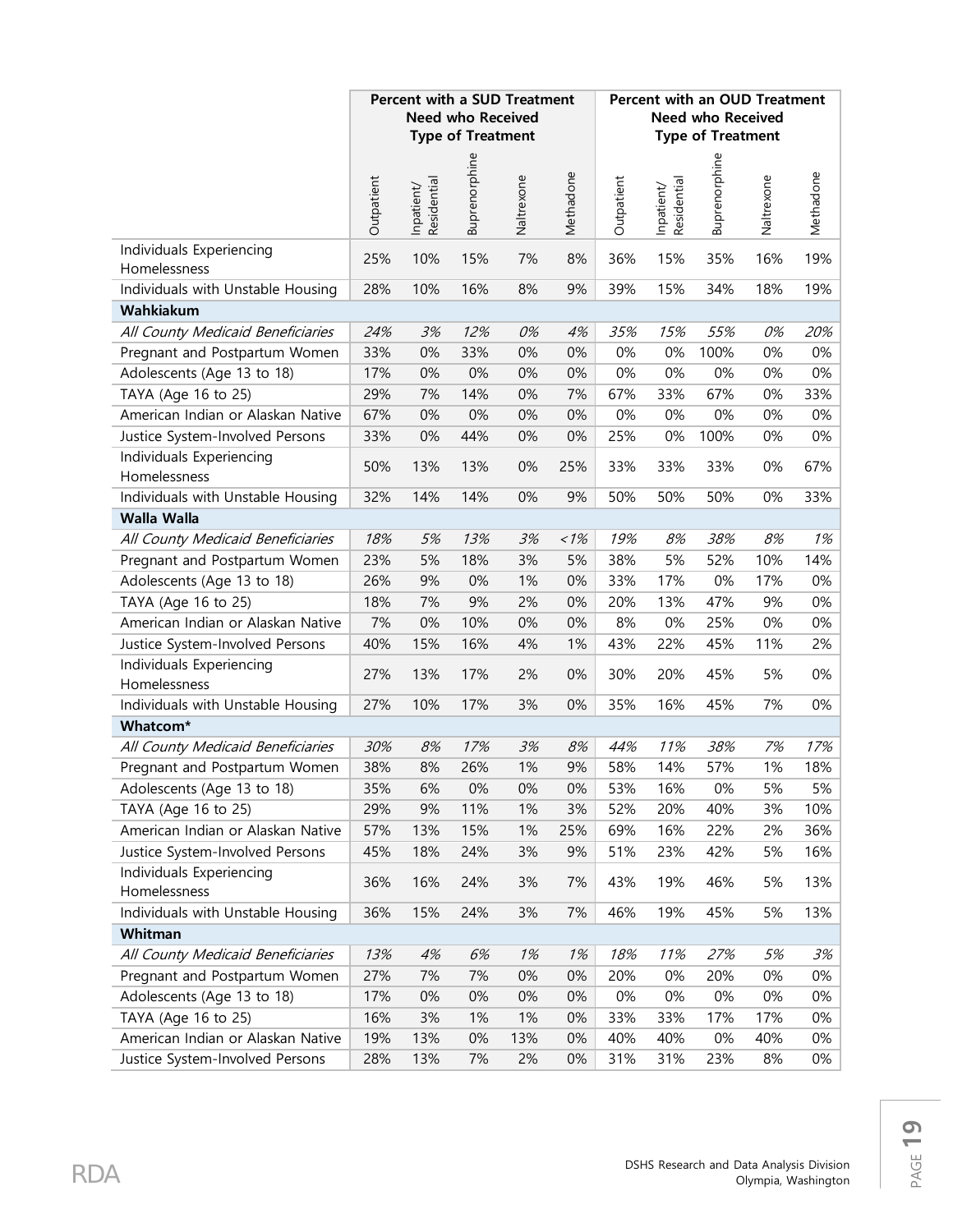|                                          | <b>Percent with a SUD Treatment</b><br><b>Need who Received</b><br><b>Type of Treatment</b> |                         |               |            |           |            |                           | Need who Received<br><b>Type of Treatment</b> | Percent with an OUD Treatment |           |
|------------------------------------------|---------------------------------------------------------------------------------------------|-------------------------|---------------|------------|-----------|------------|---------------------------|-----------------------------------------------|-------------------------------|-----------|
|                                          | Outpatient                                                                                  | Residential<br>npatient | Buprenorphine | Naltrexone | Methadone | Outpatient | Residential<br>Inpatient/ | Buprenorphine                                 | Naltrexone                    | Methadone |
| Individuals Experiencing<br>Homelessness | 8%                                                                                          | 8%                      | 0%            | 8%         | 0%        | 33%        | 33%                       | 0%                                            | 33%                           | 0%        |
| Individuals with Unstable Housing        | 14%                                                                                         | 9%                      | 2%            | 5%         | 0%        | 15%        | 23%                       | 8%                                            | 15%                           | 0%        |
| Yakima*                                  |                                                                                             |                         |               |            |           |            |                           |                                               |                               |           |
| All County Medicaid Beneficiaries        | 24%                                                                                         | 7%                      | 9%            | 1%         | 2%        | 35%        | 14%                       | 40%                                           | 5%                            | 7%        |
| Pregnant and Postpartum Women            | 28%                                                                                         | 7%                      | 12%           | 1%         | 1%        | 44%        | 14%                       | 49%                                           | 5%                            | 3%        |
| Adolescents (Age 13 to 18)               | 29%                                                                                         | 7%                      | 1%            | 0%         | 0%        | 52%        | 52%                       | 15%                                           | 3%                            | 0%        |
| TAYA (Age 16 to 25)                      | 25%                                                                                         | 7%                      | 4%            | 0%         | 0%        | 36%        | 26%                       | 34%                                           | 4%                            | 2%        |
| American Indian or Alaskan Native        | 24%                                                                                         | 10%                     | 7%            | 1%         | 1%        | 35%        | 21%                       | 35%                                           | 6%                            | 4%        |
| Justice System-Involved Persons          | 38%                                                                                         | 14%                     | 13%           | 1%         | 1%        | 38%        | 21%                       | 43%                                           | 4%                            | 4%        |
| Individuals Experiencing<br>Homelessness | 28%                                                                                         | 15%                     | 11%           | 2%         | 1%        | 38%        | 24%                       | 38%                                           | 6%                            | 5%        |
| Individuals with Unstable Housing        | 30%                                                                                         | 13%                     | 12%           | 2%         | 2%        | 42%        | 20%                       | 41%                                           | 6%                            | 5%        |

\*Indicates at least one Opioid Substitution Treatment Program located within the county as of April 2020.

### TABLE A3.

Variation in Substance Use Disorder Treatment Modalities by Integrated Managed Care Region and Populations of Interest in SFY 2019

|                                          | <b>Percent with a SUD Treatment</b><br><b>Need who Received</b><br><b>Type of Treatment</b> |                           |               | <b>Percent with an OUD Treatment</b> | <b>Need who Received</b><br><b>Type of Treatment</b> |            |                           |               |            |           |
|------------------------------------------|---------------------------------------------------------------------------------------------|---------------------------|---------------|--------------------------------------|------------------------------------------------------|------------|---------------------------|---------------|------------|-----------|
|                                          | Outpatient                                                                                  | Residential<br>Inpatient/ | Buprenorphine | Naltrexone                           | Methadone                                            | Outpatient | Residential<br>Inpatient/ | Buprenorphine | Naltrexone | Methadone |
| <b>Great Rivers*</b>                     |                                                                                             |                           |               |                                      |                                                      |            |                           |               |            |           |
| All Region Medicaid Beneficiaries        | 27%                                                                                         | 4%                        | 15%           | 2%                                   | 8%                                                   | 38%        | 6%                        | 39%           | 6%         | 21%       |
| Pregnant and Postpartum Women            | 32%                                                                                         | 4%                        | 18%           | 1%                                   | 7%                                                   | 50%        | 6%                        | 45%           | 3%         | 19%       |
| Adolescents (Age 13 to 18)               | 47%                                                                                         | 4%                        | 0%            | 0%                                   | 0%                                                   | 68%        | 10%                       | 0%            | 0%         | 0%        |
| TAYA (Age 16 to 25)                      | 33%                                                                                         | 4%                        | 10%           | 1%                                   | 3%                                                   | 48%        | 9%                        | 44%           | 3%         | 12%       |
| American Indian or Alaskan Native        | 37%                                                                                         | 7%                        | 13%           | 3%                                   | 8%                                                   | 50%        | 11%                       | 36%           | 8%         | 21%       |
| Justice System-Involved Persons          | 41%                                                                                         | 7%                        | 27%           | 3%                                   | 9%                                                   | 46%        | 10%                       | 52%           | 6%         | 18%       |
| Individuals Experiencing<br>Homelessness | 35%                                                                                         | 6%                        | 24%           | 1%                                   | 10%                                                  | 43%        | 9%                        | 47%           | 3%         | 19%       |
| Individuals with Unstable Housing        | 36%                                                                                         | 6%                        | 24%           | 2%                                   | 10%                                                  | 45%        | 9%                        | 49%           | 5%         | 20%       |
| Greater Columbia*                        |                                                                                             |                           |               |                                      |                                                      |            |                           |               |            |           |
| All Region Medicaid Beneficiaries        | 22%                                                                                         | 6%                        | 12%           | 2%                                   | 1%                                                   | 29%        | 10%                       | 41%           | 6%         | 3%        |
| Pregnant and Postpartum Women            | 24%                                                                                         | 6%                        | 15%           | 1%                                   | 1%                                                   | 36%        | 11%                       | 54%           | 5%         | 3%        |
| Adolescents (Age 13 to 18)               | 29%                                                                                         | 6%                        | 1%            | 0%                                   | 0%                                                   | 49%        | 36%                       | 11%           | 3%         | 0%        |
| TAYA (Age 16 to 25)                      | 25%                                                                                         | 6%                        | 6%            | 1%                                   | 0%                                                   | 36%        | 19%                       | 44%           | 4%         | 1%        |
| American Indian or Alaskan Native        | 23%                                                                                         | 9%                        | 7%            | 1%                                   | 1%                                                   | 34%        | 18%                       | 33%           | 6%         | 4%        |
| Justice System-Involved Persons          | 38%                                                                                         | 12%                       | 17%           | 2%                                   | 1%                                                   | 41%        | 18%                       | 47%           | 6%         | 3%        |

Behavioral Health Treatment and Recovery Support Roadmap to Recovery Support Act §1003 Current State Assessment Support Act §1003 Current State Assessment<br>Report 3: Variations in Utilization of Substance Use Disorder Treatment Modalities  $\mathsf{DSHS}$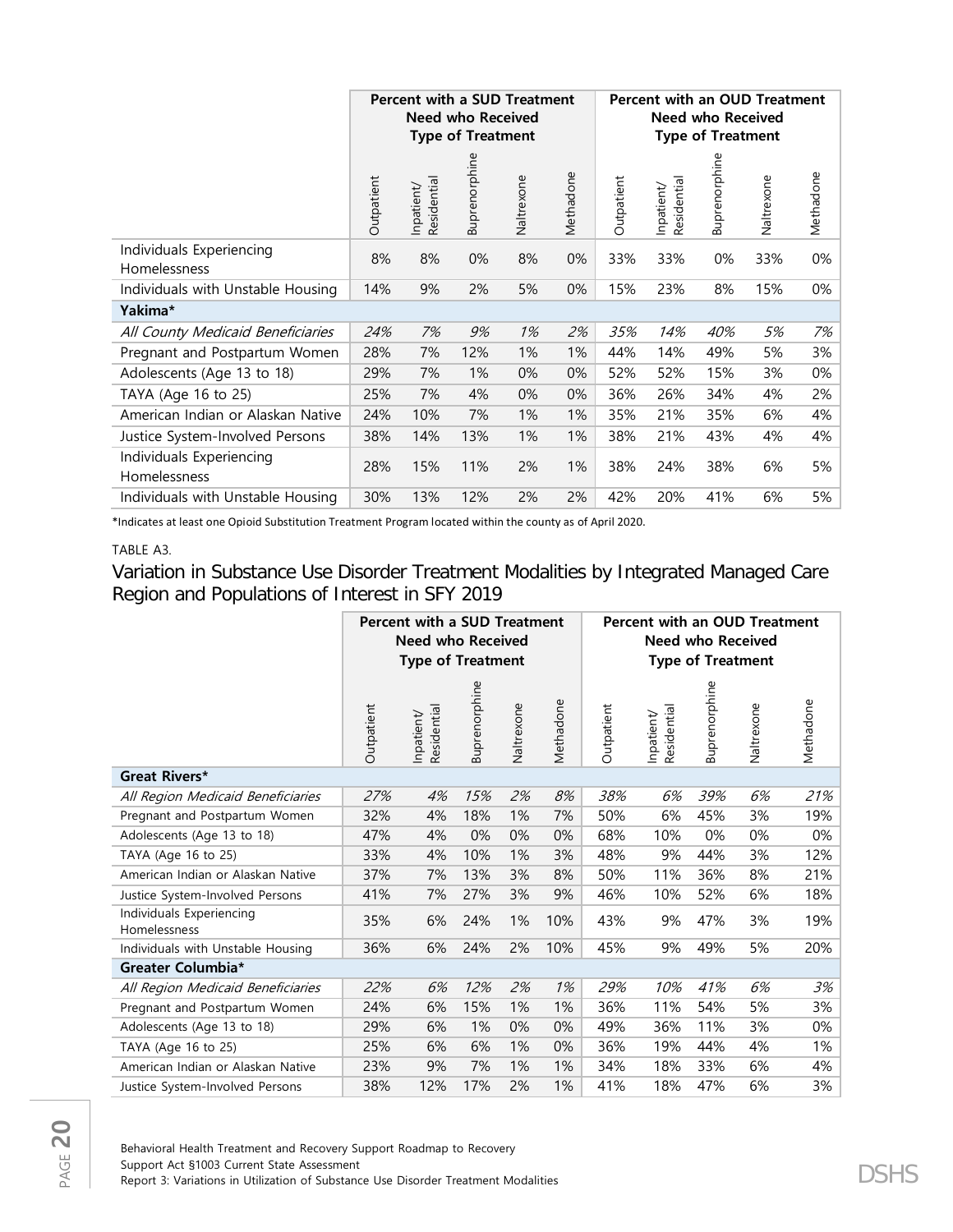|                                              | <b>Percent with a SUD Treatment</b> |                           |               |            |           |                          | Percent with an OUD Treatment |                          |            | Methadone<br>3%<br>3%<br>25%<br>27%<br>0%<br>11%<br>20%<br>20%<br>27%<br>27%<br>0%<br>0%<br>0%<br>0%<br>0%<br>1%<br>1%<br>0% |  |  |
|----------------------------------------------|-------------------------------------|---------------------------|---------------|------------|-----------|--------------------------|-------------------------------|--------------------------|------------|------------------------------------------------------------------------------------------------------------------------------|--|--|
|                                              |                                     | <b>Need who Received</b>  |               |            |           | <b>Need who Received</b> |                               |                          |            |                                                                                                                              |  |  |
|                                              |                                     | <b>Type of Treatment</b>  |               |            |           |                          |                               | <b>Type of Treatment</b> |            |                                                                                                                              |  |  |
|                                              |                                     |                           |               |            |           |                          |                               |                          |            |                                                                                                                              |  |  |
|                                              |                                     |                           | Buprenorphine |            |           |                          |                               | Buprenorphine            |            |                                                                                                                              |  |  |
|                                              | Outpatient                          | Residential<br>Inpatient/ |               | Naltrexone | Methadone | Outpatient               | Residential<br>Inpatient/     |                          | Naltrexone |                                                                                                                              |  |  |
| Individuals Experiencing                     |                                     |                           |               |            |           |                          |                               |                          |            |                                                                                                                              |  |  |
| Homelessness                                 | 29%                                 | 13%                       | 16%           | 2%         | 1%        | 37%                      | 20%                           | 46%                      | 5%         |                                                                                                                              |  |  |
| Individuals with Unstable Housing            | 29%                                 | 11%                       | 15%           | 2%         | 1%        | 40%                      | 17%                           | 46%                      | 5%         |                                                                                                                              |  |  |
| King*                                        |                                     |                           |               |            |           |                          |                               |                          |            |                                                                                                                              |  |  |
| All Region Medicaid Beneficiaries            | 25%                                 | 4%                        | 10%           | 4%         | 10%       | 38%                      | 6%                            | 24%                      | 9%         |                                                                                                                              |  |  |
| Pregnant and Postpartum Women                | 28%                                 | 4%                        | 13%           | 2%         | 11%       | 48%                      | 7%                            | 32%                      | 5%         |                                                                                                                              |  |  |
| Adolescents (Age 13 to 18)                   | 25%                                 | 2%                        | 0%            | 0%         | 0%        | 28%                      | 14%                           | 7%                       | 3%         |                                                                                                                              |  |  |
| TAYA (Age 16 to 25)                          | 20%                                 | 3%                        | 5%            | 2%         | 2%        | 35%                      | 8%                            | 25%                      | 8%         |                                                                                                                              |  |  |
| American Indian or Alaskan Native            | 33%                                 | 8%                        | 13%           | 7%         | 10%       | 46%                      | 10%                           | 26%                      | 14%        |                                                                                                                              |  |  |
| Justice System-Involved Persons              | 35%                                 | 7%                        | 15%           | 4%         | 10%       | 41%                      | 9%                            | 29%                      | 8%         |                                                                                                                              |  |  |
| Individuals Experiencing<br>Homelessness     | 31%                                 | 7%                        | 15%           | 4%         | 14%       | 42%                      | 8%                            | 28%                      | 7%         |                                                                                                                              |  |  |
| Individuals with Unstable Housing            | 31%                                 | 6%                        | 14%           | 4%         | 13%       | 43%                      | 8%                            | 28%                      | 8%         |                                                                                                                              |  |  |
| <b>North Central</b>                         |                                     |                           |               |            |           |                          |                               |                          |            |                                                                                                                              |  |  |
| All Region Medicaid Beneficiaries            | 17%                                 | 5%                        | 11%           | 4%         | 0%        | 22%                      | 10%                           | 38%                      | 12%        |                                                                                                                              |  |  |
| Pregnant and Postpartum Women                | 18%                                 | 4%                        | 12%           | 2%         | 0%        | 39%                      | 13%                           | 52%                      | 11%        |                                                                                                                              |  |  |
| Adolescents (Age 13 to 18)                   | 25%                                 | 4%                        | 0%            | 0%         | 0%        | 53%                      | 35%                           | 6%                       | 6%         |                                                                                                                              |  |  |
| TAYA (Age 16 to 25)                          | 21%                                 | 5%                        | 5%            | 1%         | 0%        | 39%                      | 20%                           | 39%                      | 10%        |                                                                                                                              |  |  |
| American Indian or Alaskan Native            | 24%                                 | 9%                        | 8%            | 2%         | 0%        | 39%                      | 22%                           | 32%                      | 7%         |                                                                                                                              |  |  |
| Justice System-Involved Persons              | 38%                                 | 12%                       | 18%           | 5%         | 0%        | 40%                      | 16%                           | 49%                      | 13%        |                                                                                                                              |  |  |
| Individuals Experiencing<br>Homelessness     | 28%                                 | 12%                       | 17%           | 3%         | 0%        | 39%                      | 16%                           | 42%                      | 8%         |                                                                                                                              |  |  |
| Individuals with Unstable Housing            | 25%                                 | 9%                        | 17%           | 4%         | 0%        | 34%                      | 15%                           | 45%                      | 11%        |                                                                                                                              |  |  |
| North Sound*                                 |                                     |                           |               |            |           |                          |                               |                          |            |                                                                                                                              |  |  |
| All Region Medicaid Beneficiaries            | 28%                                 | 7%                        | 16%           | 3%         | 11%       | 42%                      | 10%                           | 33%                      | 6%         | 24%                                                                                                                          |  |  |
| Pregnant and Postpartum Women                | 33%                                 | 6%                        | 17%           | 1%         | 14%       | 56%                      | 11%                           | 37%                      | 2%         | 30%                                                                                                                          |  |  |
| Adolescents (Age 13 to 18)                   | 26%                                 | 4%                        | 1%            | 0%         | $0\%$     | 48%                      | 19%                           | 8%                       | 4%         | 4%                                                                                                                           |  |  |
| TAYA (Age 16 to 25)                          | 25%                                 | 7%                        | 9%            | 1%         | 4%        | 46%                      | 17%                           | 36%                      | 5%         | 14%                                                                                                                          |  |  |
| American Indian or Alaskan Native            | 50%                                 | 11%                       | 17%           | 3%         | 23%       | 65%                      | 14%                           | 28%                      | 4%         | 38%                                                                                                                          |  |  |
| Justice System-Involved Persons              | 43%                                 | 15%                       | 24%           | 4%         | 14%       | 48%                      | 18%                           | 40%                      | 7%         | 23%                                                                                                                          |  |  |
| Individuals Experiencing<br>Homelessness     | 35%                                 | 14%                       | 25%           | 3%         | 15%       | 43%                      | 17%                           | 39%                      | 5%         | 24%                                                                                                                          |  |  |
| Individuals with Unstable Housing            | 37%                                 | 13%                       | 24%           | 3%         | 14%       | 46%                      | 16%                           | 40%                      | 5%         | 24%                                                                                                                          |  |  |
| Pierce*                                      |                                     |                           |               |            |           |                          |                               |                          |            |                                                                                                                              |  |  |
| All Region Medicaid Beneficiaries            | 26%                                 | 6%                        | 10%           | 3%         | $8%$      | 42%                      | 9%                            | 26%                      | 9%         | 20%                                                                                                                          |  |  |
| Pregnant and Postpartum Women                | 29%                                 | 5%                        | 13%           | 3%         | 9%        | 54%                      | 10%                           | 35%                      | 7%         | 24%                                                                                                                          |  |  |
| Adolescents (Age 13 to 18)                   | 25%                                 | 2%                        | 0%            | 0%         | 0%        | 34%                      | 18%                           | 4%                       | 0%         | 2%                                                                                                                           |  |  |
| TAYA (Age 16 to 25)                          | 22%                                 | 4%                        | 6%            | 2%         | 3%        | 47%                      | 12%                           | 29%                      | 10%        | 13%                                                                                                                          |  |  |
| American Indian or Alaskan Native            | 29%                                 | $6\%$                     | 11%           | 5%         | 7%        | 45%                      | 10%                           | 25%                      | 11%        | 15%                                                                                                                          |  |  |
| Justice System-Involved Persons              | 42%                                 | 10%                       | 15%           | 6%         | 7%        | 51%                      | 14%                           | 31%                      | 12%        | 14%                                                                                                                          |  |  |
| Individuals Experiencing                     | 33%                                 | 9%                        | 13%           | 4%         | 10%       | 47%                      | 12%                           | 27%                      | 9%         | 21%                                                                                                                          |  |  |
| Homelessness                                 |                                     |                           |               |            |           |                          |                               |                          |            |                                                                                                                              |  |  |
| Individuals with Unstable Housing<br>Salish* | 33%                                 | 9%                        | 13%           | 4%         | 9%        | 47%                      | 12%                           | 29%                      | 9%         | 21%                                                                                                                          |  |  |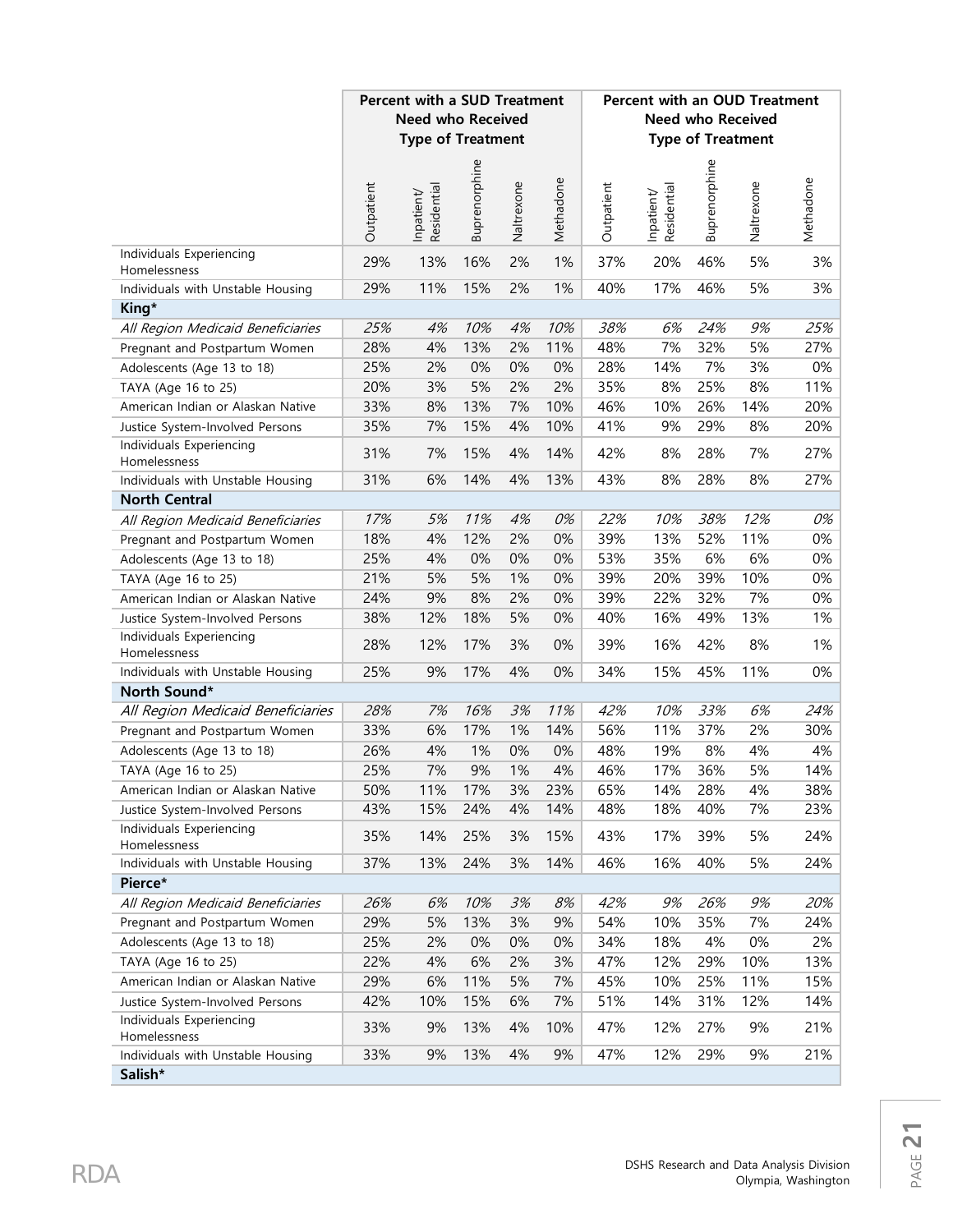|                                          | <b>Percent with a SUD Treatment</b> |                           |               |            |           |            |                           |                          |                          |           |  | <b>Percent with an OUD Treatment</b> |  |  |  |  |  |
|------------------------------------------|-------------------------------------|---------------------------|---------------|------------|-----------|------------|---------------------------|--------------------------|--------------------------|-----------|--|--------------------------------------|--|--|--|--|--|
|                                          |                                     | <b>Need who Received</b>  |               |            |           |            |                           |                          | <b>Need who Received</b> |           |  |                                      |  |  |  |  |  |
|                                          |                                     | <b>Type of Treatment</b>  |               |            |           |            |                           | <b>Type of Treatment</b> |                          |           |  |                                      |  |  |  |  |  |
|                                          | Outpatient                          | Residential<br>Inpatient/ | Buprenorphine | Naltrexone | Methadone | Outpatient | Residential<br>Inpatient/ | Buprenorphine            | Naltrexone               | Methadone |  |                                      |  |  |  |  |  |
| All Region Medicaid Beneficiaries        | 24%                                 | 8%                        | 14%           | 5%         | 2%        | 31%        | 13%                       | 36%                      | 12%                      | 4%        |  |                                      |  |  |  |  |  |
| Pregnant and Postpartum Women            | 31%                                 | 7%                        | 17%           | 2%         | 1%        | 38%        | 7%                        | 47%                      | 6%                       | 4%        |  |                                      |  |  |  |  |  |
| Adolescents (Age 13 to 18)               | 40%                                 | 12%                       | 1%            | 0%         | 0%        | 57%        | 52%                       | 10%                      | 5%                       | 0%        |  |                                      |  |  |  |  |  |
| TAYA (Age 16 to 25)                      | 32%                                 | 11%                       | 11%           | 3%         | 1%        | 43%        | 26%                       | 39%                      | 12%                      | 2%        |  |                                      |  |  |  |  |  |
| American Indian or Alaskan Native        | 43%                                 | 15%                       | 20%           | 8%         | 2%        | 53%        | 24%                       | 43%                      | 17%                      | 3%        |  |                                      |  |  |  |  |  |
| Justice System-Involved Persons          | 41%                                 | 19%                       | 21%           | 7%         | 1%        | 40%        | 26%                       | 44%                      | 14%                      | 2%        |  |                                      |  |  |  |  |  |
| Individuals Experiencing<br>Homelessness | 31%                                 | 17%                       | 20%           | 6%         | 1%        | 36%        | 24%                       | 42%                      | 12%                      | 3%        |  |                                      |  |  |  |  |  |
| Individuals with Unstable Housing        | 33%                                 | 14%                       | 21%           | 6%         | 2%        | 39%        | 20%                       | 43%                      | 13%                      | 4%        |  |                                      |  |  |  |  |  |
| Southwest*                               |                                     |                           |               |            |           |            |                           |                          |                          |           |  |                                      |  |  |  |  |  |
| All Region Medicaid Beneficiaries        | 28%                                 | 8%                        | 11%           | 2%         | 5%        | 38%        | 14%                       | 33%                      | $8%$                     | 16%       |  |                                      |  |  |  |  |  |
| Pregnant and Postpartum Women            | 27%                                 | 4%                        | 12%           | 1%         | 4%        | 50%        | 9%                        | 45%                      | 3%                       | 15%       |  |                                      |  |  |  |  |  |
| Adolescents (Age 13 to 18)               | 35%                                 | 4%                        | 0%            | 0%         | 0%        | 50%        | 20%                       | 7%                       | 0%                       | 0%        |  |                                      |  |  |  |  |  |
| TAYA (Age 16 to 25)                      | 29%                                 | 6%                        | 5%            | 1%         | 1%        | 47%        | 20%                       | 29%                      | 5%                       | 7%        |  |                                      |  |  |  |  |  |
| American Indian or Alaskan Native        | 26%                                 | 6%                        | 10%           | 2%         | 4%        | 37%        | 11%                       | 34%                      | 7%                       | 14%       |  |                                      |  |  |  |  |  |
| Justice System-Involved Persons          | 49%                                 | 17%                       | 20%           | 3%         | 5%        | 56%        | 27%                       | 47%                      | 8%                       | 11%       |  |                                      |  |  |  |  |  |
| Individuals Experiencing<br>Homelessness | 40%                                 | 18%                       | 17%           | 2%         | 7%        | 52%        | 26%                       | 41%                      | 4%                       | 16%       |  |                                      |  |  |  |  |  |
| Individuals with Unstable Housing        | 39%                                 | 15%                       | 17%           | 3%         | 6%        | 51%        | 23%                       | 42%                      | 7%                       | 16%       |  |                                      |  |  |  |  |  |
| Spokane*                                 |                                     |                           |               |            |           |            |                           |                          |                          |           |  |                                      |  |  |  |  |  |
| All Region Medicaid Beneficiaries        | 24%                                 | 7%                        | 15%           | 2%         | 7%        | 37%        | 12%                       | 39%                      | 6%                       | 18%       |  |                                      |  |  |  |  |  |
| Pregnant and Postpartum Women            | 28%                                 | 8%                        | 17%           | 2%         | 9%        | 51%        | 16%                       | 45%                      | 4%                       | 25%       |  |                                      |  |  |  |  |  |
| Adolescents (Age 13 to 18)               | 30%                                 | 5%                        | 1%            | 1%         | 0%        | 35%        | 28%                       | 8%                       | 16%                      | 0%        |  |                                      |  |  |  |  |  |
| TAYA (Age 16 to 25)                      | 24%                                 | 6%                        | 9%            | 1%         | 3%        | 40%        | 18%                       | 39%                      | 5%                       | 13%       |  |                                      |  |  |  |  |  |
| American Indian or Alaskan Native        | 32%                                 | 10%                       | 15%           | 2%         | 8%        | 46%        | 18%                       | 37%                      | 6%                       | 19%       |  |                                      |  |  |  |  |  |
| Justice System-Involved Persons          | 38%                                 | 14%                       | 21%           | 3%         | 6%        | 47%        | 22%                       | 45%                      | 6%                       | 14%       |  |                                      |  |  |  |  |  |
| Individuals Experiencing<br>Homelessness | 33%                                 | 14%                       | 20%           | 3%         | 9%        | 45%        | 20%                       | 41%                      | 6%                       | 19%       |  |                                      |  |  |  |  |  |
| Individuals with Unstable Housing        | 32%                                 | 12%                       | 20%           | 2%         | 9%        | 44%        | 18%                       | 43%                      | 5%                       | 19%       |  |                                      |  |  |  |  |  |
| Thurston-Mason*                          |                                     |                           |               |            |           |            |                           |                          |                          |           |  |                                      |  |  |  |  |  |
| All Region Medicaid Beneficiaries        | 24%                                 | 5%                        | 11%           | 4%         | 7%        | 35%        | 8%                        | 30%                      | 12%                      | 19%       |  |                                      |  |  |  |  |  |
| Pregnant and Postpartum Women            | 25%                                 | 3%                        | 9%            | 2%         | 6%        | 43%        | 6%                        | 29%                      | 5%                       | 19%       |  |                                      |  |  |  |  |  |
| Adolescents (Age 13 to 18)               | 37%                                 | 7%                        | 0%            | 0%         | 0%        | 56%        | 17%                       | 0%                       | 0%                       | 0%        |  |                                      |  |  |  |  |  |
| TAYA (Age 16 to 25)                      | 26%                                 | 6%                        | 5%            | 3%         | 1%        | 35%        | 14%                       | 31%                      | 17%                      | 6%        |  |                                      |  |  |  |  |  |
| American Indian or Alaskan Native        | 43%                                 | 8%                        | 13%           | 4%         | 11%       | 57%        | 11%                       | 31%                      | 9%                       | 26%       |  |                                      |  |  |  |  |  |
| Justice System-Involved Persons          | 38%                                 | 12%                       | 19%           | 8%         | 5%        | 40%        | 15%                       | 42%                      | 17%                      | 11%       |  |                                      |  |  |  |  |  |
| Individuals Experiencing<br>Homelessness | 26%                                 | 11%                       | 16%           | 7%         | 7%        | 37%        | 16%                       | 36%                      | 15%                      | 17%       |  |                                      |  |  |  |  |  |
| Individuals with Unstable Housing        | 30%                                 | 10%                       | 15%           | 7%         | 8%        | 42%        | 15%                       | 34%                      | 16%                      | 18%       |  |                                      |  |  |  |  |  |

\*Indicates at least one Opioid Substitution Treatment Program located within the Integrated Managed Care Region as of April 2020.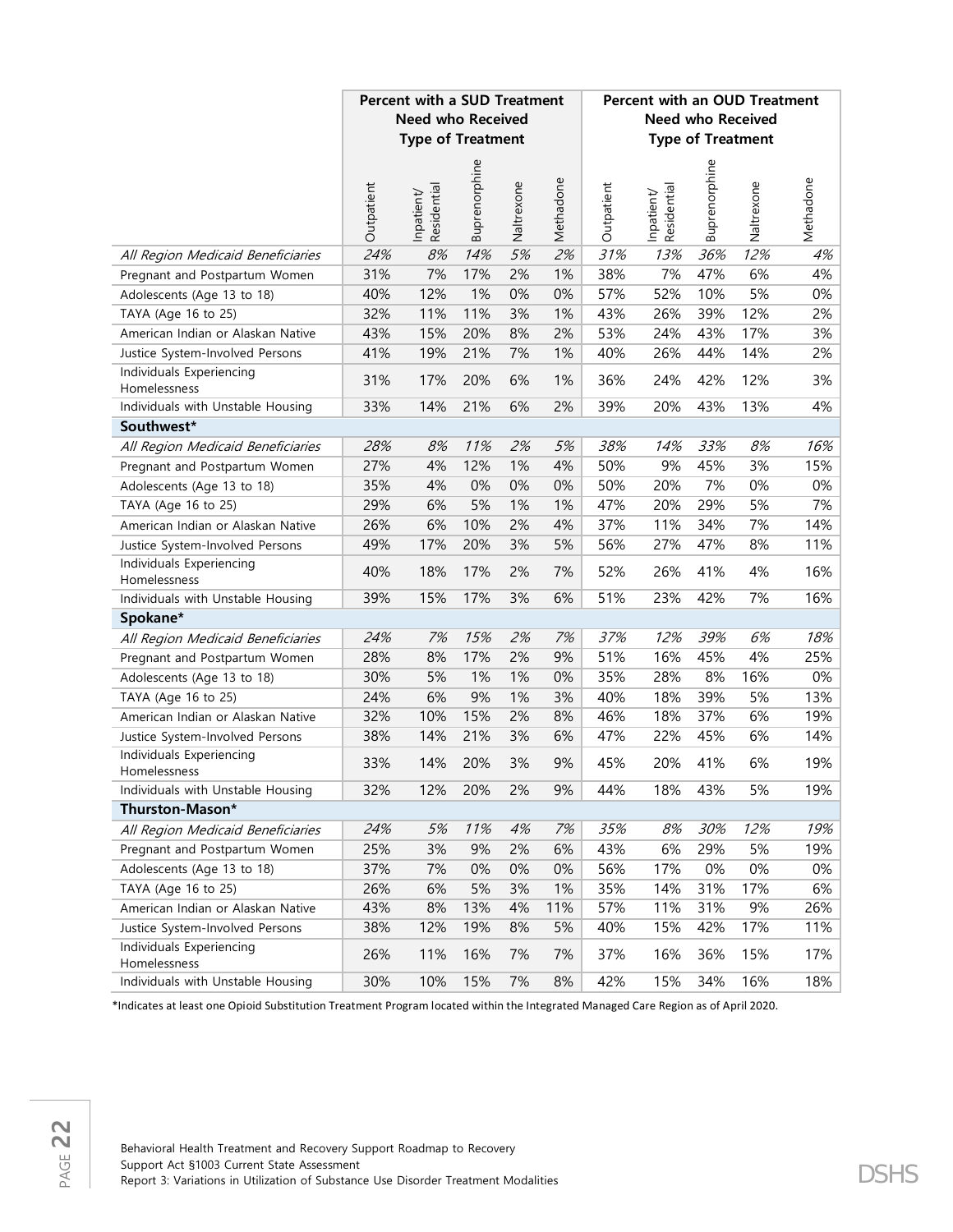### **STUDY POPULATION**

Adult (ages 18-64) and Youth (ages 0-17) individuals enrolled in Title XIX Medicaid are the focus of these analyses. Medicaid beneficiaries with non-Medicaid primary health care coverage (also referred to as third-party liability) or who were dually eligible for Medicare and Medicaid were excluded from the analyses, as complete health care information may not be available for these individuals. Analyses were further restricted to individuals who met minimum Medicaid enrollment criteria (11 out of 12 months in the measurement year) to meet eligibility requirements for the treatment penetration rates.

This report focuses on individuals who have been diagnosed with substance use disorder (SUD) or opioid use disorder (OUD):

- **Substance Use Disorder Diagnosis** is defined as the presence of an SUD diagnosis within the measurement year (SFY 2017, 2018, or 2019) or the year prior to the measurement year. Example SUD diagnoses include diagnoses related to alcohol, amphetamines (including methamphetamine), cocaine and other stimulants, heroin and other opioids (including synthetic opioids), and cannabis. It does not include diagnoses related to tobacco use disorder.
- **Opioid Use Disorder Diagnosis** is defined as the presence of an OUD diagnosis within the measurement year (SFY 2017, 2018, or 2019) or the year prior to the measurement year. Example OUD diagnoses include diagnoses related to synthetic and non-synthetic opioids, such as heroin and fentanyl. OUD diagnoses are a subset of SUD diagnoses (all individuals with an OUD diagnosis will also be identified as having a SUD diagnosis).

Six populations of interest, as defined in the SUPPORT ACT planning grant, were also examined:

- **Pregnant and postpartum women** are defined as the presence of any pregnancy or delivery related diagnosis code within the measurement year. To ensure consistency with current Medicaid eligibility definitions, postpartum is defined as the 60 days after a delivery. Women who had given birth within the last 60 days but did not have a pregnancy or delivery related diagnosis within the measurement year were included to capture the 60-day postpartum time period. For example, if a woman gave birth in June 2018, she would be included in both the SFY 2018 population (pregnant) and the SFY 2019 population (postpartum).
- **Adolescents** are defined as individuals aged 13 to 18 years old as of the last day of the measurement year.
- **Transition Age Young Adults** are defined as individuals aged 16 to 25 years old as of the last day of the measurement year.
- **American Indian/Alaskan Native** are self-identified by the individual through the DSHS Economic Service Administration's Automated Client Eligibility System (ACES) or when enrolling in Medicaid. Individuals who selfidentify as only AI/AN as well as those who identify as AI/AN and another race/ethnicity are included.
- **Justice system-involved persons** are defined as ever arrested in the measurement year. Arrests serve as a proxy for involvement with the justice system and are not intended to represent every individual who may be involved in the justice system. Arrests are identified via the WASIS database that is maintained by the Washington State Patrol. The database is comprised of arrest charges for offenses resulting in fingerprint identification. The database provides a relatively complete record of felony and gross misdemeanor charges, but excludes some arrest charges for misdemeanor offenses that are not required to be reported.
- **Persons experiencing homelessness and/or housing instability** are defined as ever being homeless or homeless with housing in the measurement year. Housing status is identified using the DSHS Economic Services Administration's Automated Client Eligibility System (ACES) that is used by caseworkers to record information about client self-reported living arrangements and shelter expenses. Separate rates are reported for persons who are homeless and unstably housed.

Additional variables used in this analysis include:

- **Regional attribution** was based on county of residence. Medicaid beneficiaries were attributed to the state, an integrated managed care (IMC) region, and a county based on their county of residence for the majority of the measurement year.
- **Substance Use Disorder Treatment Modalities:** We examined five treatment modalities in this report: outpatient, inpatient/residential, buprenorphine (with and without naloxone), naltrexone, and methadone. Detailed information about treatment modalities are available in the [Service Encounter Reporting Instructions.](https://www.hca.wa.gov/billers-providers-partners/behavioral-health-recovery/service-encounter-reporting-instructions-seri) Additional treatment modalities, evidence-based approaches, and screenings, such as Screening, Brief Intervention, and Referral to Treatment (SBIRT), were not included due to limited prevalence in the population and/or known underreporting issues.